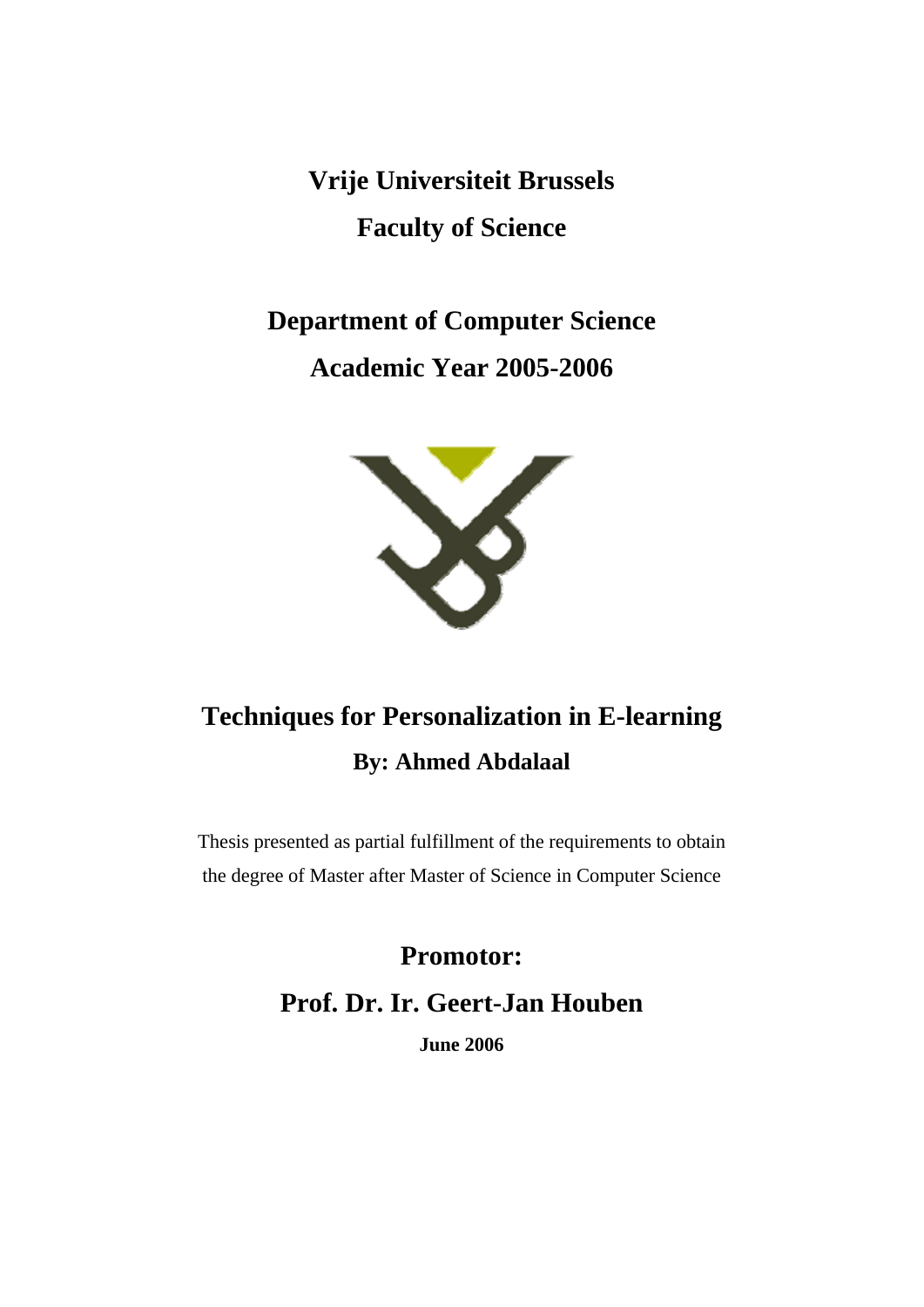© 2006. Vrije Universiteit Brussel, all rights reserved.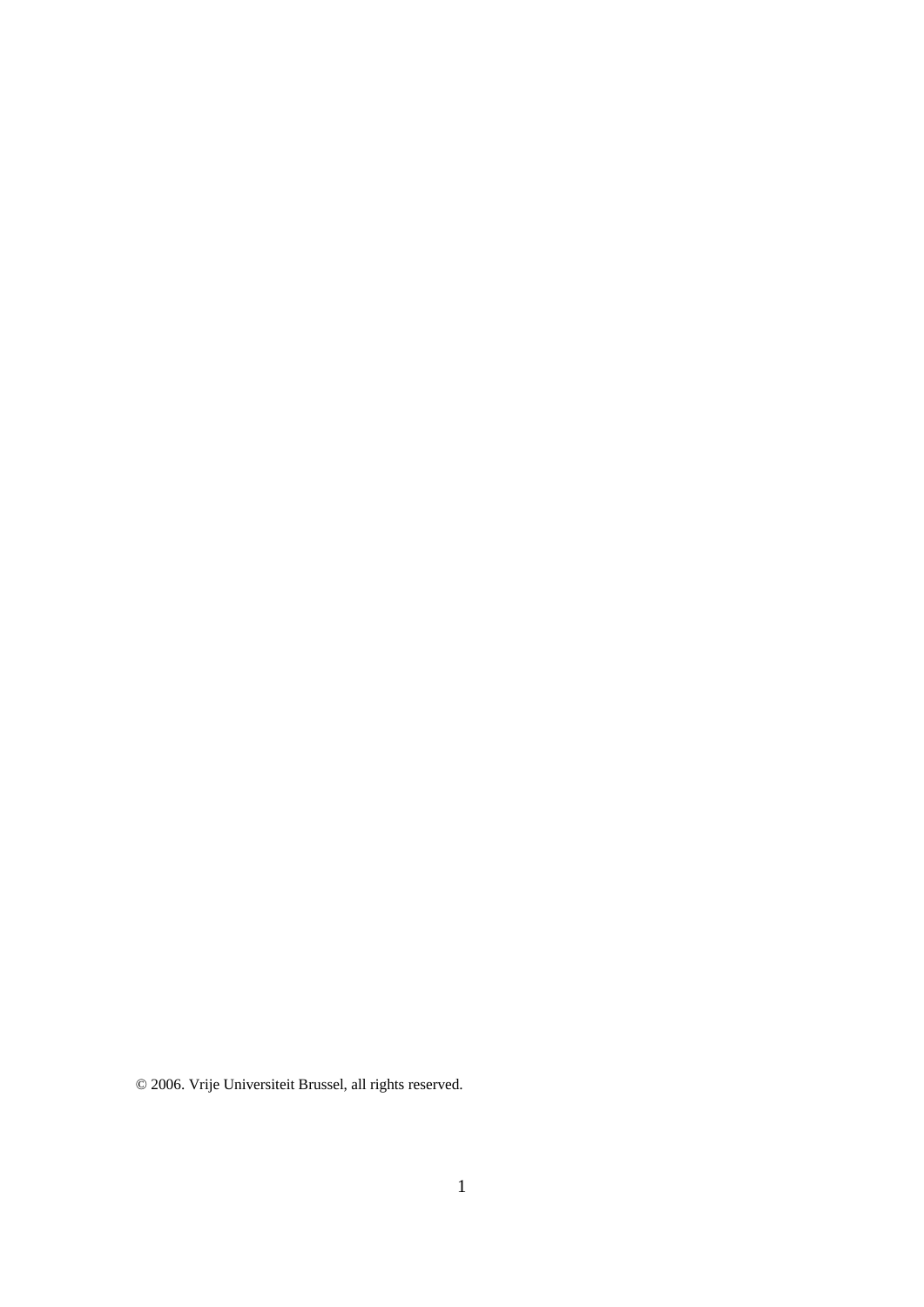# Acknowledgements

I would like to express my gratitude to my promoter, Prof. Dr. Ir. Geert-Jan Houben, for his valuable guidance and support. Furthermore, I would like to say a big thanks to my family for their patience and supporting me all this time.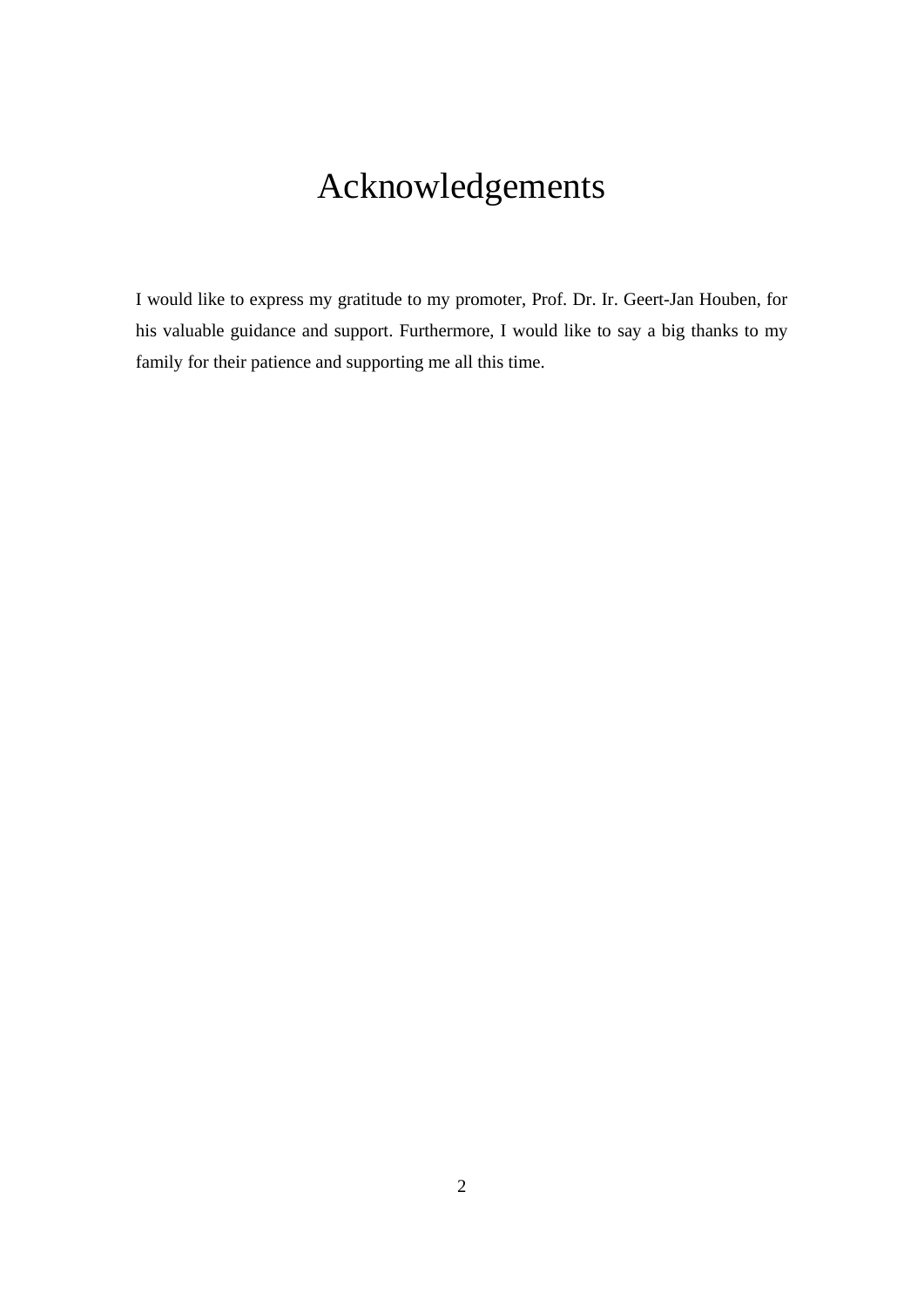# Abstract

Creating a personalized web site to facilitating web navigation is a challenge for web site designers. One kind of this system dynamically gives recommendations to website users by learning from web usage mining and users' behavior. In this paper, I am going to use *web usage mining* technique for creating an adaptive recommendation system for navigating a web site. This technique discovers the patterns ( association rules) from Web logs data coming from HTTP servers. After a brief explanation of the terms *Web usage* and *Web usage mining*, this document focuses on the processes of data preparation and transaction identification which lead to the discovery of rules and usage patterns. The end-use of these patterns could be for feed back into the design process and for future decisions or, in this case, to automatically adapt aspects of the site based on previous usage patterns. It will deliver different recommendation links for every learner.

This system can be used as possible approach in the e-learning domain to improve learner's satisfaction, by attempting to personalize the learning navigation environment for the learner.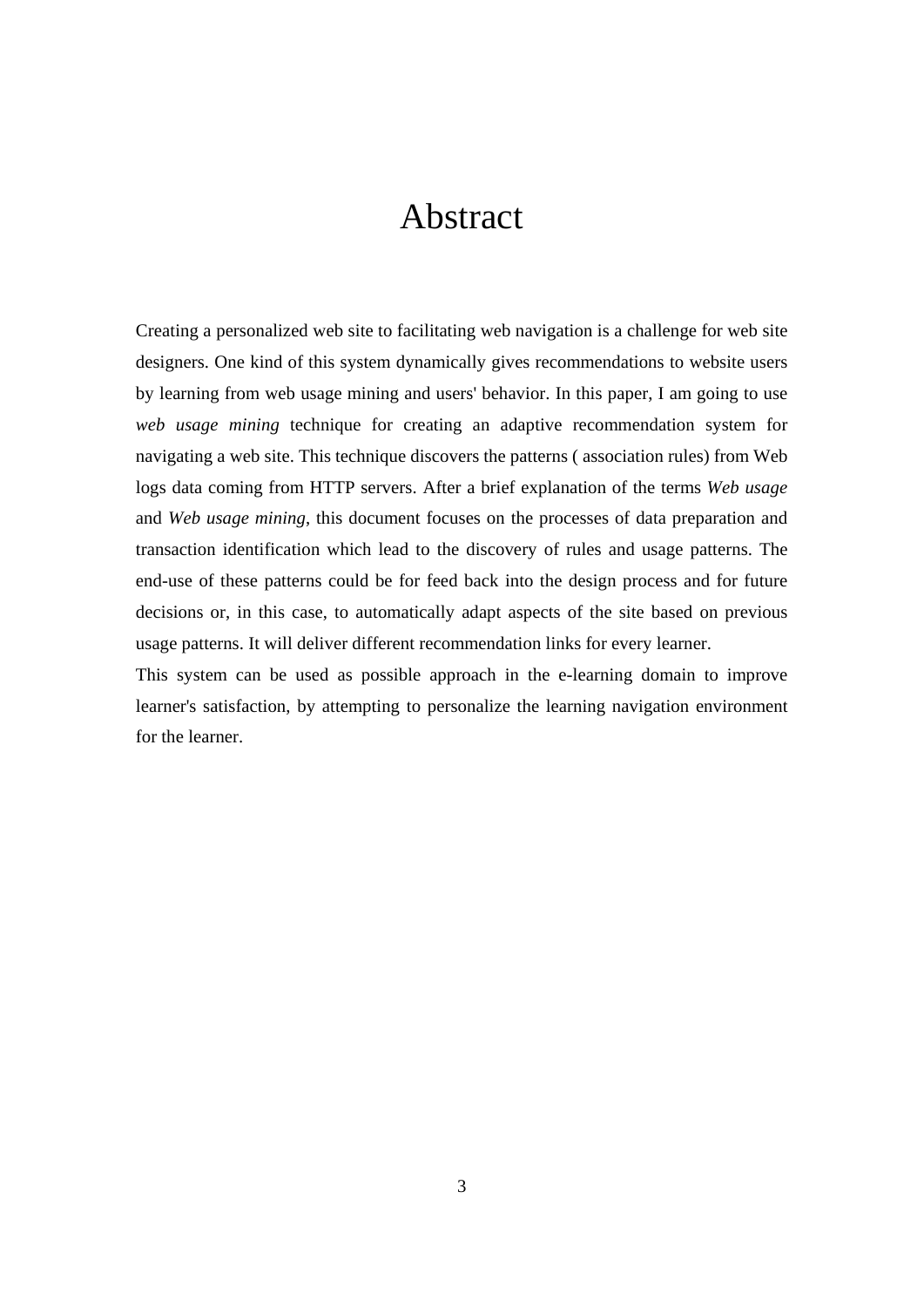# Contents

|                | 1     |  |  |
|----------------|-------|--|--|
|                | 1.1   |  |  |
|                | 1.2   |  |  |
|                | 1.3   |  |  |
|                | 1.3.1 |  |  |
|                | 1.3.2 |  |  |
|                | 1.3.3 |  |  |
|                | 1.4   |  |  |
|                | 1.4.1 |  |  |
|                | 1.4.2 |  |  |
|                | 1.4.3 |  |  |
|                | 1.5   |  |  |
|                | 1.6   |  |  |
| $\overline{2}$ |       |  |  |
|                | 2.1   |  |  |
|                | 2.2   |  |  |
|                | 2.2.1 |  |  |
|                | 2.2.2 |  |  |
|                | 2.2.3 |  |  |
|                | 2.2.4 |  |  |
|                | 2.2.5 |  |  |
|                | 2.2.6 |  |  |
|                | 2.3   |  |  |
|                | 2.3.1 |  |  |
|                | 2.3.2 |  |  |
|                | 2.3.3 |  |  |
|                | 2.3.4 |  |  |
|                | 2.3.5 |  |  |
| 3              |       |  |  |
|                | 3.1   |  |  |
|                | 3.1.1 |  |  |
|                | 3.1.2 |  |  |
|                | 3.1.3 |  |  |
|                | 3.1.4 |  |  |
|                | 3.1.5 |  |  |
|                | 3.2   |  |  |
|                | 3.2.1 |  |  |
|                | 3.2.2 |  |  |
|                | 3.2.3 |  |  |
|                | 3.2.4 |  |  |
|                | 3.2.5 |  |  |
|                | 3.3   |  |  |
|                | 3.3.1 |  |  |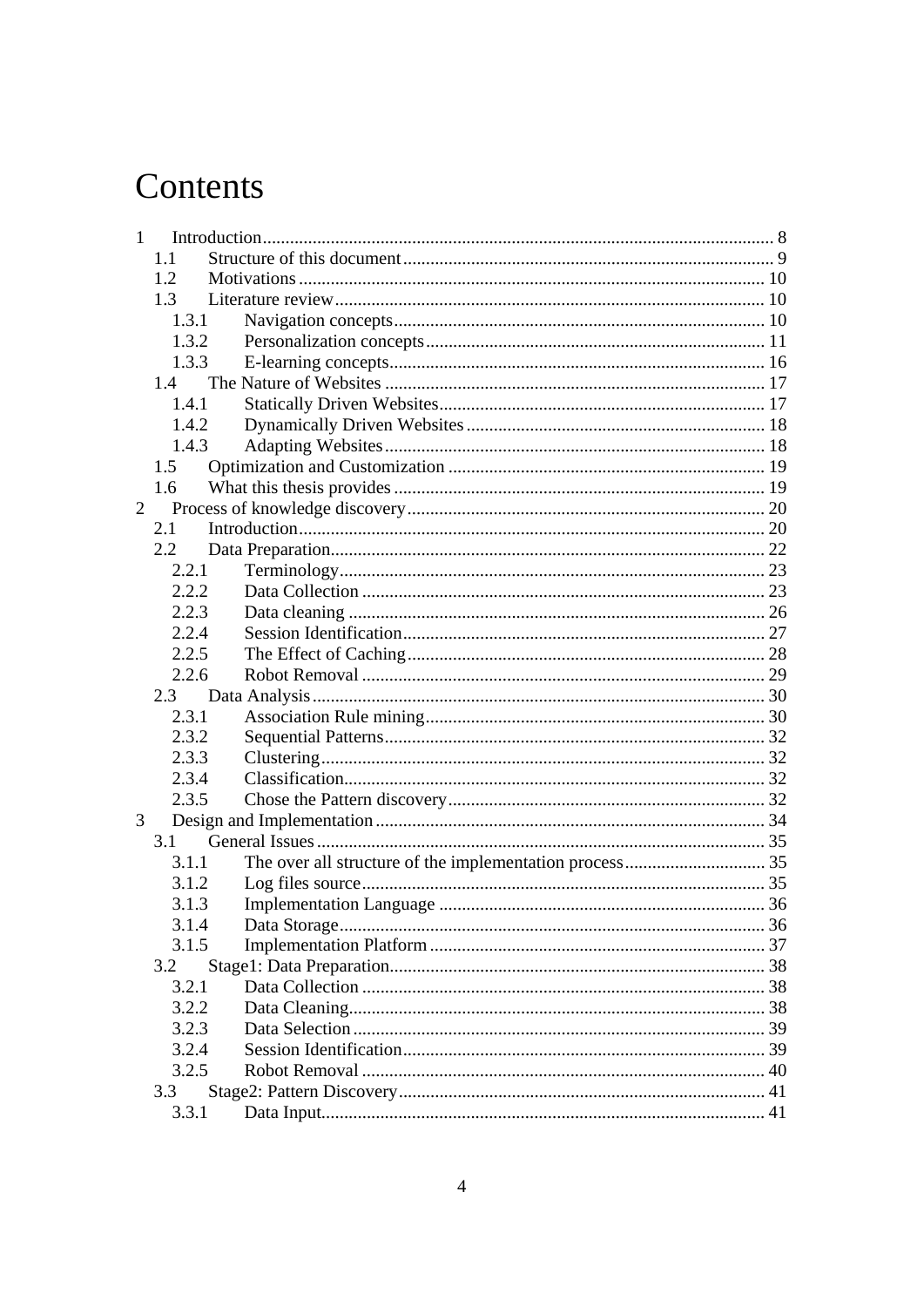|                | 3.3.2 |  |
|----------------|-------|--|
|                | 3.3.3 |  |
|                | 3.4   |  |
|                |       |  |
| $\overline{4}$ |       |  |
|                | 4.1   |  |
|                | 4.2   |  |
|                | 4.3   |  |
|                | 4.4   |  |
|                |       |  |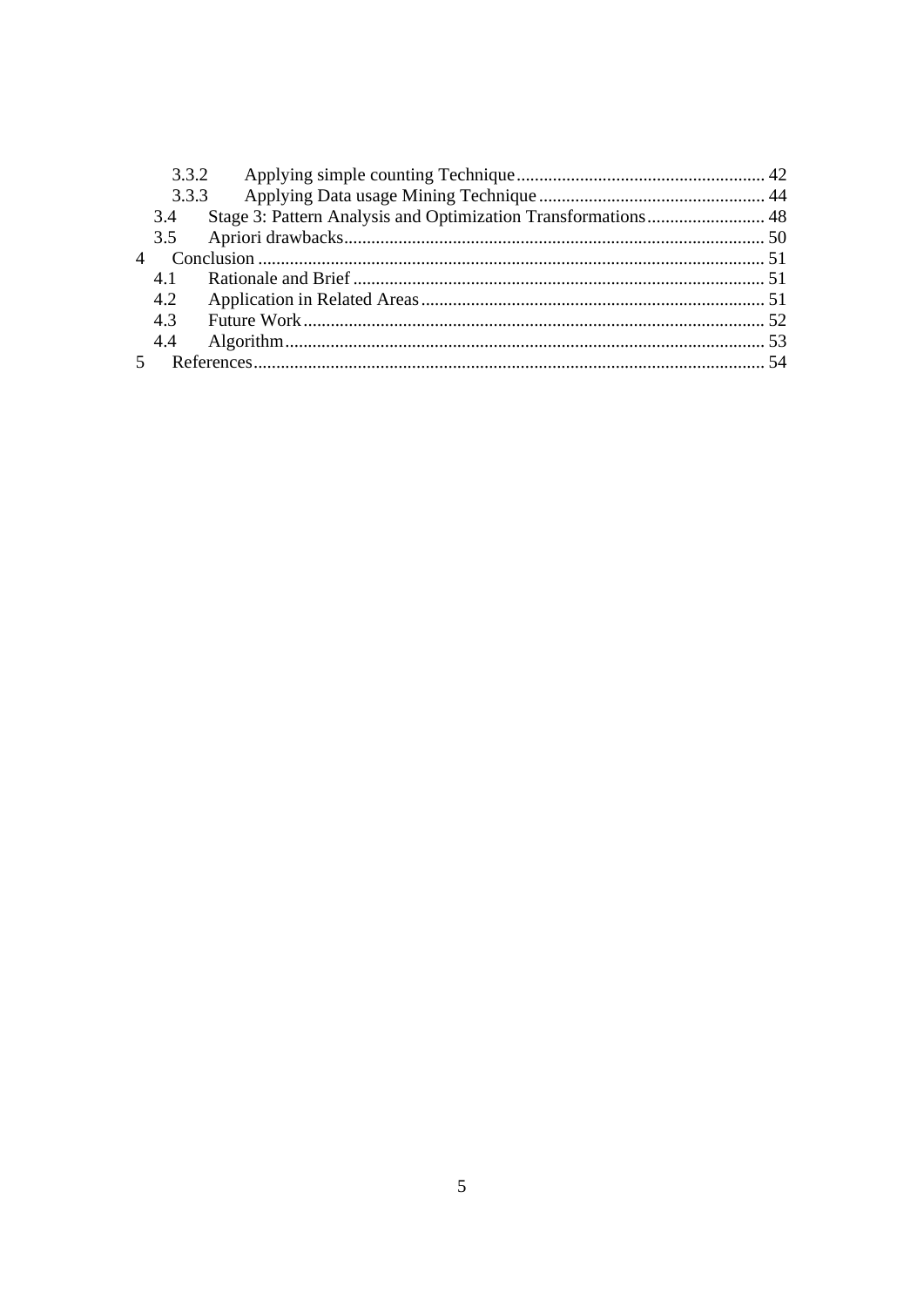# List of Figures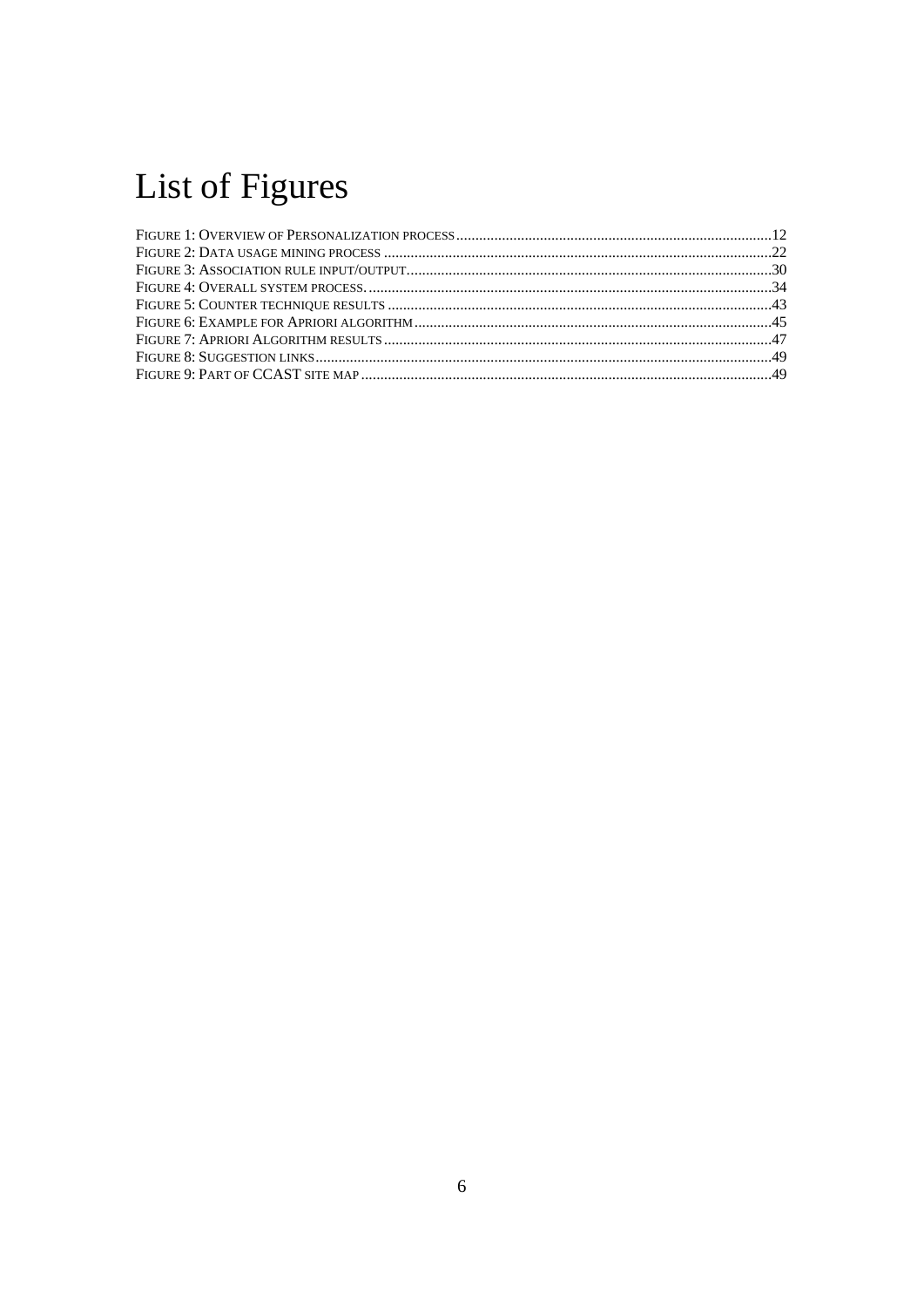# List of Tables

| TABLE 1: LISTS AND DESCRIBES THE AVAILABLE FIELDS. DEFAULT FIELDS ARE NOTED25 |  |
|-------------------------------------------------------------------------------|--|
|                                                                               |  |
|                                                                               |  |
|                                                                               |  |
|                                                                               |  |
|                                                                               |  |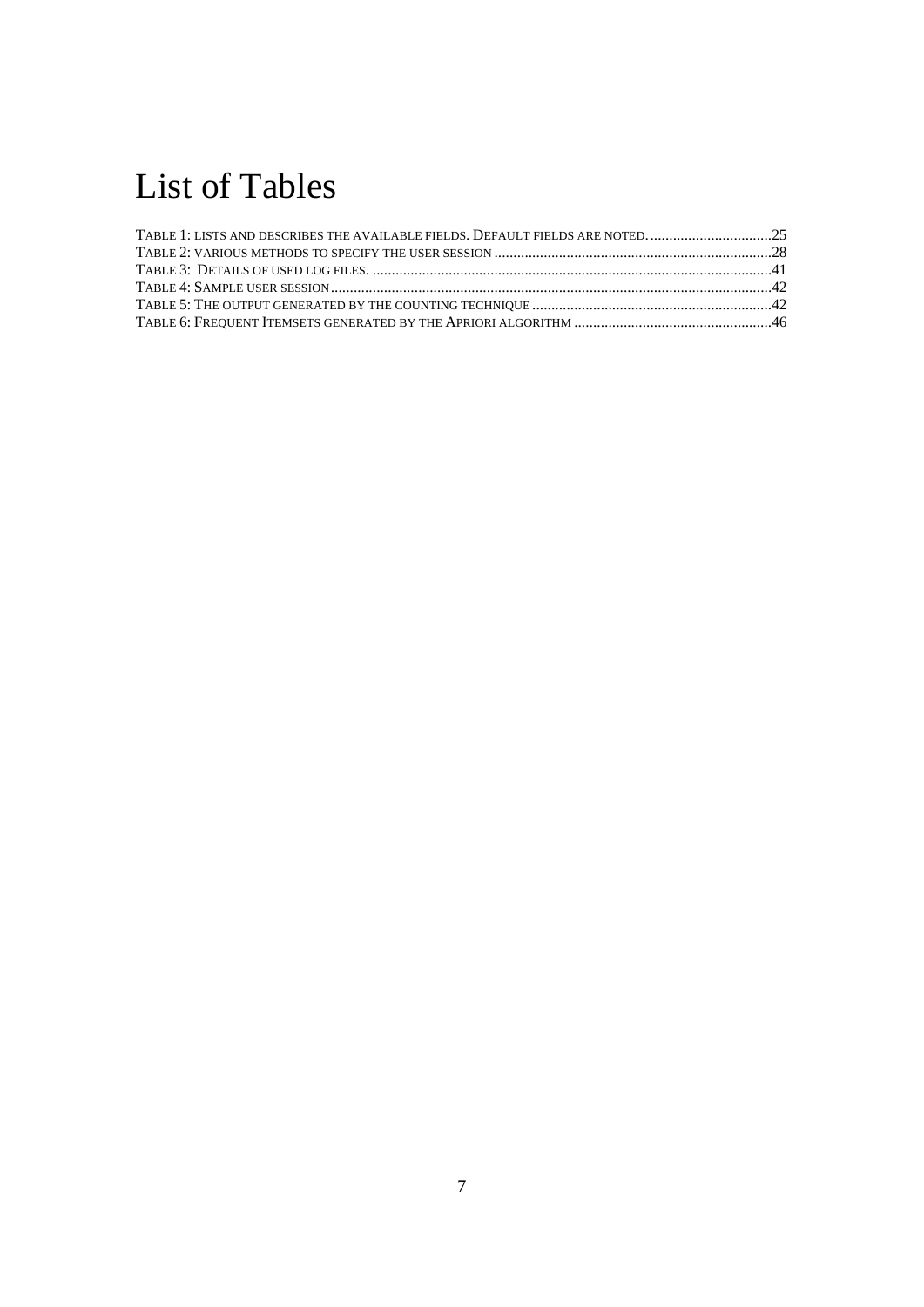# **1 Introduction**

With the rapid growth of information on the World Wide Web, navigating a website easily becomes a very important issue. When designers want to implement web site, a lot of them immediately think of graphics and of visual design. However the core design challenges for a web site revolve around information, not visuals. Designers do usually not think of how to present users with the most user-friendly path through the classification so that they find the content they want quickly, how to allow users to move quickly and logically through the web site, or how to highlight for the reader parts of the website that the organization wants to promote.

In this work, I propose a solution to this problem based on an intelligent technique. That assists the user in navigating a particular website by providing recommendations, restructuring the website or highlighting important links. This technique is based on results of mining web log data and observing users' behavior. For the user, a personalized navigation can be built to surf the web and construct logical views that are of interest. For the designer of a web site, It provides a comprehensive analysis to the website structure, which helps designers to reconstruct the website structure in a more efficient, effective and usable way.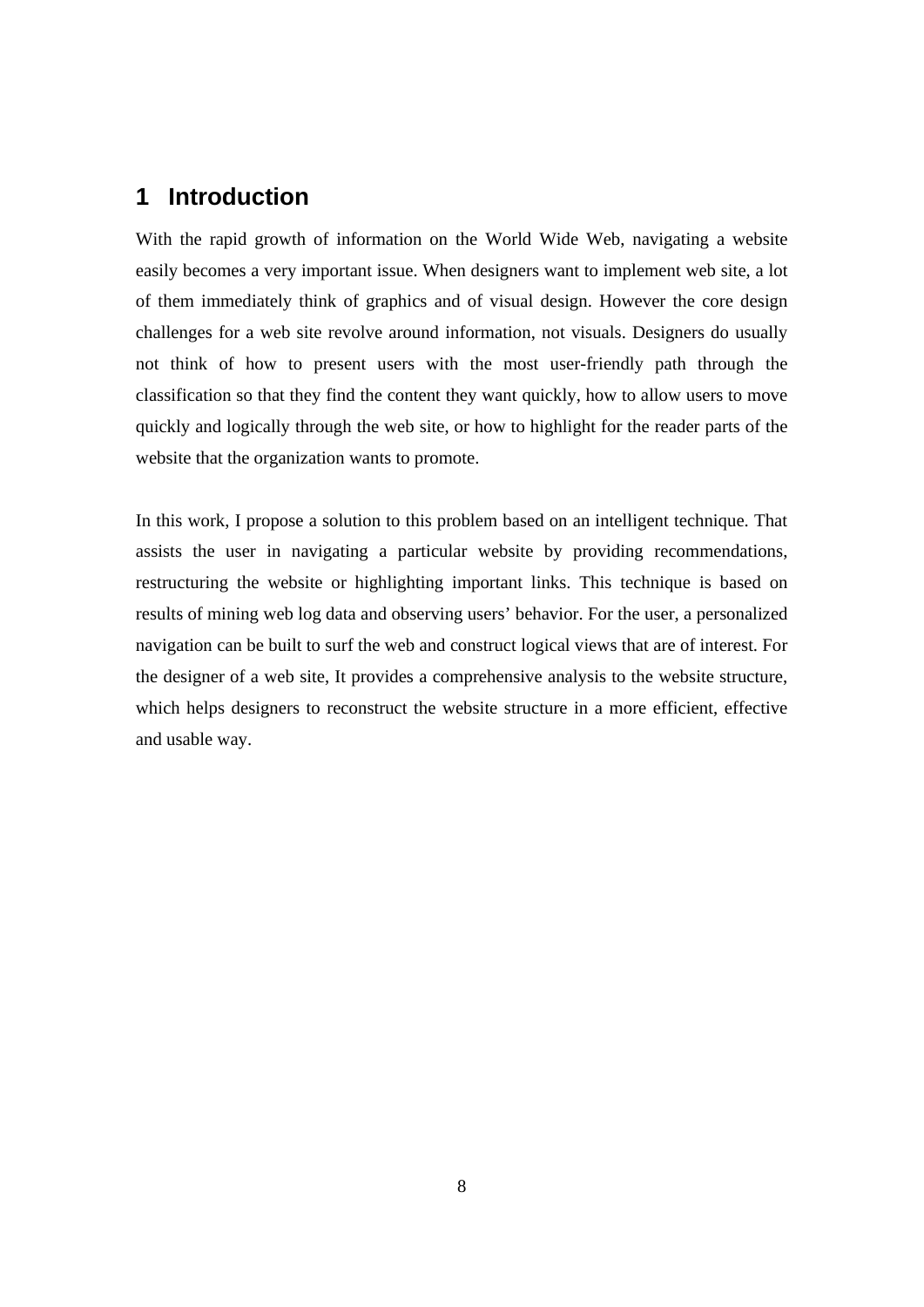#### *1.1 Structure of this document*

**Chapter 1:** This chapter considers the navigation, personalization and e-learning concepts. In addition, it takes into account the optimization and customization issues. This report is structured in the order of development with chapters considering the following content.

**Chapter 2: Process of knowledge discovery** the previously published work on datamining algorithms, with specific attention paid to the discipline of web-usage mining. Research results and algorithmic suggestions are presented in the order of a data-mining pipeline, from collection of data to isolation of interesting patterns.

**Chapter 3: Design and Implementation** the overall implementation process for the web-usage mining with more details for data preparation, pattern discovery and pattern analysis phases. It includes the description of counting technique and Apriori algorithm which are used in pattern discovery phase.

**Chapter 4: Conclusion** summarizing the work carried out is presented. The implementation process is evaluated, some interesting areas are represented and finally the future direction of the work is considered.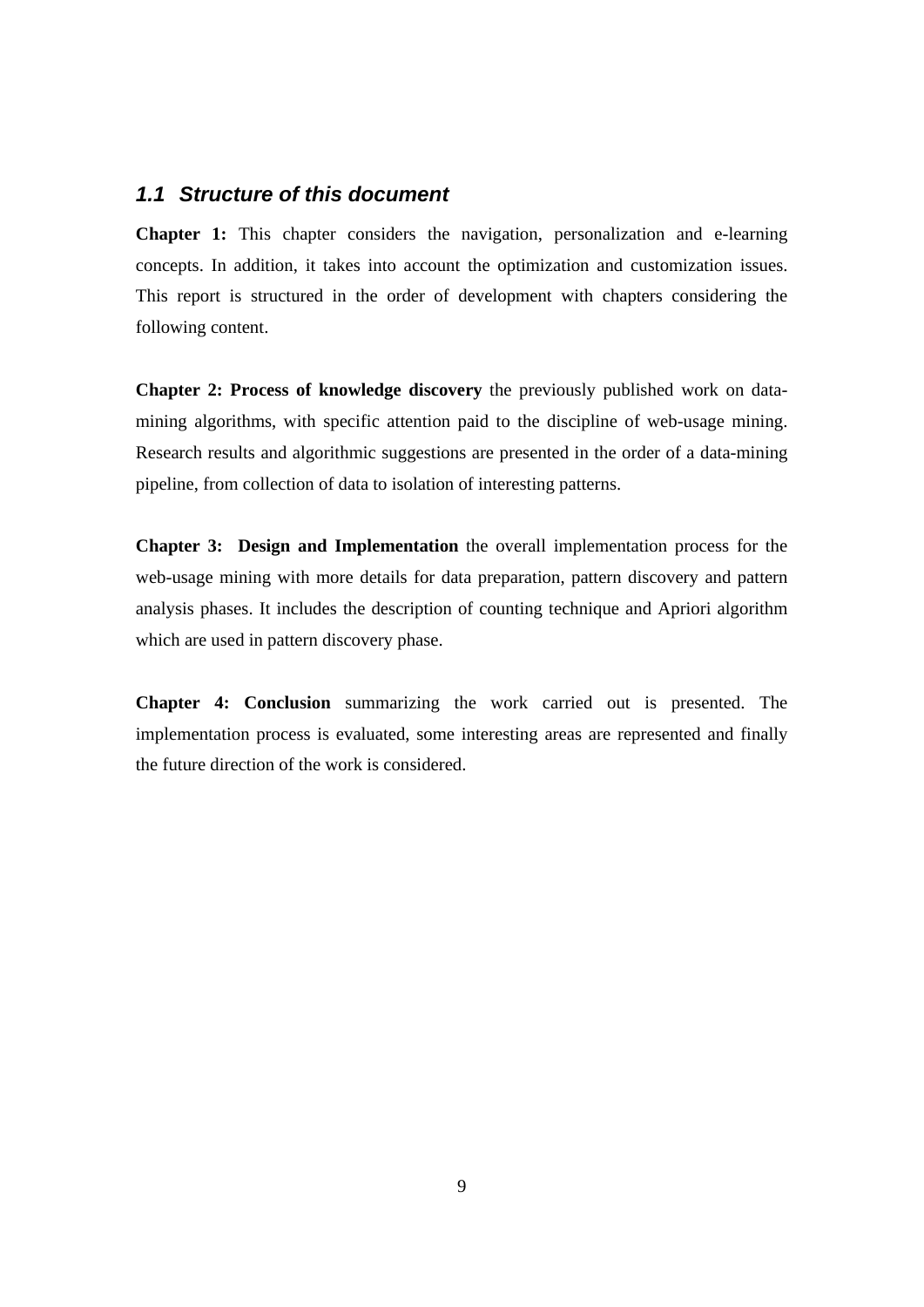#### *1.2 Motivations*

Nowadays, web-based applications are used in various domains such as the learning domain. There is a lot of information with complex structure and various kinds of users. Nevertheless, these complex web-based applications will only succeed in attracting more users if they are easy to interact with. The novice users will go out when the website structure becomes too complex to be explored without appropriate assistance. Furthermore, a number of studies have shown that poor navigation leads users to become rapidly frustrated, which results in a risk of having them leave the website, fail to recognize or visit interesting part of the website, or simply complete their visit with a feeling of not having adequately explored it. For this reason, a number of research groups have been developing ways to assist the user when using a web-based application by providing recommendations for the next link through its navigation, for instance.

#### *1.3 Literature review*

This report documents the development of a technique allowing simple websites to exhibit navigational structures that adapt to the needs of their users. In the past, a vast number of technologies would have been required to support the development of such personalized techniques. Using the technique presented in this document, however, a simple website usage log processed with the Apriori algorithm can be used to power adaptive functionality on the static or dynamic pages.

This review chapter introduces the field and the rationale behind the work, and presents the navigational, personalization and e-learning concepts.

#### **1.3.1 Navigation concepts**

The visitors surf around a website by following hypertext paths from page to page. If a site has a lot of information with all sorts of attractions, but visitors don't know how to get to it, or if they find the navigation confusing or complicated, they will simply stop exploring the rest of the site, and maybe never return. Therefore, good navigation design is an essential part for any successful web site. A visitor wants to know these things: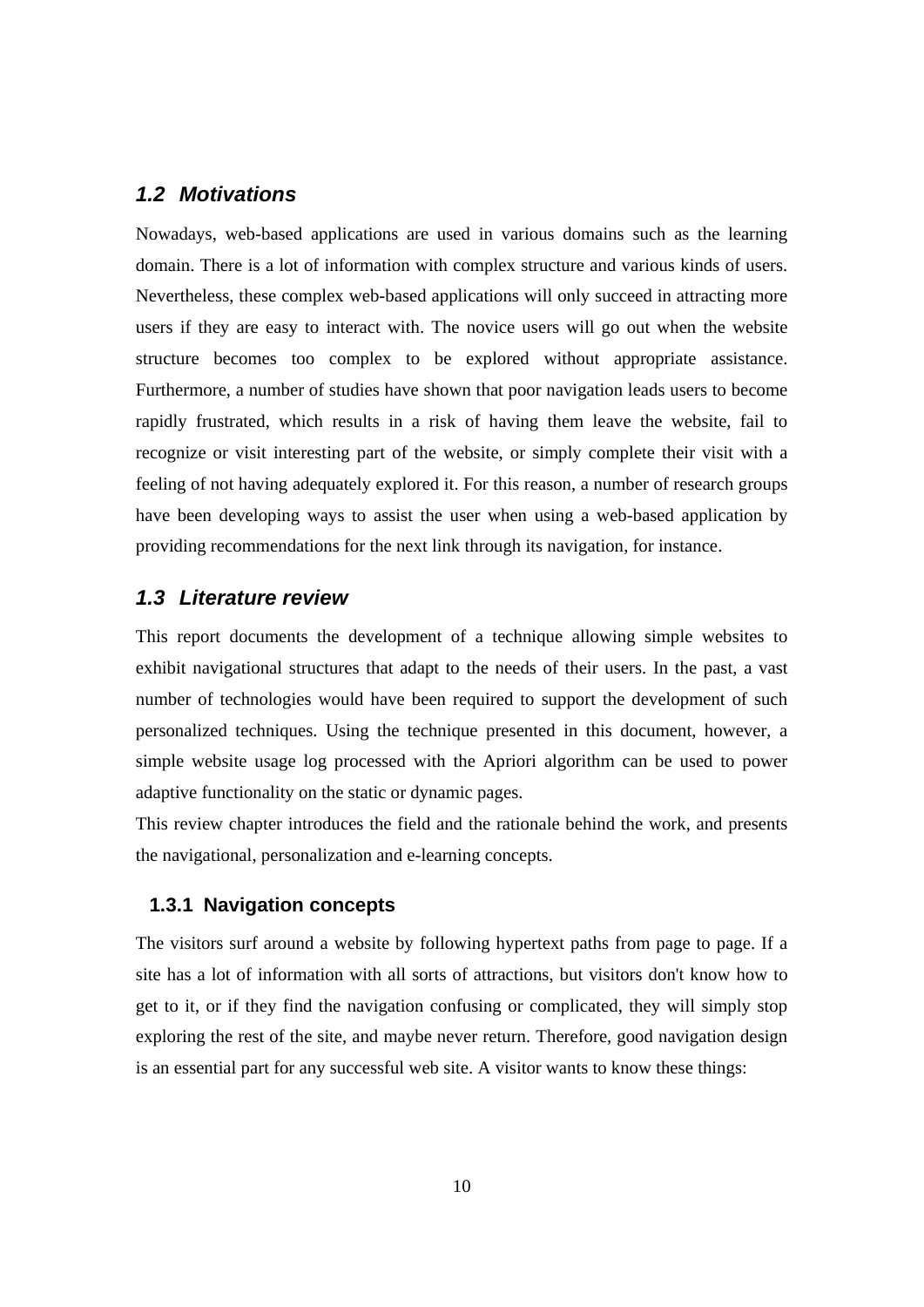- Whose site is he/she looking at?
- Where is he/she in the site?
- What else is available at this site?
- Where should he/she go next?
- How does he/she find what he/she is looking for?
- How can he/she get back to where he/she came from?

Therefore, Navigation should be consistent across the site, consistent with WWW standards, adapted to the target audience, and reflecting the structure of the site.

## **There are three basic types of navigation [1 ]:**

**Hierarchical:** which applies to sites that are information-rich and are best organized as a large tree- much like a library.

Global: which applies to sites where it can easily and logically jump among all points; this is best if it can present information in fewer, broader categories.

Local: navigation sits somewhere in between. This applies when you have depth of information within broader areas.

#### **1.3.2 Personalization concepts**

On a Website, personalization is the process of gathering and storing information about site visitors, analyzing the information, and, based on the analysis, delivering the right information to each visitor at the right time. It tailors pages to individual visitors' characteristics or preferences. Personalization is a means of meeting the visitor's needs more effectively and efficiently, making interactions faster and easier and, consequently, increasing visitor's satisfaction and the likelihood of repeat visits.

Whereas the personalization process modifies the content or even the structure of a website automatically, by the system based on information concerning the user's stored or even the log files, customization lets users arrange the interface or modify the structure manually. The control of the structure, look or content of the site is explicit and userdriven. i.e., the user is involved actively in the process and has direct control.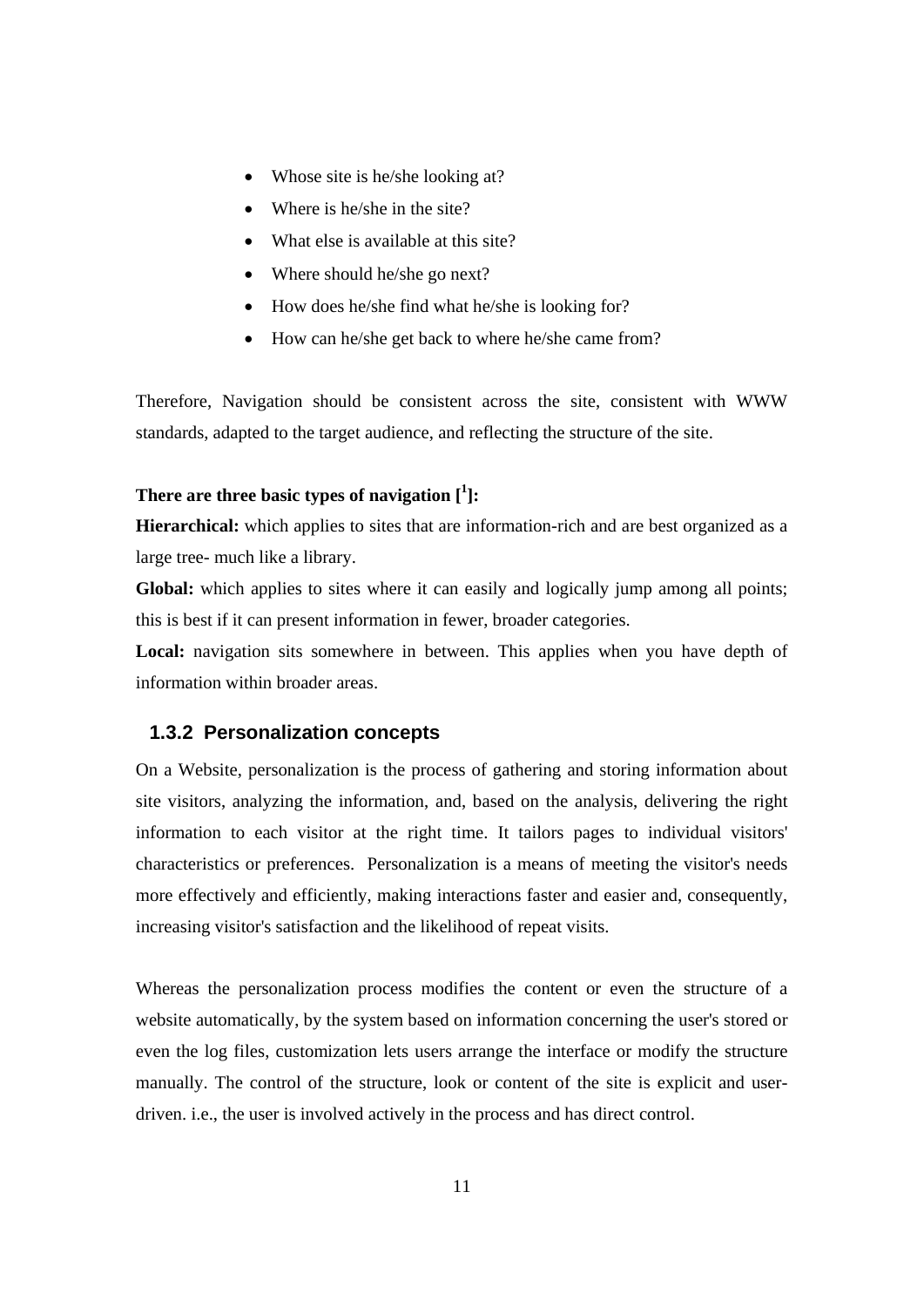The selection of personalization technique should be directed by the Website type in order to provide personalization for real-time applications that will affect the system performance. How personalization is deployed is thus important and needs to be integrated into the overall system design. This is especially true for high-volume Web sites.

There is process to provide a personalized Website. Figure 1 is an overview of personalization process. The major steps may or may not be performed dynamically; part or all of some steps may be performed offline.



**Figure 1: Overview of Personalization process** 

The objective of collecting visitor information is to build a profile that describes a site visitor's interests, role in an organization, entitlements, purchases, or some other set of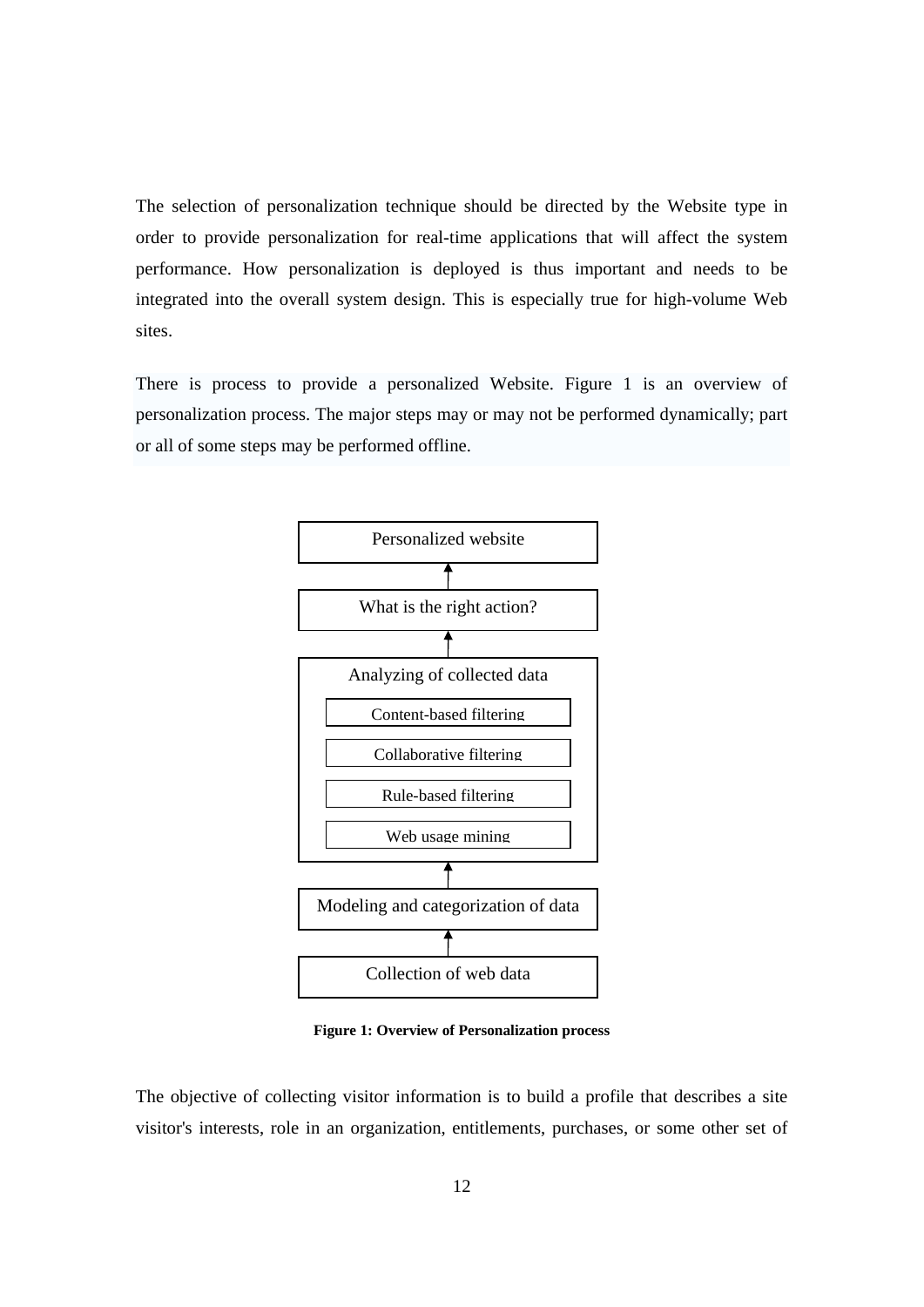descriptors important to the site owner. The most common techniques are explicit profiling, implicit profiling, and using legacy data:

- Explicit profiling: asks each visitor to fill out information or questionnaires by a specific form. This technique has the advantage of letting users tell the site directly what they want to see.
- Implicit profiling: tracks the visitor's behavior. This technique is generally transparent to the visitor. The browsing surfing is usually tracked by saving specific visitor identification and behavior information in log file which keeps the user hits or by a cookie files that is kept at the browser and updated at each visit. For example, Amazon.com logs each customer's buying history and, based on that history, recommends specific purchases.

#### **Analyzing of collected data**

When the visitor collected data is available, the next step is to analyze this information in order to present or recommend documents or any actions specific to the visitor. Making such recommendations is the most challenging step. Many ways can be employed in order to analyze the collected data include content-based filtering, collaborative filtering, rule-based filtering, and Web usage mining.

#### **1. Rule-based filtering:**

It allows website administrators to specify rules, based on static or dynamic profiles. That then used to affect the information served to a particular user  $\binom{2}{1}$ . This requires the administrator, most likely with the help of a consultant, to figure out the appropriate rules. Cross-selling is an e-business example of the rule-based technique. For example, a rule could be specified to offer product  $X$  to a customer who has just bought product  $Y$ ; for example, a customer of a book might be interested in current or previous books by the same author or in books on the same subject. Rule-based techniques can be used with filtering techniques, either before or after the filtering process, to develop the best recommendation.

#### **2. Content-based filtering**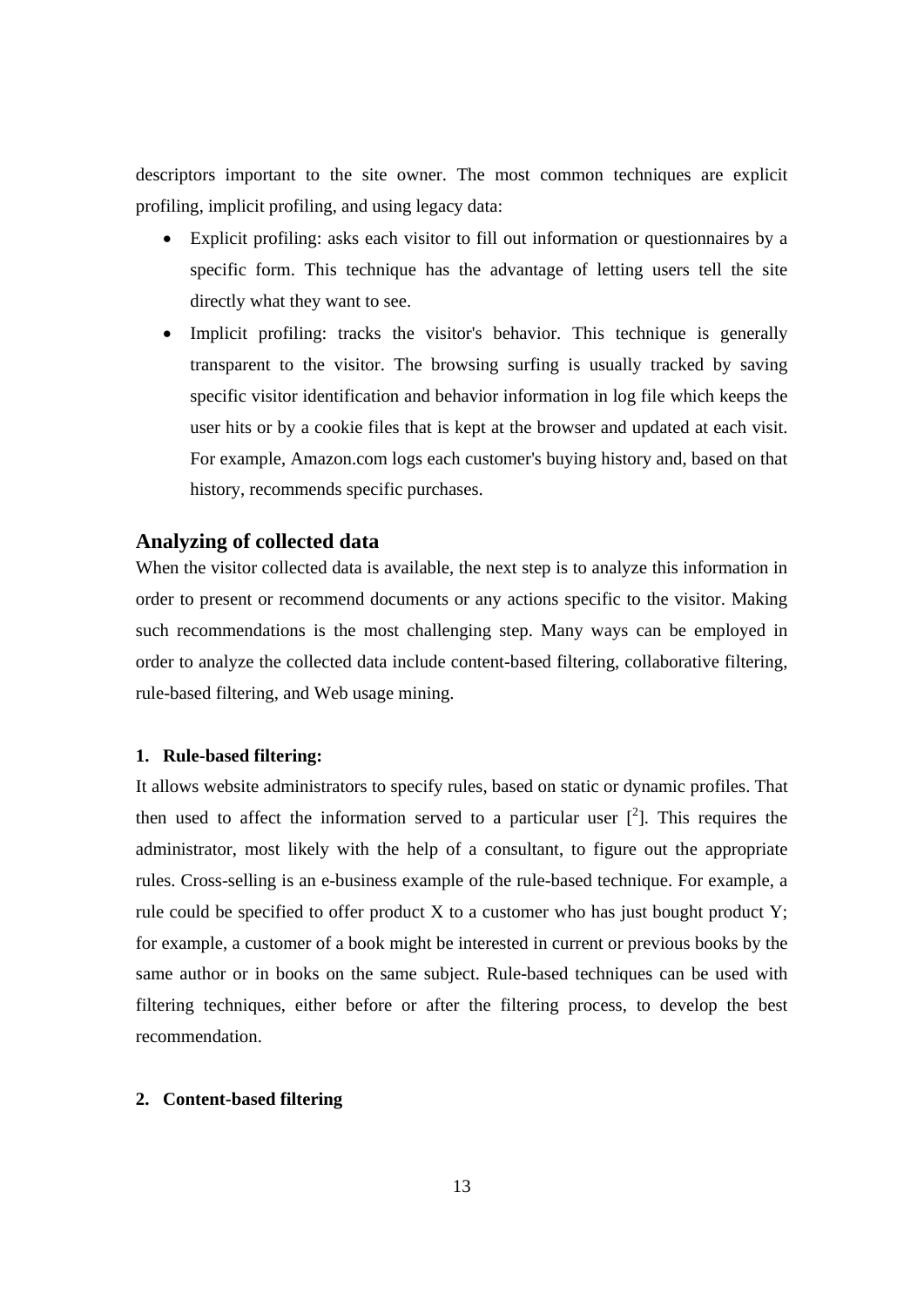It tracks user behavior and preferences, recommending items that are similar to those that users liked in the past  $\left[\begin{array}{c}3\end{array}\right]$ . So it works by analyzing the content of the objects to form a representation of the visitor's interests. Generally, the analysis needs to identify a set of key attributes for each object and then fill in the attribute values. One example is a document filtering system that analyzes documents based on keywords. Content-based filtering is most suitable when the objects are easily analyzed by computer and the visitor's decision about object suitability is not subjective.

#### **3. Collaborative filtering**

It compares a user's tastes with those of others in order to develop a picture of likeminded people. The choice of material is then based on the assumption that this particular user will value information that like-minded people also enjoyed  $[4]$ . The user's tastes are either inferred from their previous actions or else measured directly by asking the user to rate products. Collaborative filtering develops recommendations by finding visitors with similar tastes. Recommendations produced by collaborative filtering are based on the peer group's response and are not restricted to a simple profile matching. For product recommendations, collaborative filtering is most suitable for homogeneous, simple products, such as books, CDs, or videos.

#### **4. Web usage mining**

It relies on the application of statistical and data-mining methods based on the web server log data, resulting in a set of useful patterns that indicate users' navigational behaviors. The patterns discovered are then used to provide personalized information to users based on their navigational activity  $\binom{5}{1}$ .

In general, different analyzing techniques are most suitable for different variables, such as type of Web site, Web site component, or product/services. Consider the case of product recommendations. Selling books or CDs requires techniques different from those required to sell computers. A technique that improves on the best of the current techniques and offers additional options could satisfy a wider set of needs. With a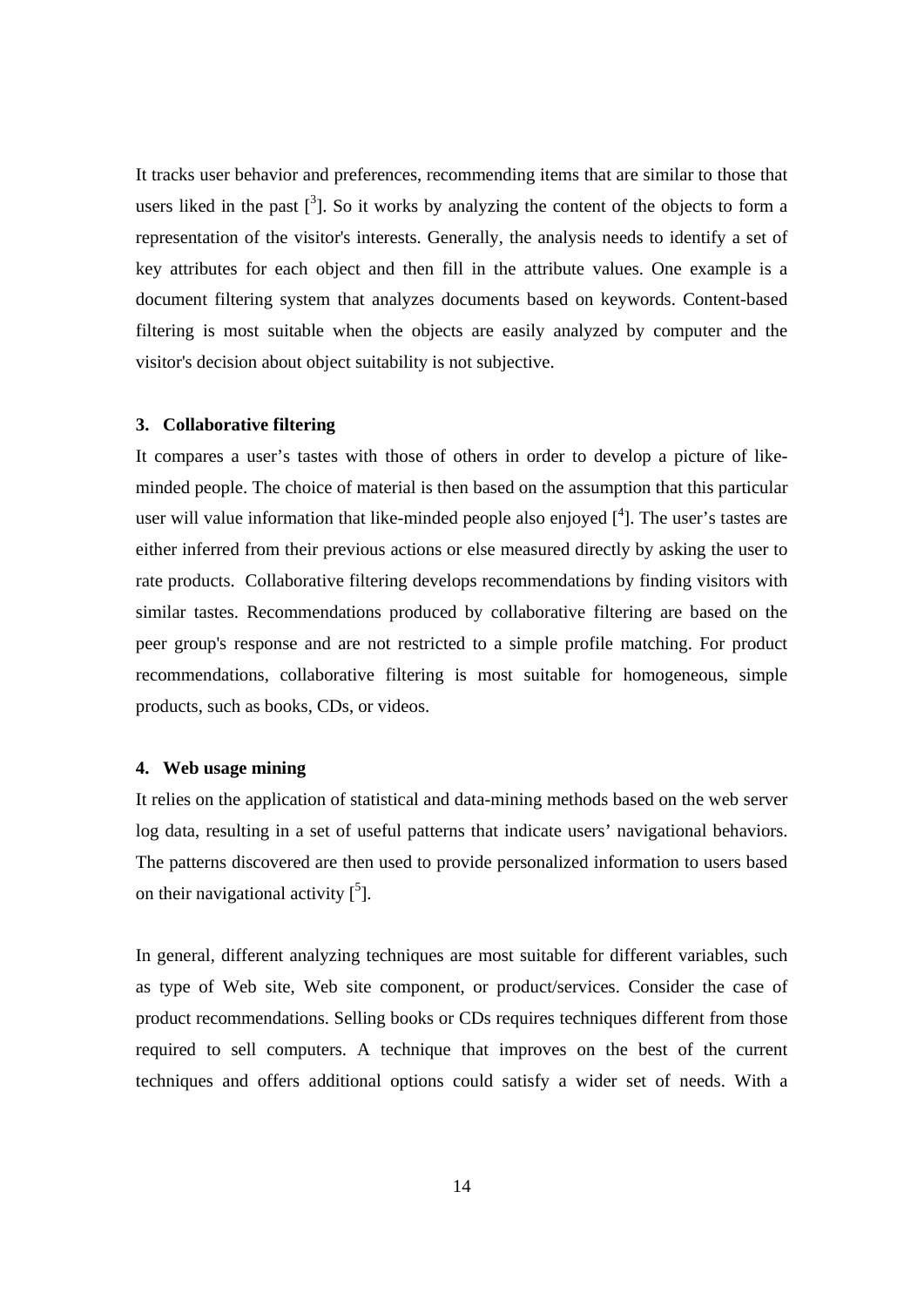flexible architecture that allows for multiple recommendation engines, each engine would use specific analyzing techniques to make its recommendations.

The information provided to the user through any of the above techniques can be adapted at three different levels  $[6]$ : Adaptive content, Adaptive navigation and Adaptive presentation.

- *Adaptive content* selection is based mostly on adaptable information retrieval techniques: when the user searches for relevant information the system can adaptively select and prioritize the most relevant items. By doing so, the user can obtain results that are more suitable for their knowledge capabilities.
- *Adaptive navigation* support is founded mainly on browsing-based access to information: when the user navigates from one item to the other the system can manipulate the links to guide the user adaptively to most relevant information items.
- Finally, *adaptive presentation* is based on adaptive explanation and adaptive presence, which were largely developed in the context of intelligent systems: when the user gets to a particular page the system can present its content adaptively  $[6]$ .

The possibilities of content and presentation adaptability are a relevant element in the reuse of the same resources for different purpose, provided they have been correctly customized in advance. Considering the high cost of personalization, adaptability of resources can also offer an interesting byproduct in term of reuse of the same resources in different contexts, provided that their description is correctly defined through standard metadata applications to allow interoperability of the same service in different environments.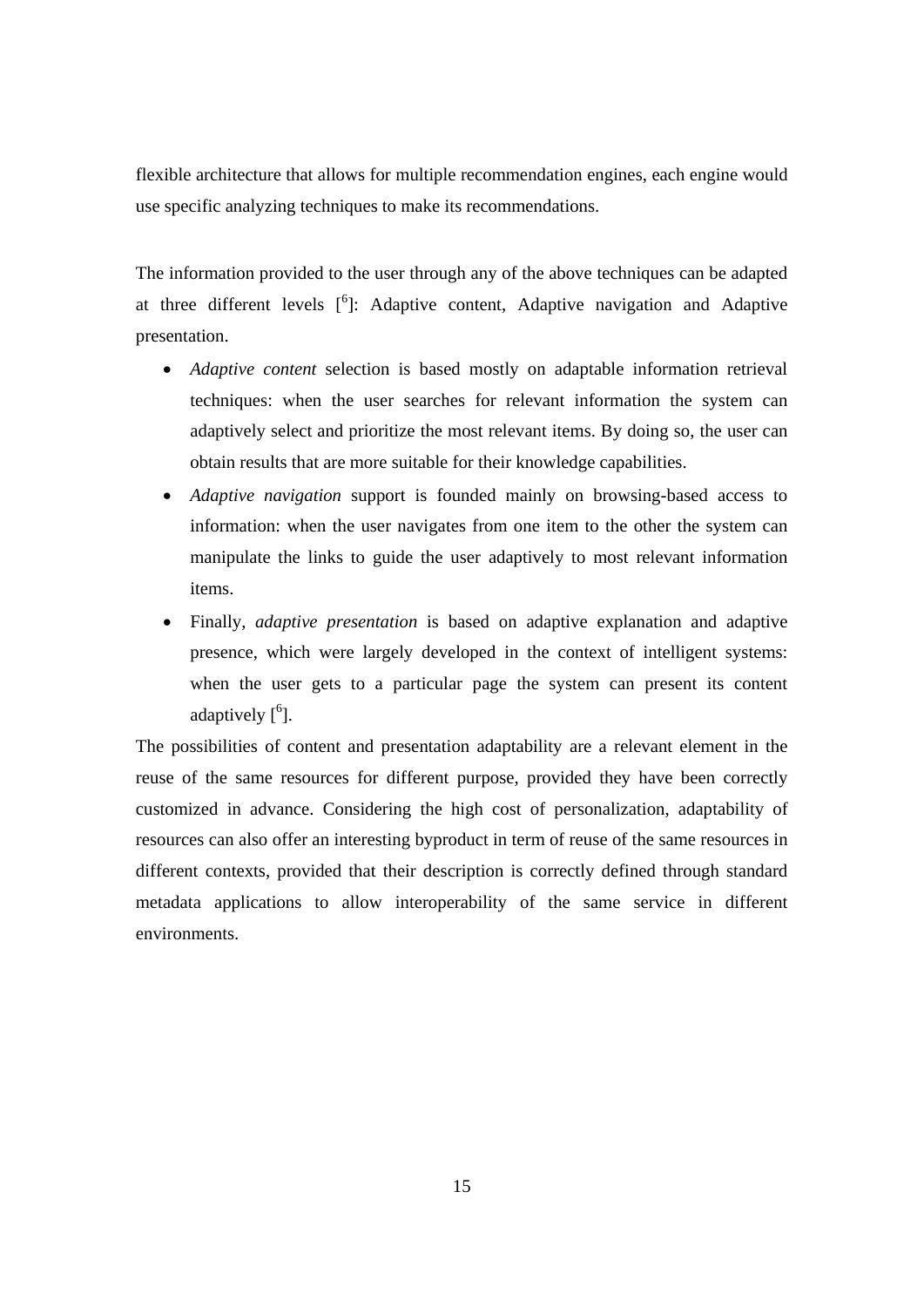#### **1.3.3 E-learning concepts**

The Personalization techniques are domain-independent, meaning that the techniques used are usually general and can be applied to any domain, e.g. any Web Site, without concern about the context of the Web site. In this work I choose the E-learning domain to apply the technique on.

E-learning can be viewed as an innovative approach for delivering well designed, learner-centered, interactive, and facilitated learning environment to anyone, anyplace, anytime by utilizing the attributes and resources of various digital technologies along with other forms of learning materials suited for open, flexible, and distributed learning environment,  $\begin{bmatrix} 7 \end{bmatrix}$ .

 However, e-learning suffers from the lack of learner satisfaction are due to the "one size fits all" approach that most current e-learning course developments follow, delivering the same navigation with same static learning experience to all learners, irrespective of their prior knowledge, experience, preferences or learning goals. Many approaches have been developed to solve this dissatisfaction by concerning on personalization issue for the learning experience for the learner, such as Adaptive Educational Hypermedia (AEH)  $\binom{8}{1}$ .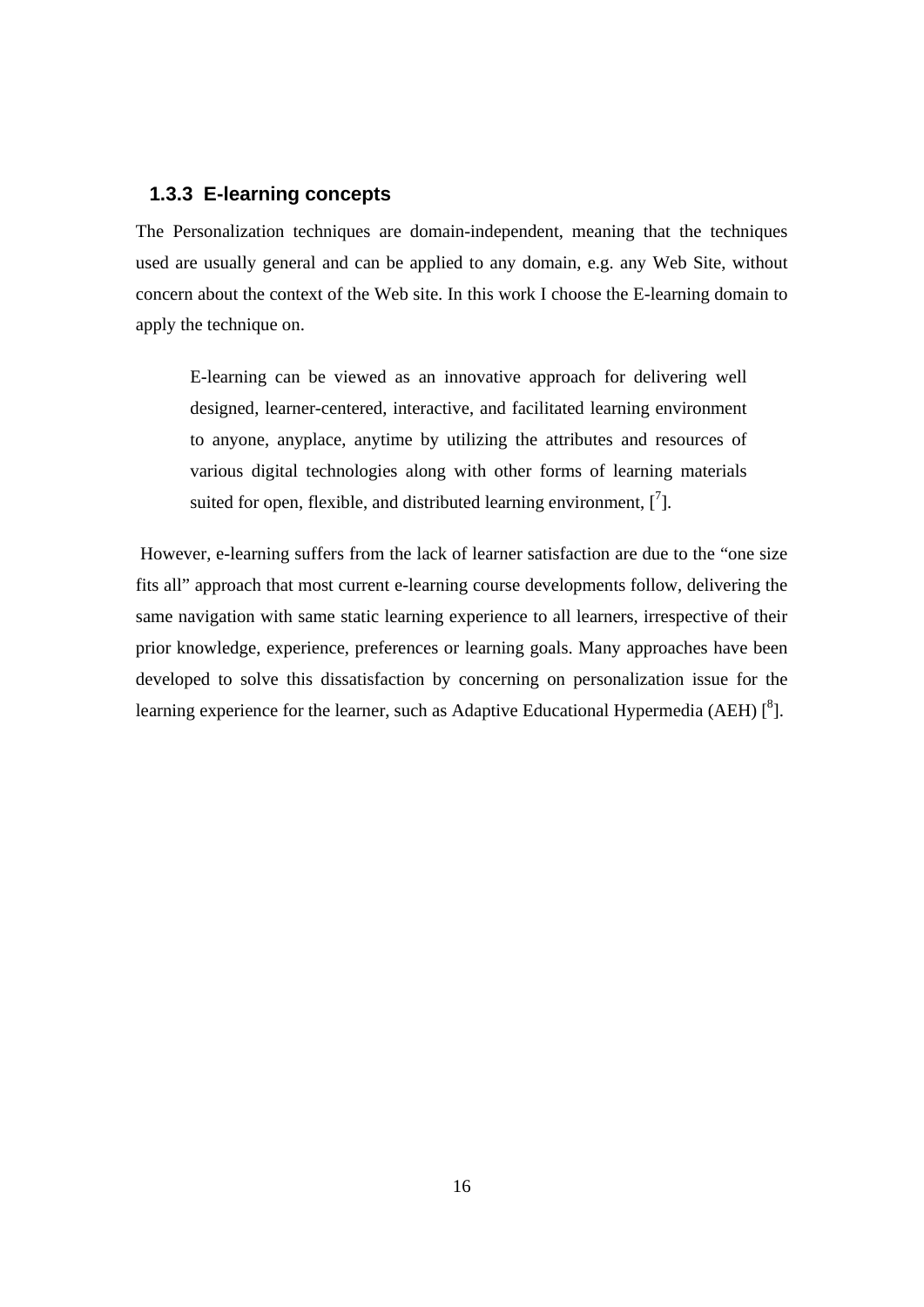#### *1.4 The Nature of Websites*

To achieve the goals of this work such as improving website navigation, decreasing the complexity of the structure or providing a useful recommendation, we focus on web personalization as a process of customizing a Web site to the needs of specific users by taking advantage of the knowledge acquired from the analysis of the user's navigational behavior (log files) in correlation with other information collected in the Web context, namely structure, content and user profile data. There are a variety of techniques (mentioned in Sec 1.3.2) to implement this kind of work. The decision to choose the appropriate technique depends on the nature of website. In the following sections, I will present these types then specify the reasons that empower me to choose certain technique.

To realize adaptive method for the website, designers should be able to use statistics and patterns extracted from the web-usage logs to modify a website. This modification could be performed either statically - adapting the web page files directly - or dynamically altering the page 'on-the-fly'. The dynamic or static nature of the modification will be based largely on the nature of the website.

#### **1.4.1 Statically Driven Websites**

Statically driven websites are based on code that only changes when updated by the Webmaster. The code is in Hypertext Markup Language (HTML) and stored in plaintext files on a web server. Static pages could easily be adapted directly in the HTML source. Freshening the content requires the webmaster to manually visit and update the HTML that makes up each page that needs to be changed. Typically, this is done by editing a set of files on the *web server*, where each file represents a single page. Websites can typically grow to include thousands of files, this can become a difficult task, therefore. If we want to change a specific link in the website, the webmaster has the responsibility of changing this link. If each page in the website includes this link, he/she needs to updates every page. He then needs to make sure that no hyperlinks on other pages point to missing pages.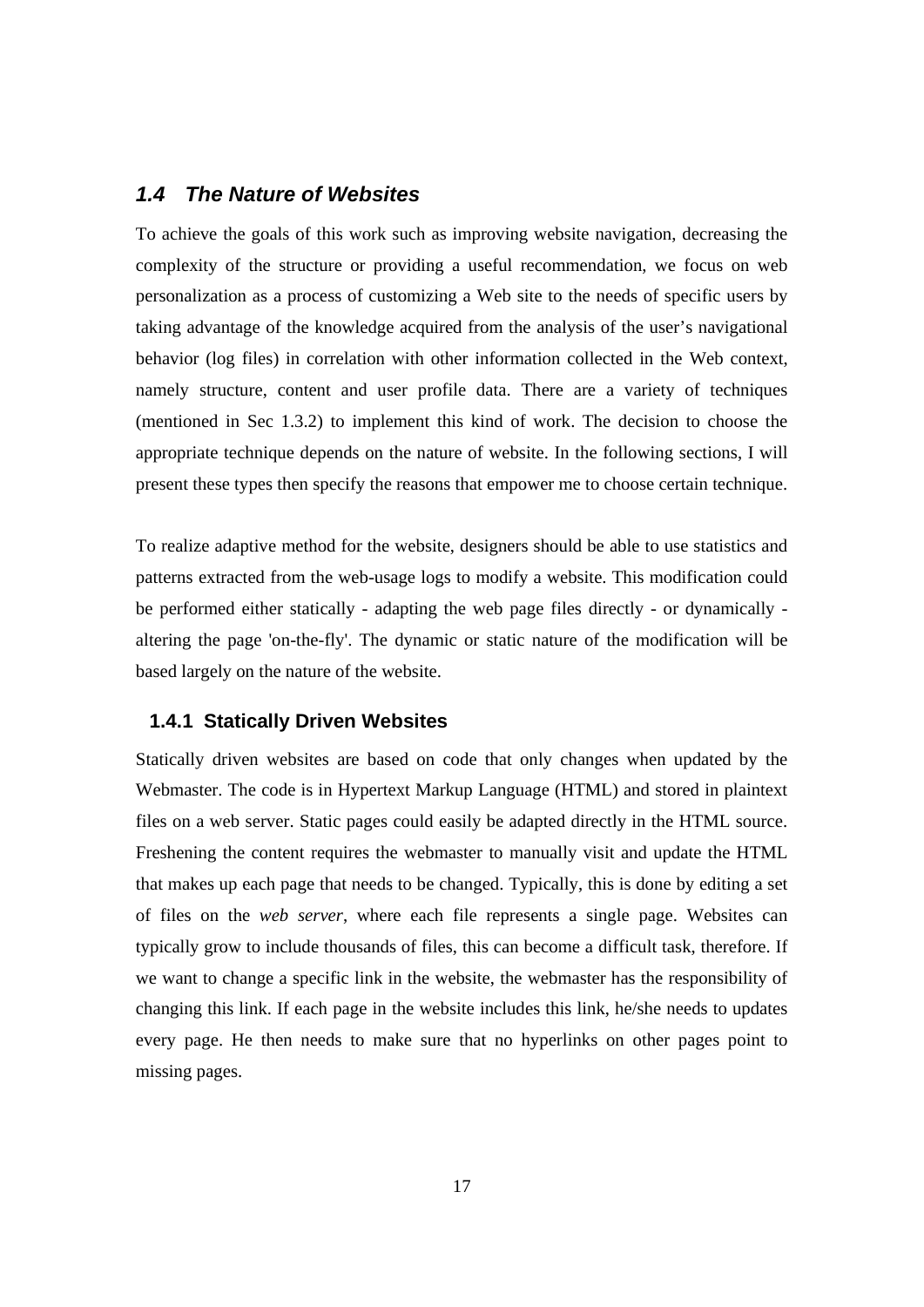This becomes a lot of work very quickly. As that could be imagining, with any more than a few pages to update every day, this can become boring. The webmaster also understandably makes mistakes (he is human, after all), and forgets to update or remove critical pages.

#### **1.4.2 Dynamically Driven Websites**

A fully dynamically driven website can completely customize the contents of each webpage according to various inputs. These could be, for example, user input, database data or the result of executing a system call. Dynamically driven sites are usually created with the help of a scripting language like ASP, Perl, PHP or JSP, though they could be compiled from a language such as C. Because the HTML code (and therefore possibly the links on the page) are generated during script execution (and perhaps based on some external data or input) it is not possible to tell from the source code what the structure of the page will be. Web pages of this type could, therefore, not be adapted directly, though the languages used are powerful enough to support an API that could interface with statistics and pattern data to create or modify links as required.

#### **1.4.3 Adapting Websites**

There are a lot of literatures considering the adaptation of websites and the use of webusage mining as a tool for optimization. Also the data-mining papers available appear to follow a chronological path through initial ideas, development and then proposed solutions, and the majority of the articles available on adapting websites appear to present suggestions for frameworks or suggest the direction that future development should take.

Adaptive Websites:  $\binom{9}{1}$  Websites that automatically improve their organization and presentation by learning from user access patterns. Therefore Adaptive web site can serve our goal because of the following:

• What a visitor seeks in a site depends on who the user is. An adaptive site can recognize typical user types and customize the site presentation appropriately. Instead of customizing to a single user (as many sites do with cookies), an adaptive site aggregates the experiences of many visitors over time to generalize customize the site for different types of users.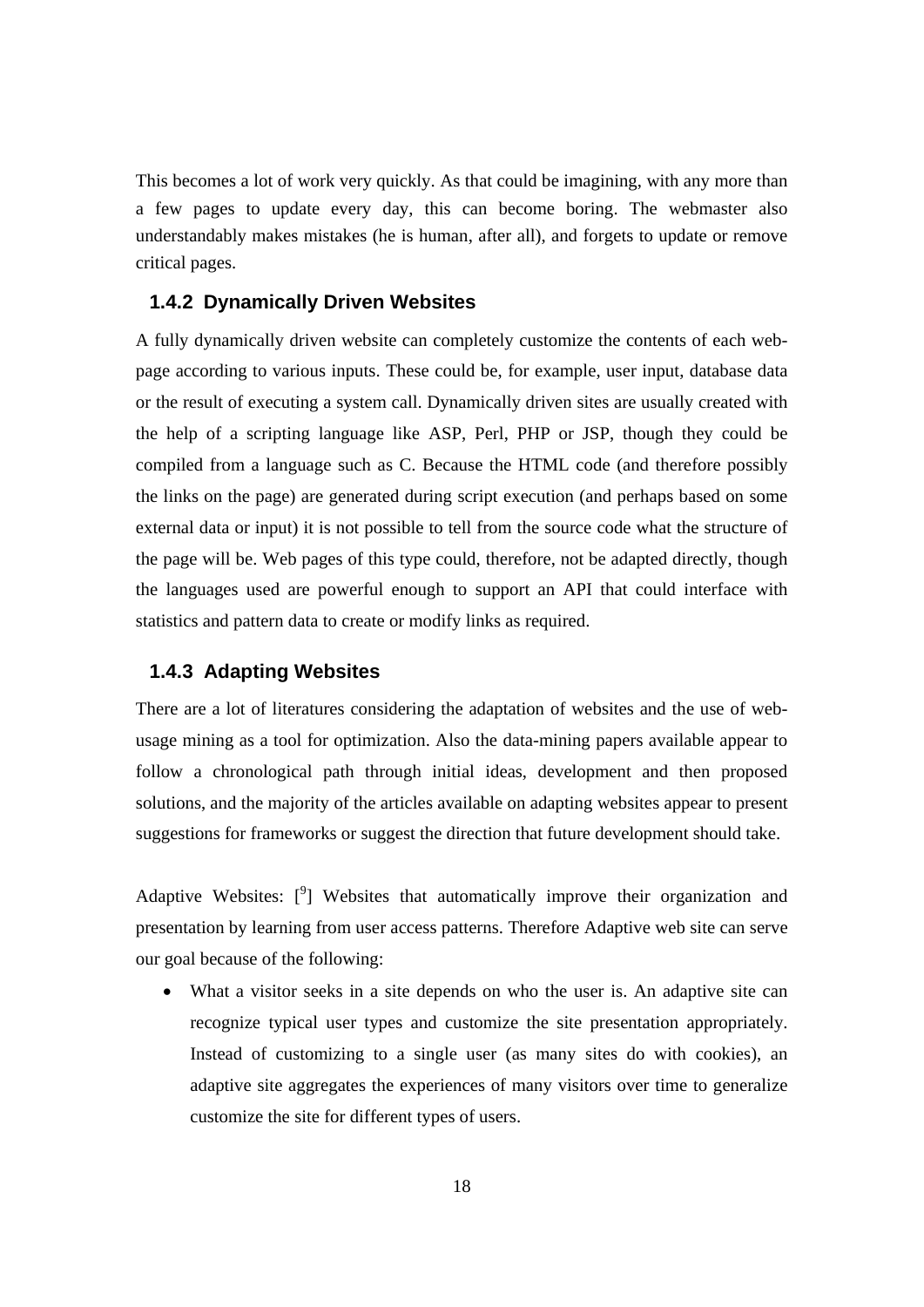- Visitors to a site do not always have the same conceptual model of the material as the site's designer. An adaptive site can recognize when user expectations differ from the site structure.
- Although a web site's structure is usually static, user needs change with time. An adaptive site can learn these patterns and decide what information to present when.

### *1.5 Optimization and Customization*

After discover usage patterns, its possible to dynamically adapting the user model, therefore, a series of optimization transformations can be made to a website are proposed in  $[10]$ . They are:

- Promoting and Demoting: promotion being the movement of a link up the site hierarchy towards the front page, and demotion being the movement of a link down the site hierarchy.
- Highlighting: drawing attention to an existing link (changing fonts, colors etc).
- Linking: creating a link between two previously unconnected pages
- Clustering: content clustering pages with the intention of providing index pages linking to similar pages

#### *1.6 What this thesis provides*

Knowing of information about users' behaviors and their usage patterns, can lead to interesting results that go over descriptive tasks; such examples are dynamic content Web sites which perform mass customization and personalization by discovering groups of users with similar access patterns and by adding navigational links and hints on the fly. Also, information mined from Web usage data allows restructuring and better management of the website, giving more effectiveness to it; the network system, too, can gain benefits from this discovery process. In this work I try to achieve these goals.

- Decreasing the amount of time required to navigate a site to popular destinations.
- Decreasing confusion caused by unintuitive site hierarchies.
- Suggesting alternative pages to users that may be of interest based on previous visitor patterns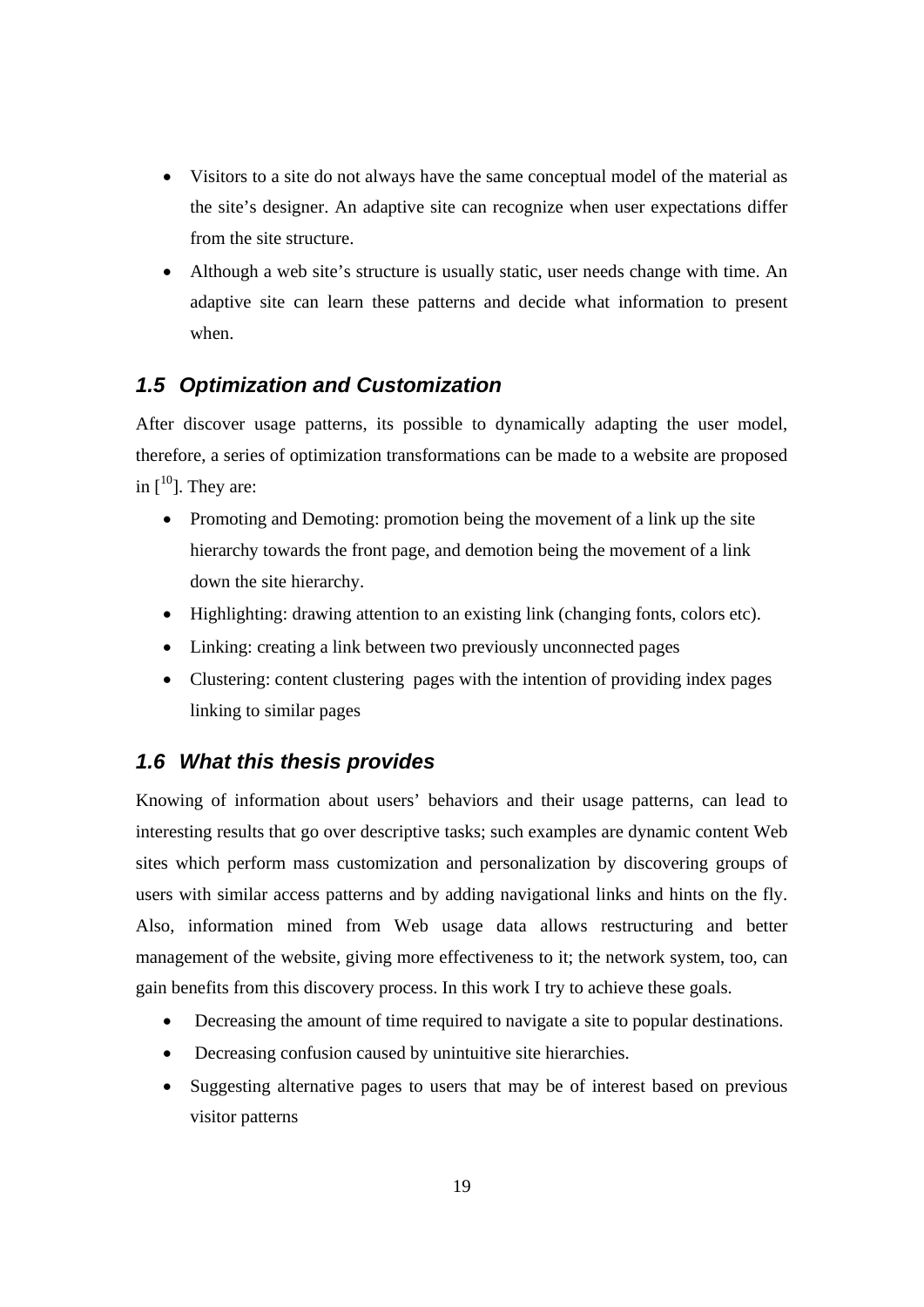# **2 Process of knowledge discovery**

*Web Mining* has been proposed as a unifying research area for all methods that apply data mining to Web data. The typical sub categorization of the work in Web mining falls into the following three categories  $[11]$ : Web Content Mining, Web Structure Mining and Web Usage Mining. Web Content Mining is concerned with the extraction of useful knowledge from the content of Web pages, with the use of data mining. Web Structure Mining is a new area concerned with the application of data mining to the structure of the Web graph. Web Usage Mining aims at discovering interesting patterns of use, by analyzing Web usage data. Out of the three categories of Web Mining, Web Usage Mining is the one mostly related to personalization. The advantage of viewing Web personalization as an application of Web Usage Mining is that the work on Usage Mining can be a source of ideas and solutions to some of the problems encountered in personalization research.

The term *Web usage mining* was introduced by Cooley et al in 1997  $\int_1^{12}$  when a first attempt of taxonomy of *Web Mining* was done; in particular they define Web mining "as the discovery and analysis of useful information from the World Wide Web". Also it is defined as "the application of data mining techniques to large Web data repositories."

## *2.1 Introduction*

Data Mining and Knowledge Discovery is an active research discipline involving the study of techniques which search for patterns in large collections of data. Meanwhile, the explosive growth of the World Wide Web in recent years has turned it into the largest source of available online data. Thus, the application of data mining techniques to the web, called *web data mining*, was the natural subsequent step and it is now the focus of an increasing number of researchers. In web data mining there are currently three main research directions  $[13]$ :

- i. Web Content Mining
- ii. Web Structure Mining
- iii. Web Usage Mining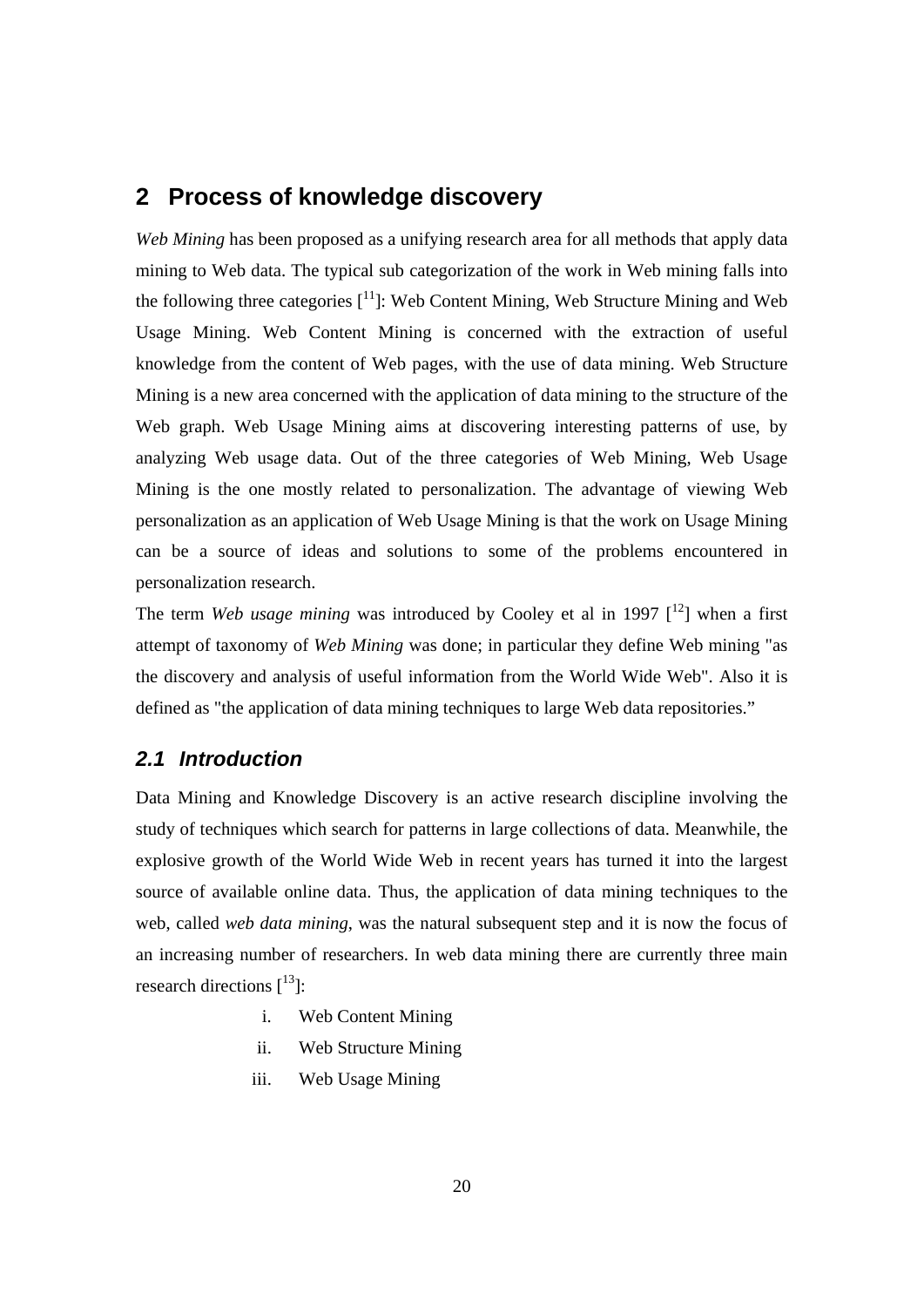Mining for Web Content focuses on the development of techniques to assist users in processing the large amounts of data they face during navigation and to help them find the information they are looking for.

Mining the link structure aims to discover the link structure of the hyperlinks at the interdocument level. Based on the topology of the hyperlinks, Web structure mining will categorize the Web pages and generate the information, such as the similarity and relationship between different Web sites. So it develops techniques to take advantage of the collective judgment of web page quality in the form of hyperlinks, which can be viewed as a mechanism of implicit endorsement. The aim is to identify for a given subject the authoritative and the hub pages. Authoritative pages are those which were conferred authority by the existing links to it, and hubs are pages that contain a collection of links to related authorities.

The other research direction, which is being followed by an increasing number of researchers, is mining for user navigation patterns  $[14]$ . This work focuses on techniques which study the users' behavior when navigating within a web site. Understanding the visitors' navigation preferences is an essential step in improving the quality of personalization issue. In fact, the understanding of the most likely access patterns of users allows the service provider to customize and adapt the site's interface for the individual user and to improve the sites static structure within the underlying hypertext system.

When web users interact with a site, data recording their behavior is stored in web server logs, which in a medium sized site can amount to several megabytes per day. Moreover, since the log data is collected in a raw format it is an ideal target for being analyzed by automated tools. Currently several commercial log analysis tools are available; however, these tools have limited analysis capabilities producing only results such as summary statistics and frequency counts of page visits. In the meantime the research community has been studying data mining techniques to take full advantage of information available in the log files.

There have so far been two main approaches to mining for user navigation patterns from log data. In the first approach log data is mapped onto relational tables and an adapted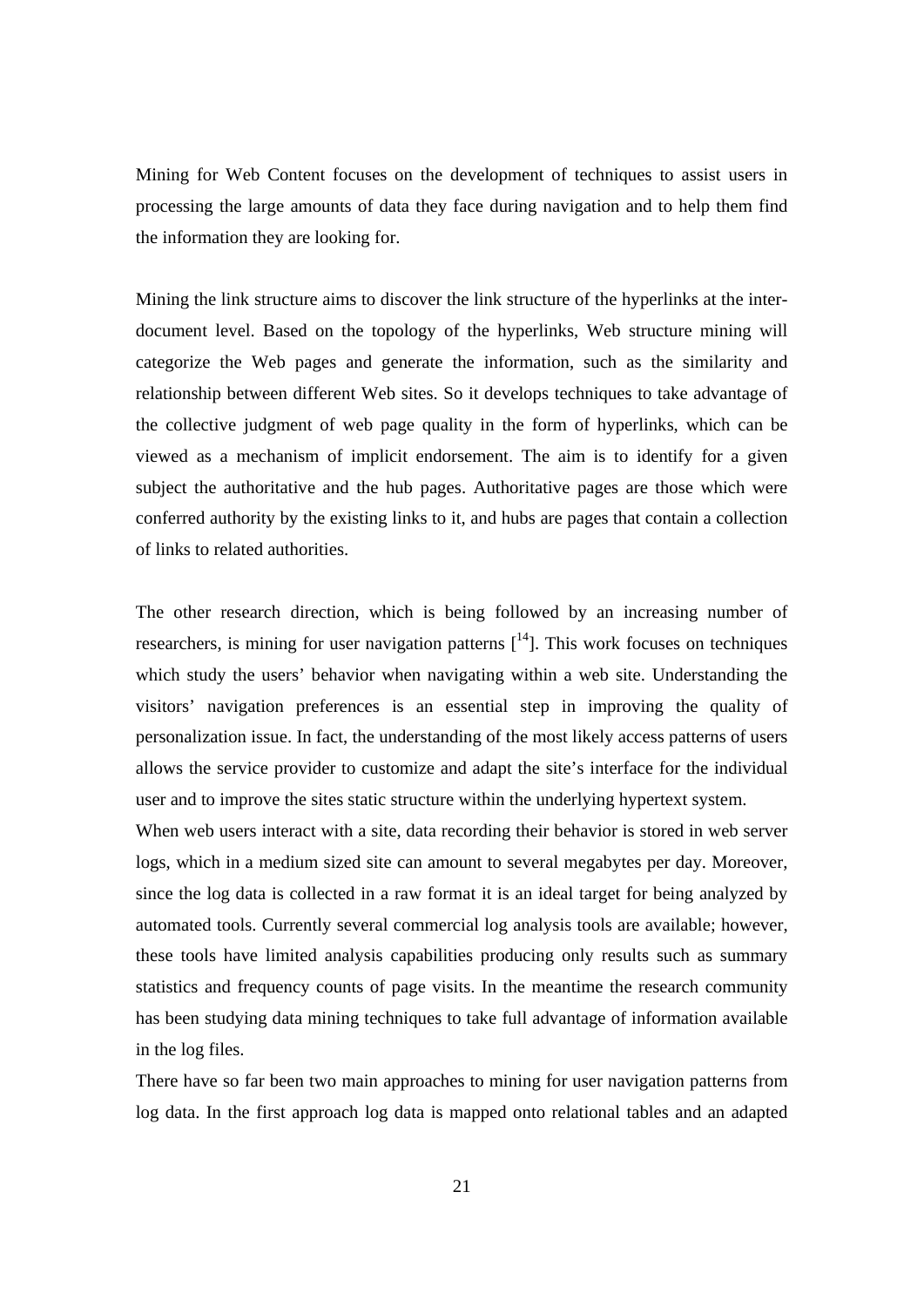version of standard data mining techniques, such as mining association rules are invoked. In the second approach techniques are developed which can be invoked directly on the log data.

The Web usage mining process can be regarded as a three-phase process [Figure 2], consisting of the data preparation, pattern discovery, and pattern analysis phases  $[15]$ . In the first phase, Web log data are preprocessed in order to identify users, sessions, page views and so on. In the second phase, statistical methods, as well as data mining methods (such as association rules, sequential pattern discovery, clustering, and classification) are applied in order to detect interesting patterns. These patterns are stored so that they can be further analyzed in the third phase of the Web usage mining process.



**Figure 2: Data usage mining process** 

In the next sections, a description of the fields included in a log entry of a Web usage log follows, along with a set of definitions of Web data abstractions, such as Web site, user, session, page views, and click streams. Technical issues concerning data preparation will be discussed. A more detailed analysis of the methods employed in the Web usage mining process including simple log analysis will be presented.

#### *2.2 Data Preparation*

In Preprocessing phase, there are two main stages 1) *Data Collection*. During this stage, data are collected either from Web servers or from clients that visit a Web site. 2) *Data Preprocessing*. This is the stage that involves primarily data cleaning, user identification and user session identification.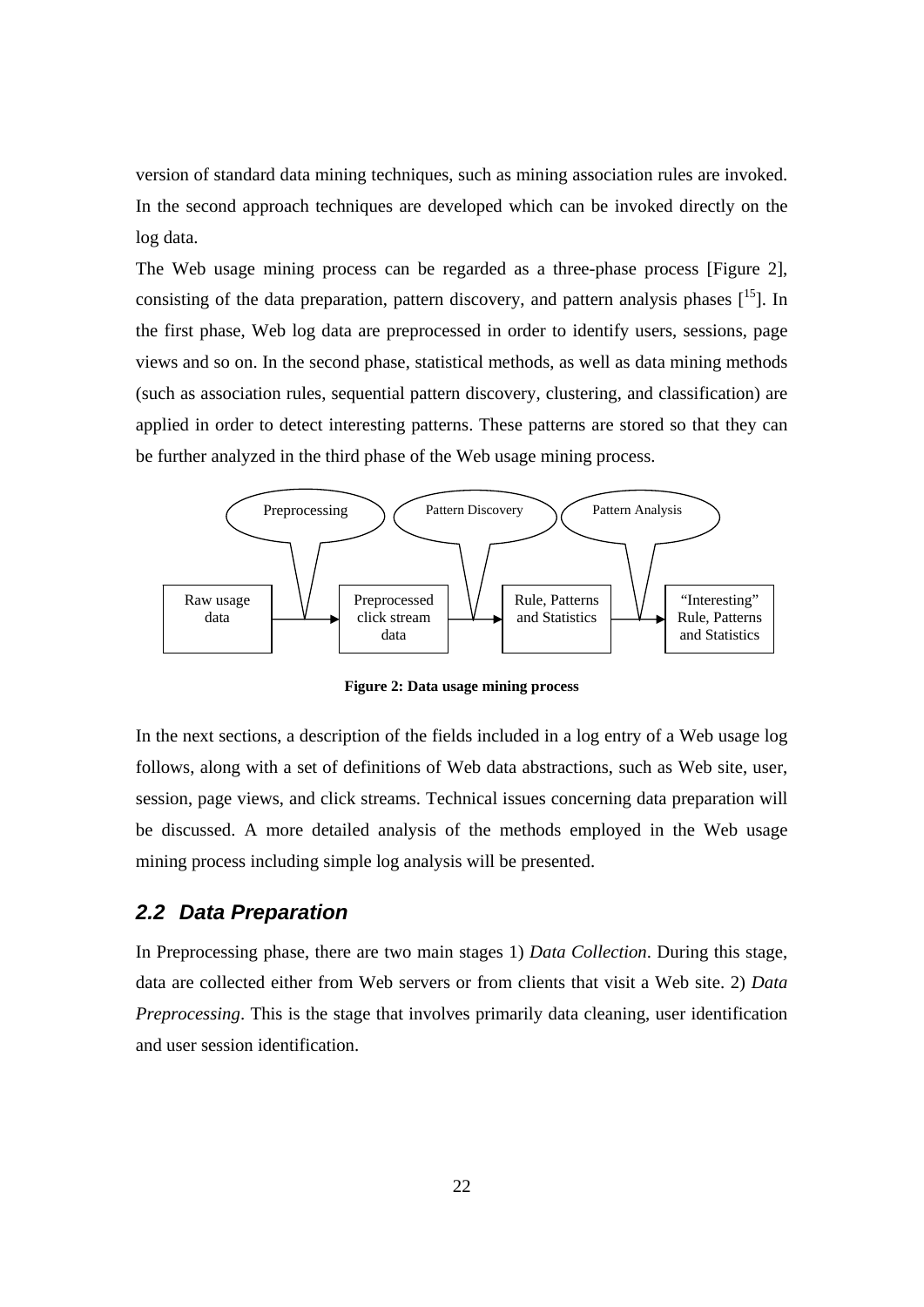#### **2.2.1 Terminology**

Some definitions of the specialist terminology will be used in the following chapters. These definitions are based upon those defined by the World Wide Web Consortium (W3C) in  $[$ <sup>16</sup>].

**Client**: The role adopted by an application when it is retrieving and/or rendering resources or resources manifestations.

**Server**: The role adopted by an application when it is supplying resources or resource manifestations.

**Proxy**: A proxy is an intermediary which acts as both a server and a client for the purpose of retrieving resources or resource manifestations on behalf of other clients. Clients using a proxy know the proxy is present and that it is an intermediary. E.g. HTTP firewall proxy

**Cache**: A Proxy that stores a copy of recently requested pages and can subsequently serve them to other users without having to make another request to the Server.

**Request**: A message describing an atomic operation to be carried out in the context of a specified resource.

**Page view**: A series of Requests that together allow the Client to display a complete webpage (including graphics). Represented in this document by a single request - for the file returned containing HTML.

**User**: The principal using a client to interactively retrieve and render resources or resource manifestations.

**User session**: A delimited set of user clicks across one or more Web servers, characterized by a Click Stream.

**Click Stream**: The representation of a user-session as a sequence of page-views. If extracted from a server-side log, Click-streams should be assumed to be deficient because requests satisfied by a local or intermediate cache will not be present.

#### **2.2.2 Data Collection**

Web Server access log files, are the main input data. Each entry in the access log file represents a request from the Web server. There are several different standard formats the three most popular types of log file formats are: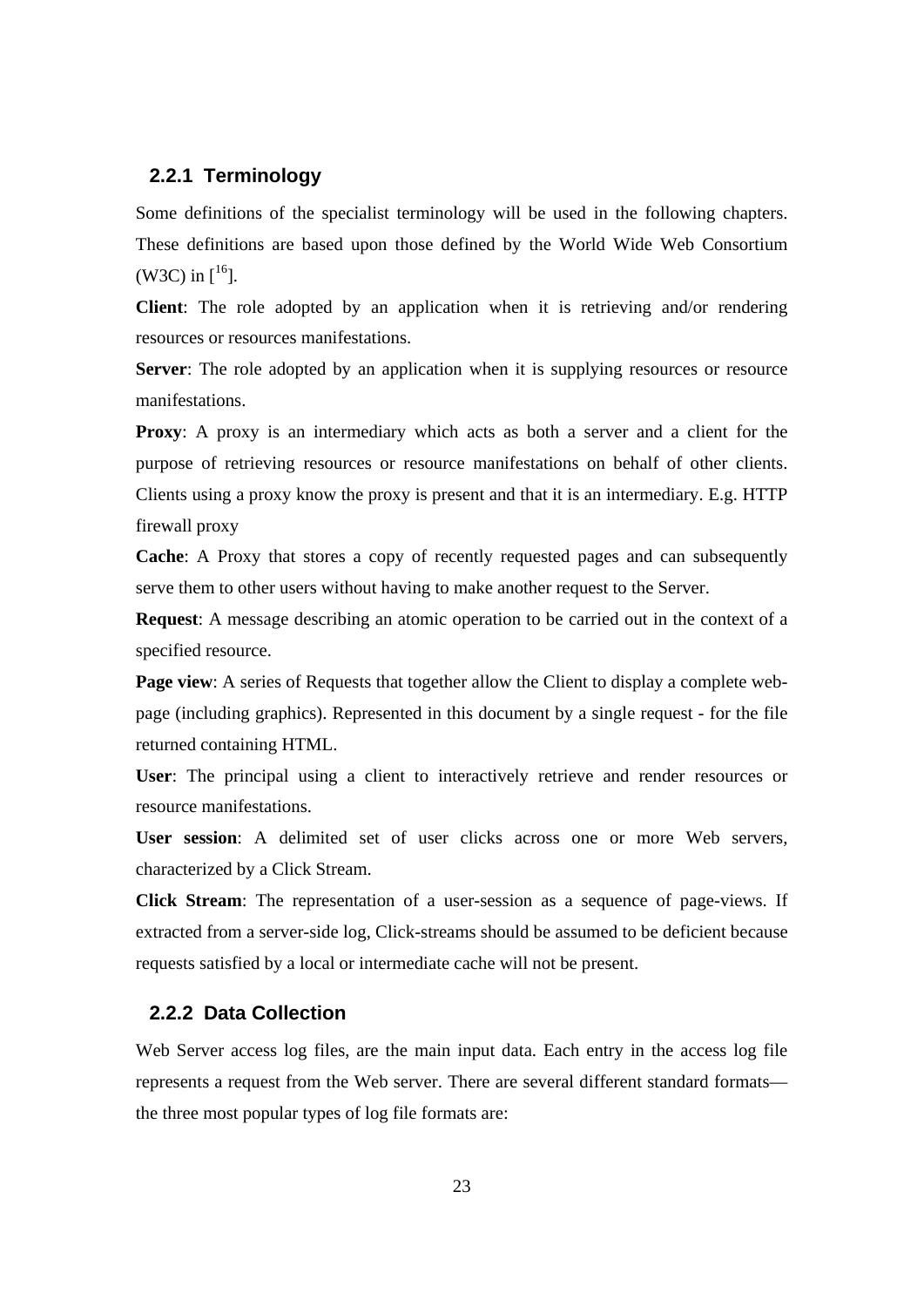- NCSA Common Log File Format.
- NCSA Extended Log File Format
- W3SVC IIS Log File Format

#### **W3SVC IIS Log File Format**

**Table 1 W3C Extended Log File Fields** 

The W3C Extended log file format is the default log file format for IIS. However, the log files used in this work are from this format. Administrator can use IIS Manager to select which fields to include in the log file, which allows you to keep log files as small as possible. The following table describes the fields of this format  $[17]$ . Table 1 contains well-explanation for the log file fields, whiles I will use number of it in the preprocessing phase.

| Table T W3C Extended Log File Fields       |                   |                                                                                                              |                 |  |  |
|--------------------------------------------|-------------------|--------------------------------------------------------------------------------------------------------------|-----------------|--|--|
| <b>Field</b>                               | <b>Appears As</b> | <b>Description</b>                                                                                           | Defau<br>It Y/N |  |  |
| Date                                       | Date              | The date on which the activity occurred.                                                                     | Y               |  |  |
| Time                                       | Time              | The time, in coordinated universal time (UTC),<br>at which the activity occurred.                            | Y               |  |  |
| Client IP Address                          | $c$ -ip           | The IP address of the client that made the<br>request.                                                       | Y               |  |  |
| User Name                                  | cs-username       | The name of the authenticated user who<br>accessed the server. Anonymous users are<br>indicated by a hyphen. | Y               |  |  |
| Service Name and<br><b>Instance Number</b> | s-sitename        | The Internet service name and instance number<br>that was running on the client.                             | N               |  |  |
| Server Name                                | s-computername    | The name of the server on which the log file<br>entry was generated.                                         | N.              |  |  |
| Server IP Address                          | $s$ -ip           | The IP address of the server on which the log<br>file entry was generated.                                   | Y               |  |  |
| Server Port                                | s-port            | The server port number that is configured for<br>the service.                                                | Y               |  |  |
| Method                                     | cs-method         | The requested action, for example, a GET                                                                     | Υ               |  |  |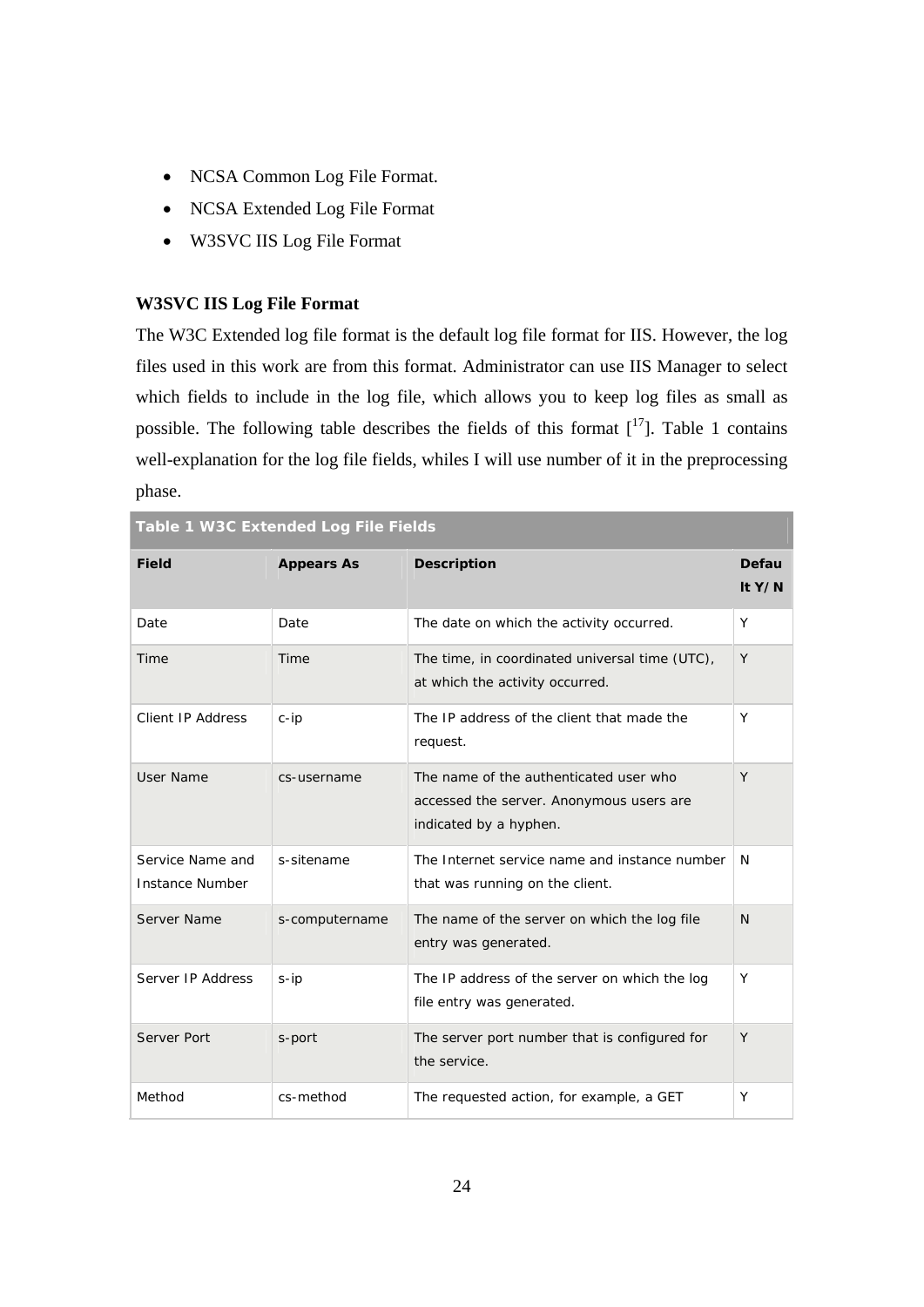| Table 1 W3C Extended Log File Fields |                   |                                                                                                                                                  |                 |  |  |
|--------------------------------------|-------------------|--------------------------------------------------------------------------------------------------------------------------------------------------|-----------------|--|--|
| <b>Field</b>                         | <b>Appears As</b> | <b>Description</b>                                                                                                                               | Defau<br>It Y/N |  |  |
|                                      |                   | method.                                                                                                                                          |                 |  |  |
| <b>URI Stem</b>                      | cs-uri-stem       | The target of the action, for example,<br>Default.htm.                                                                                           | Y               |  |  |
| <b>URI Query</b>                     | cs-uri-query      | The query, if any, that the client was trying to<br>perform. A Universal Resource Identifier (URI)<br>query is necessary only for dynamic pages. | Y               |  |  |
| <b>HTTP Status</b>                   | sc-status         | The HTTP status code.                                                                                                                            | Y               |  |  |
| Win32 Status                         | sc-win32-status   | The Windows status code.                                                                                                                         | N               |  |  |
| <b>Bytes Sent</b>                    | sc-bytes          | The number of bytes that the server sent.                                                                                                        | N               |  |  |
| <b>Bytes Received</b>                | cs-bytes          | The number of bytes that the server received.                                                                                                    | N               |  |  |
| <b>Time Taken</b>                    | time-taken        | The length of time that the action took, in<br>milliseconds.                                                                                     | N               |  |  |
| <b>Protocol Version</b>              | cs-version        | The protocol version -HTTP or FTP - that the<br>client used.                                                                                     | N               |  |  |
| Host                                 | cs-host           | The host header name, if any.                                                                                                                    | N               |  |  |
| User Agent                           | cs(User-Agent)    | The browser type that the client used.                                                                                                           | Y               |  |  |
| Cookie                               | cs(Cookie)        | The content of the cookie sent or received, if<br>any.                                                                                           | N               |  |  |
| Referrer                             | cs(Referrer)      | The site that the user last visited. This site<br>provided a link to the current site.                                                           | N               |  |  |
| <b>Protocol Substatus</b>            | sc-substatus      | The substatus error code.                                                                                                                        | Y               |  |  |

**Table 1: lists and describes the available fields. Default fields are noted.** 

The main extension to the common log format is that a number of fields are added to it. The most important are: *referrer*, which is the URL the client was visiting before requesting that URL, *user agent*, which is the software the client claims to be using, and *cookie*, in the case where the site visited uses cookies. These fields will make the user session identification more accurate as will shown in next sections.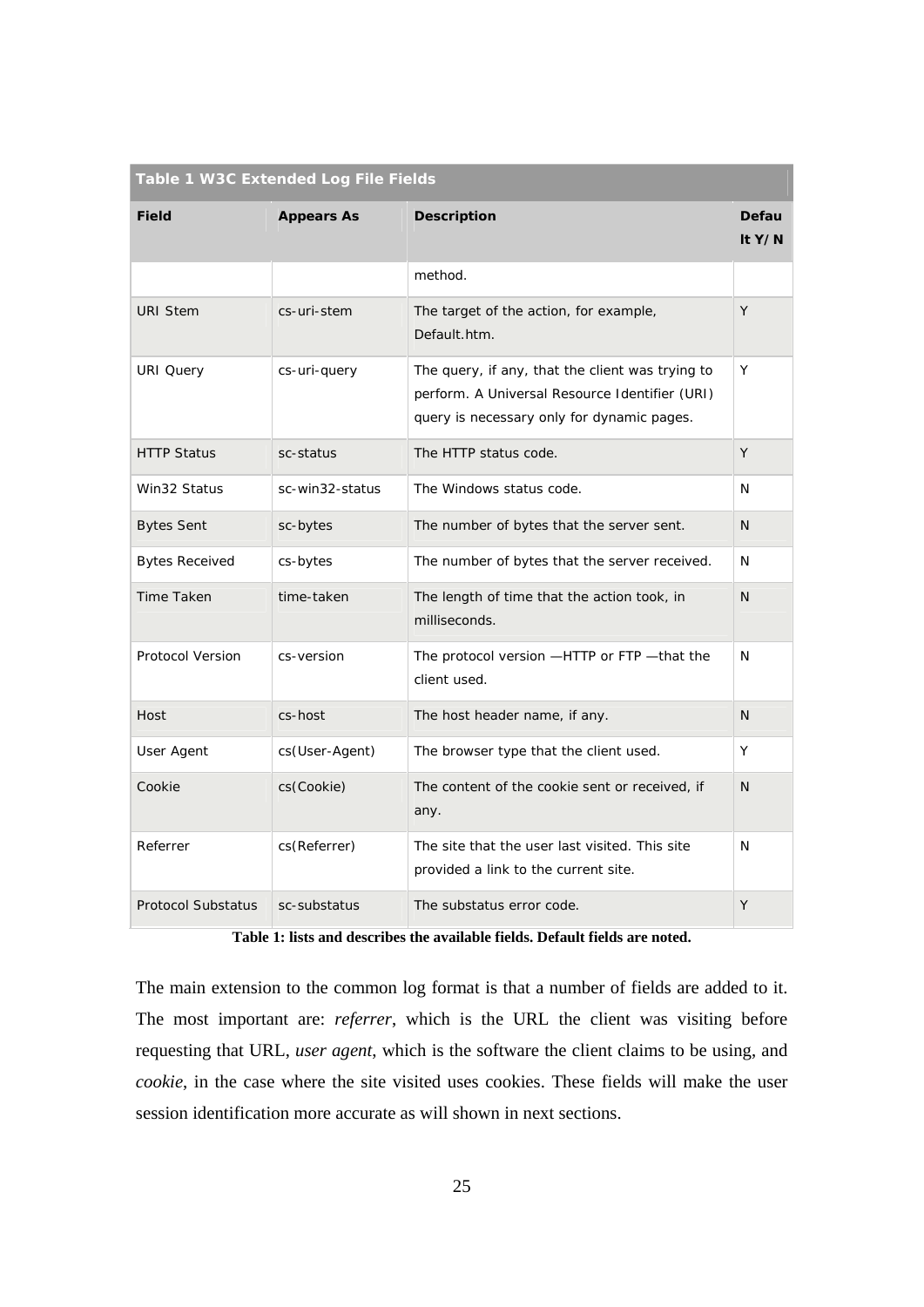#### **2.2.3 Data cleaning**

Most of the information stored in an HTTP server log file is useless for the majority of knowledge discovery techniques. On an average size Web server, access log files easily reach tens of megabytes per day, causing the analysis process to be really slow and inefficient without an initial cleaning task. Every time a Web browser downloads an HTML document on the Internet, the images included are requested as well, causing each of those accesses to be stored in the log file of the server. If our pattern discovery objectives take no notice of images, it is understood that all of these entries have to be excluded from our analysis output files; similar cases of data cleaning regard entries with HTTP status code equals to 404 (resource not found on the server), particular resources with some defined characteristics (CGI applications for counters, URLs with some string patterns in their path that is not desired) and also accesses performed by the so-called spiders or crawlers or robots. These are automatic agents (Robot see Sec 2.2.6) that surf the Web in order to gather and store information; the most common case regards search engine spiders, which crawl the Web and index words and documents in databases to be queried by the end user, and link checkers and site managements tools  $[18]$ . A cleaning phase is certainly necessary; however its definition varies from case to case, depending on the aims and objectives of the whole analysis process.

So, once the data have been uploaded to the system then the preliminary preprocessing phase of data cleaning commences. This involves the process of applying filters to the log files, in order to remove data that are irrelevant to the specific site's content and structure. These data are downloaded without a user explicitly requesting them, due to the definition of the HTTP protocol, and thus, they are not considered as part of the user's actual browsing activity.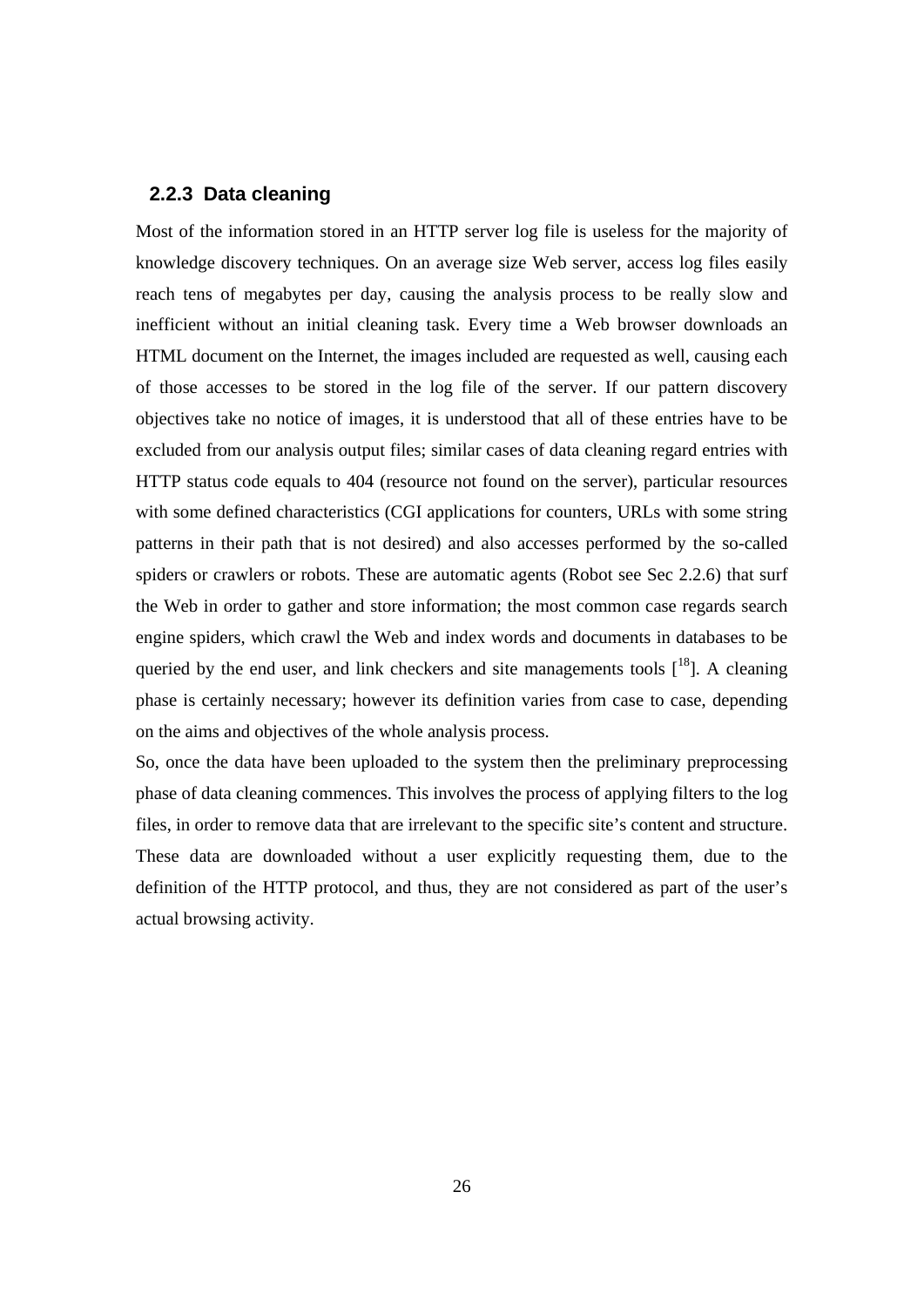#### **2.2.4 Session Identification**

That's possible to use the login name as an identifier for users. In fact, the login name is known only for registered users. As a first heuristics, cookies could be used as user identifiers. On the one hand, this is an approximation: once a user deletes his/her cookies, he/she will appear as a distinct user. On the other hand, web browsers can be set not to accept cookies. The former approximation cannot be refined. For the latter, one could consider the pair (cookie, IP) in case the cookie is not present. Considering only the cookie leads to have a single user ("those who do no accept cookies"). Nevertheless, the pair (cookie, IP) can only track a single "visit" of a user and cannot be used to track users along two or more visits because IP can be reassigned, also users can use different computers at home and at work, etc.

Consider now the concept of user session. From a semantically point of view, a user session could be defined as the set of URLs accessed by a user for a particular purpose. By assumption that the amount of time a user spends examining an object is related to the interest of the user for the object contents. On this basis, a model for user sessions is obtained by distinguishing the navigational objects i.e., containing only links appealing to the user, from the content objects i.e., containing the information the user was looking for. The distinction between navigational and content accesses is related to the time period between a request and the next one. If between two accesses A and B there is a time delay greater than a given threshold, then A can be considered as a content URL; otherwise, it is a navigational URL.

On this basis, a user session is a sequence of navigational URLs that from the same IP address and User agent for the content URL. Various methods described in Table 2 which provide a comparison that explains the advantages and disadvantages for each method.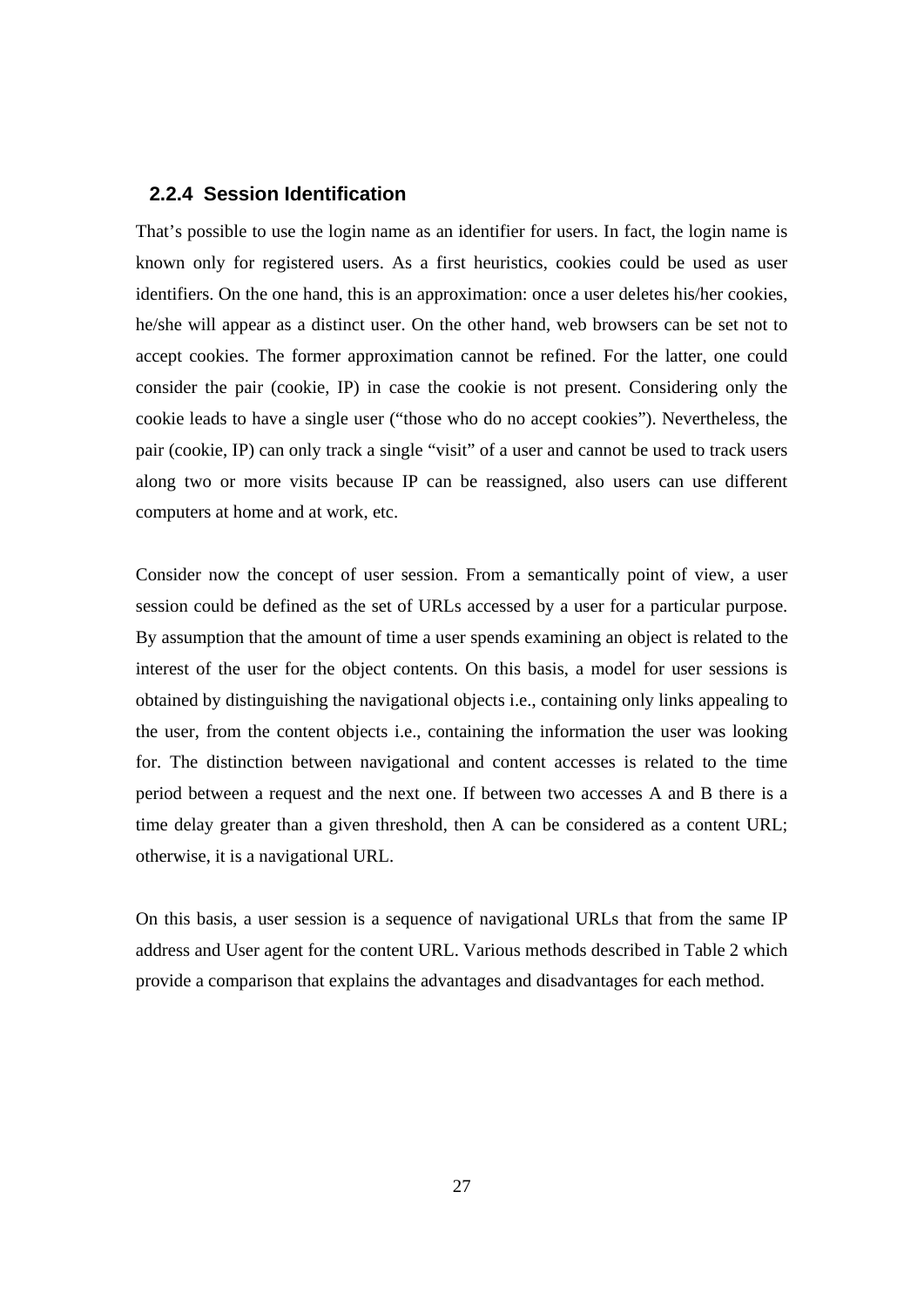| <b>Method</b>      | <b>Description</b>      | <b>Advantages</b>    | <b>Disadvantages</b>       |
|--------------------|-------------------------|----------------------|----------------------------|
| IP Address $+$     | Assume each unique IP   | Always available.    | Not guaranteed to          |
| User Agent         | address/Agent pair is a | No additional        | be unique. Defeated        |
|                    | unique user             | technology           | by rotating IPs.           |
|                    |                         | required.            |                            |
| Embedded           | Use dynamically         | Always available.    | Cannot capture             |
| <b>Session Ids</b> | generated pages to      | Independent of IP    | repeat visitors.           |
|                    | associated ID with      | address.             | <b>Additional overhead</b> |
|                    | every hyperlink         |                      | for dynamic pages          |
| Registration       | User explicitly logs in | Can track            | Many users will not        |
|                    | to the site.            | individuals not just | register. Not              |
|                    |                         | browsers             | available before           |
|                    |                         |                      | registration               |
| Cookies            | Save ID on the client   | Can track repeat     | Can be turned off by       |
|                    | machine.                | visits from same     | users                      |
|                    |                         | browser              |                            |
| Software           | Program loaded into     | Accurate usage data  | Likely to be rejected      |
| Agents             | browser and sends back  | for a single site.   | by users.                  |
|                    | usage data              |                      |                            |

**Table 2: various methods to specify the user session** 

## **2.2.5 The Effect of Caching**

When the first stage of processing is complete, a set of user-sessions representing user click-streams through the site are produced. These, however, may not accurately represent the users' actions as a result of interference from caching.

A cache is a feature provided either by a proxy server or browser-software that keeps a local copy of all web requests passing through it. Thus, if a requested page has been viewed recently, the saved copy can be returned rather than having to make a new request to the web-server. An intermediate cache would likely sit on a local network, prior to the internet gateway and exist to respond to common requests quickly, saving incoming bandwidth for other transactions. A local cache sits within browser software and prevents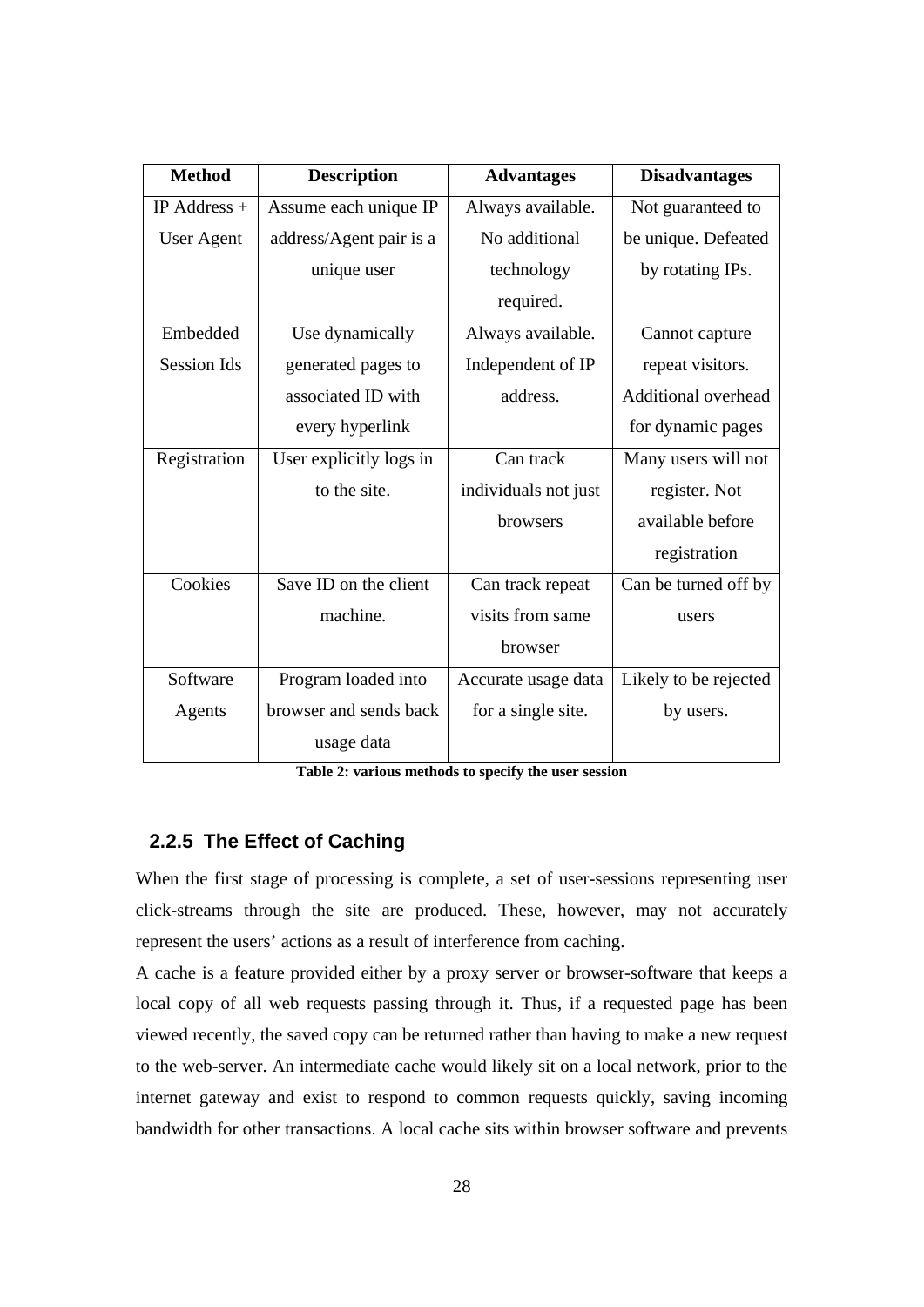it from having to re-issue a request when for example the "Back" button is pressed. The page is simply loaded and rendered directly from disk. Whilst offering an efficiency saving in terms of both bandwidth and time, caching has a profound impact on serverside logging- a considerable number of page-views are missing as a result of it.

The simplest solution, used by many authors to avoid complex implementation issues is "Cache Busting", which prevents or minimizes browsers or proxies from serving content from their cache. This forces the user or proxy to fetch a fresh copy for each request. This involves setting the expire time of every page returned to zero (a cache will only hold a local copy until the expire time is exceeded). Whilst a workable and simple solution, it negates the purpose of having caches installed, and may not be suitable.

#### **2.2.6 Robot Removal**

WWW Robots are programs that traverse many pages in the World Wide Web by recursively retrieving linked pages (also called wanderers or spiders). These clickstreams do not represent the activity of human users and are likely to bias the results of the analysis as a result of their deterministic behavior.

This incident indicated the need for established mechanisms for web servers to stop robots accessed or to remove the robots click-streams before analyzing the navigation behavior, to limit Robots there are two mechanisms  $[19]$ :

• The Robots Exclusion Protocol ·

A Web site administrator can indicate which parts of the site should not be visited by a robot, by providing a specially formatted file on their site, in http://.../robots.txt.

• The Robots META tag:

A Web author can indicate if a page may or may not be indexed, or analyzed for links, through the use of a special HTML META tag.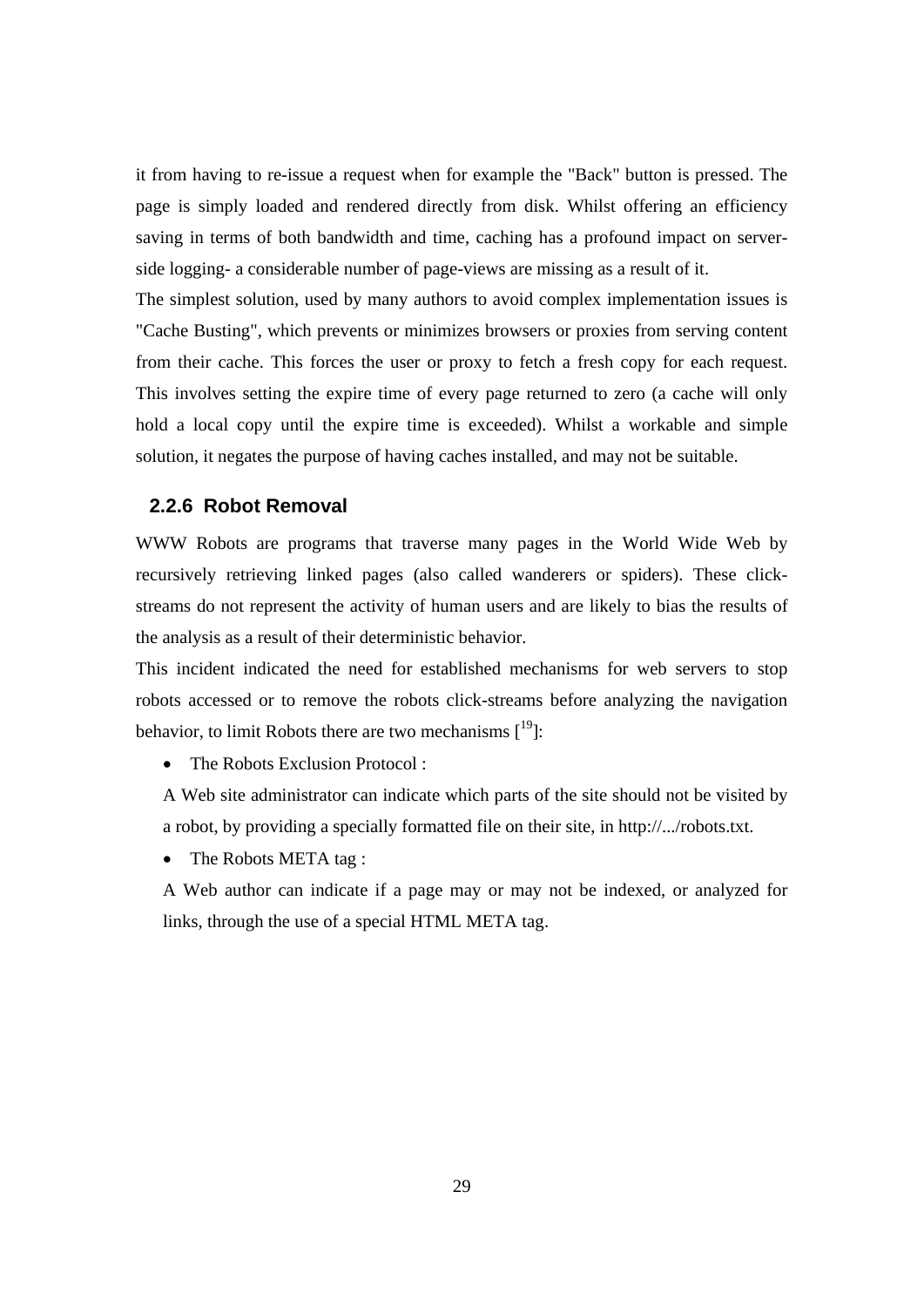## *2.3 Data Analysis*

Data analysis of a set of user click-streams involves extracting patterns and rules from the preprocessed data using traditional data-mining techniques (Pattern Discovery), followed by an identification of the subset of "interesting" patterns and rules (Pattern Analysis).The data analysis process usually follows one or more of the following techniques: content-based filtering, collaborative filtering, rule-based filtering and web usage mining mentioned on section 1.3.2 . For the web usage mining we have many mining techniques such as association rules, sequential rules, clustering and classification. In the next sections I will focus on these techniques.

#### **2.3.1 Association Rule mining**

It assumes we have some large number of pages (items), e.g., "index.asp", "students.asp" Visitors navigates some subset of the items, and we get to know what pages visitors visit together, even if we do not know who they are. Designers use this information to improve navigation structure, and control the way a typical visitor traverses the website.



**Figure 3: Association rule input/output.** 

The association rule mining is a technique for finding frequent patterns, associations, and correlations among sets of items [Figure 3]  $\int_{0}^{20}$ ]. Association rules are used in order to reveal correlations between pages accessed together during a server session. Such rules indicate the possible relationship between pages that are often viewed together even if they are not directly connected, and can reveal associations between groups of users with specific interests. Aside from being exploited for business applications, such observations also can be used as a guide for Web site restructuring, for example, by adding links that interconnect pages often viewed together, or as a way to improve the system's performance through pre-fetching Web data.

Association rules are statements of the form  ${X1, X2, ..., Xn}$  =>Y, meaning that if we find all of X1,X2,…,Xn in the user navigation, then we have a good chance of finding Y .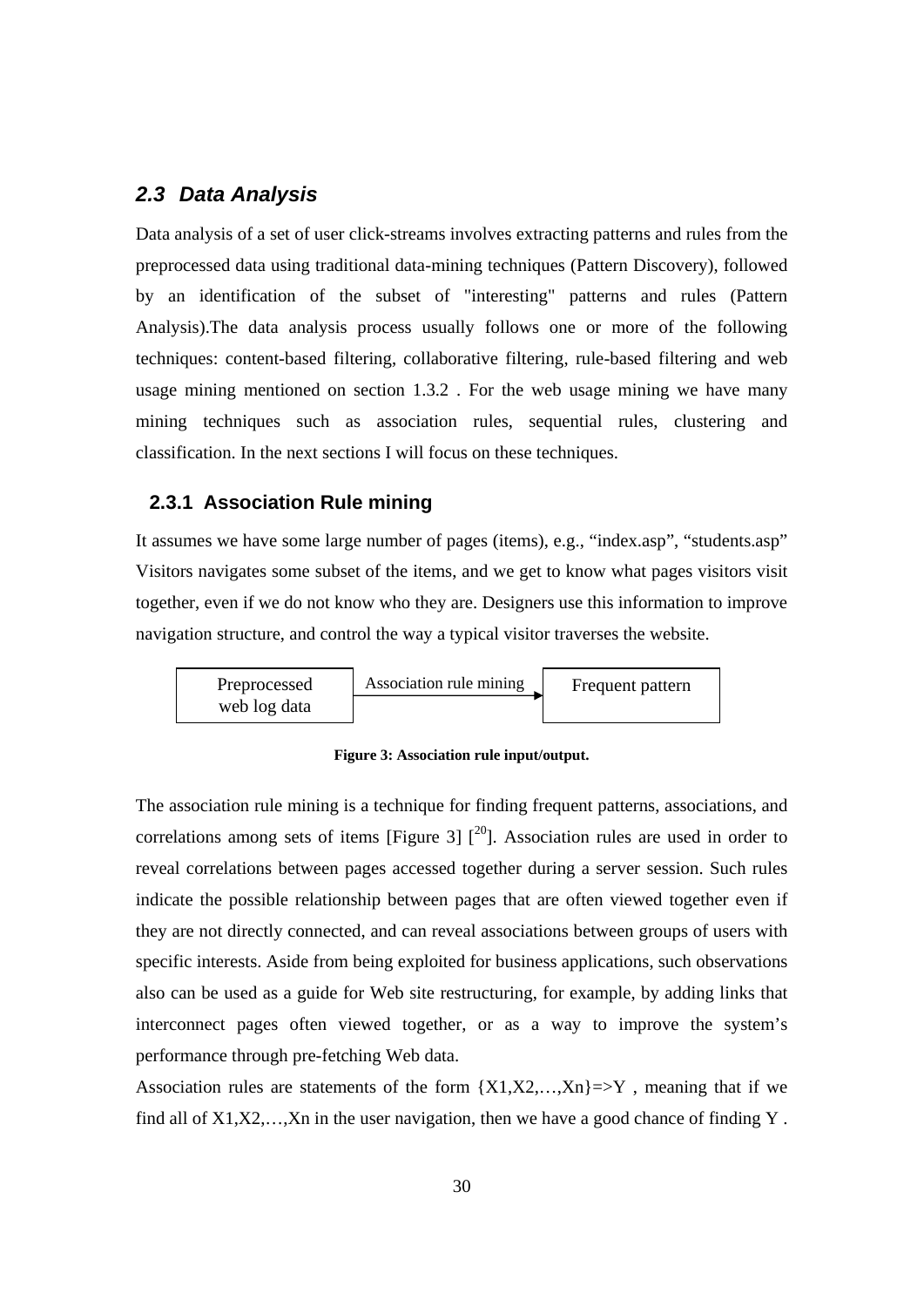The probability of finding Y for us to accept this rule is called the confidence of the rule. We normally would search only for rules that had confidence above a certain threshold. We may also ask that the confidence be significantly higher than it would be if items were placed at random into user session. For example, we might find a rule like  ${\text{index}.\text{asp},\text{student}.\text{asp}} \Rightarrow$  marks.asp simply because a lot of users visit marks.asp.

I will use the following terminology of association rules in my work  $\mathfrak{[}^{21}$ .

- A *transaction* is a set of items. For example Itemset  $X = \{ X1, X2, \ldots, Xn \}$
- An *association rule* is a rule of the form  $X \Rightarrow Y$ , where X and Y are sets of items; X and Y are called respectively the body and the head of the rule. The intended meaning of this rule is that the presence of (all of the items of) X in a transaction implies the presence of (all of the items of) Y in the same transaction with some probability.

Each association rule has two measures relative to a given set of transactions: its confidence and its support.

- *Confidence* is the percentage of transactions that contains Y among transactions that contain X;
- *Support* is the percentage of transactions that contains both X and Y among all transactions in the input data set.

In other words, the confidence of a rule measures the degree of the correlation between itemsets, while the support of a rule measures the significance of the correlation between itemsets.

Association Rule Mining involves two stages.

- 1. Generating itemsets with the specified minimum support.
- 2. From each Itemset determining the rules that have the specified minimum confidence.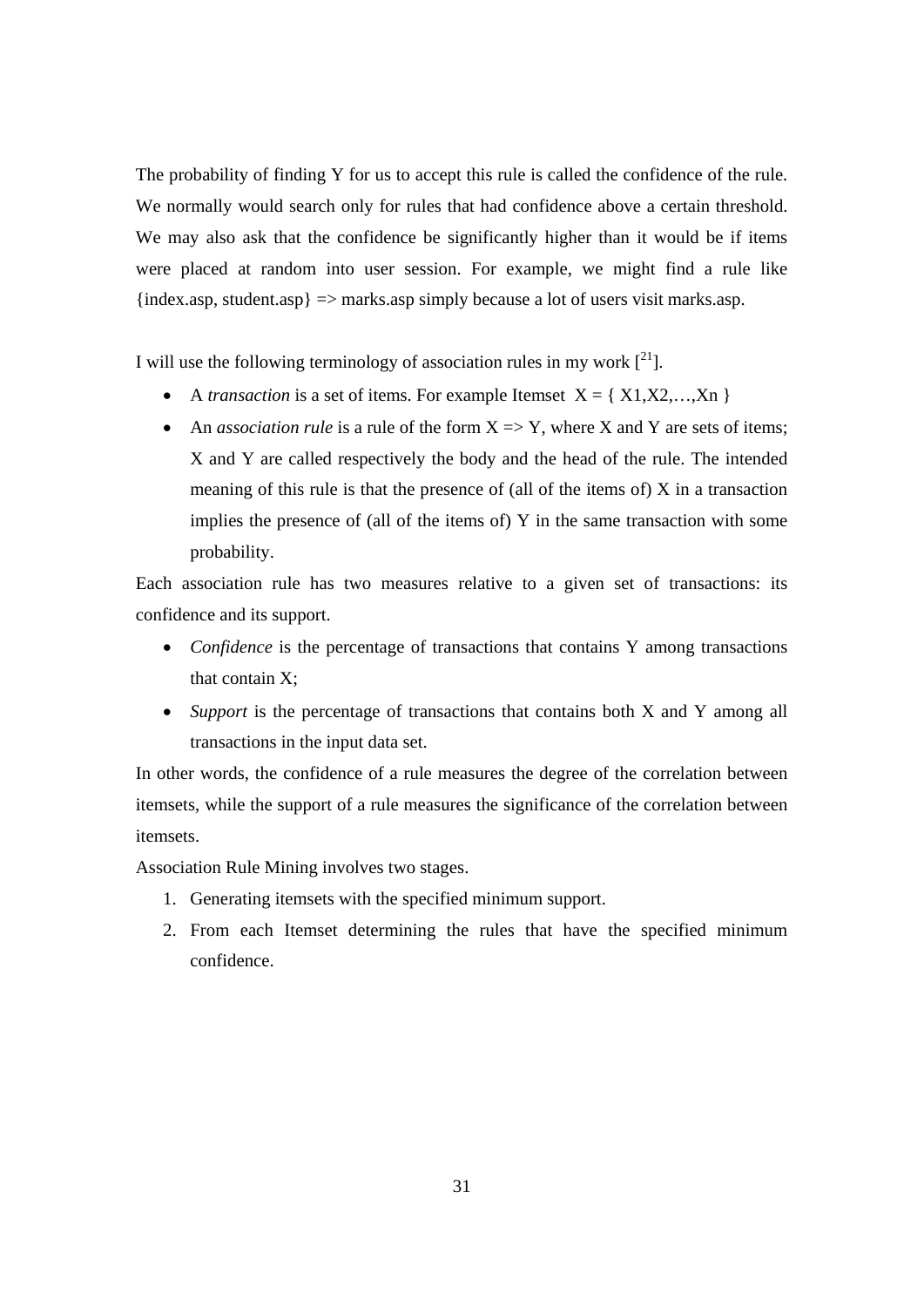#### **2.3.2 Sequential Patterns**

Sequential pattern discovery  $\int_{0}^{22}$   $\int_{0}^{23}$  is an extension of association rules mining in that it reveals patterns of co-occurrence incorporating the notion of time sequence. In the Web domain such a pattern might be a Web page or a set of pages accessed immediately after another set of pages. Using this approach, useful users' trends can be discovered, and predictions concerning visit patterns can be made.

#### **2.3.3 Clustering**

Clustering  $\lceil^{23} \rceil$  is used to group together items that have similar characteristics. In the context of Web mining, we can distinguish two cases, user clusters and page clusters. Page clustering identifies groups of pages that seem to be conceptually related according to the users' perception. User clustering results in groups of users that seem to behave similarly when navigating through a Web site. Such knowledge is used in e-commerce in order to perform market segmentation but is also helpful when the objective is to personalize a Web site.

#### **2.3.4 Classification**

Classification  $\lceil^{24}\rceil$  is a process that maps a data item into one of several predetermined classes. In the Web domain classes usually represent different user profiles and classification is performed using selected features that describe each user's category. The most common classification algorithms are decision trees, naive Bayesian classifier, neural networks, and so on.

#### **2.3.5 Chose the Pattern discovery**

One of the main components of a Web personalization system is the usage miner. Web server logs is processed by applying statistical and data mining techniques such as association rules discovery, sequential pattern discovery, clustering and classification which were introduced in the previous sections. Our goals are to enhance website navigation and modify the site structure. The *Sequential pattern discovery* allows Webbased organizations to predict user navigation patterns and helps in targeting advertising aimed at groups of users based on these patterns. By analyzing this information, the Web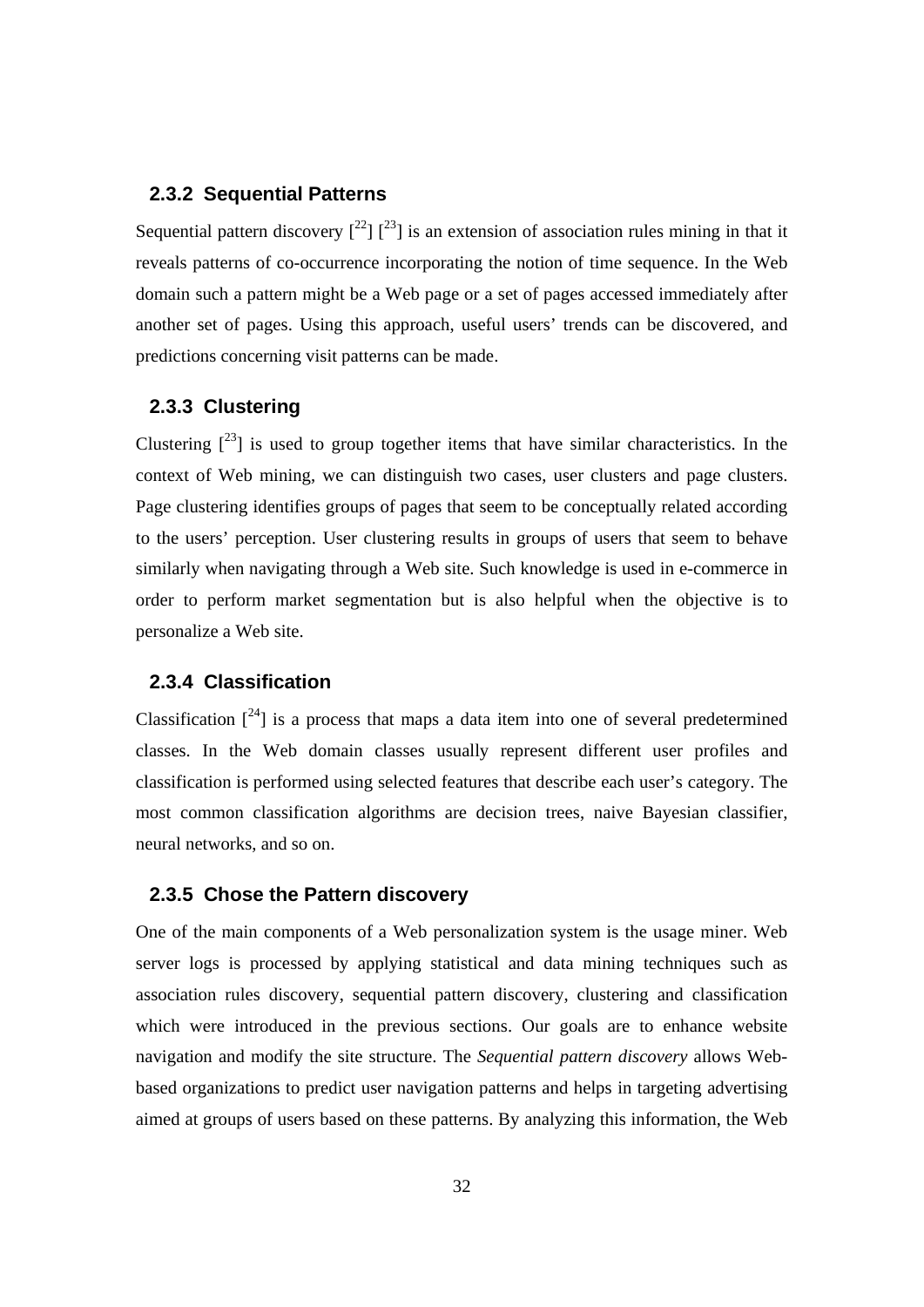mining system can determine temporal relationships among data items. Also we can use User clustering which provides groups of users that seem to behave similarly when navigating through a Web site. It is much relevant for Web advertisement purposes. In *Clustering* meaningful clusters of URLs can be created by discovering similar characteristics between them according to users' behaviors. In classification data classified based on the training set and the values in a classifying attribute and uses it in classifying new data [25]. It is used in credit approval applications. The *association rules technique* the main idea is to consider every URL requested by a user in a visit and to discover relationships with a minimum support level between them.

It's possible to apply any of these techniques to achieve the personalization issue; however the association rules technique is the most relevant one to achieve the thesis goals. This work focuses only on studying how to build personalized navigation for website from association rules obtained through data mining on large web log data. The web-log data consists of sequences of URLs requested by different clients bearing different IP addresses. Association rules can find the frequent patterns for the pages visited by users; therefore, it helps designers in restructuring the website. Association rules can be used to decide the next likely web page requests based on significant statistical correlations.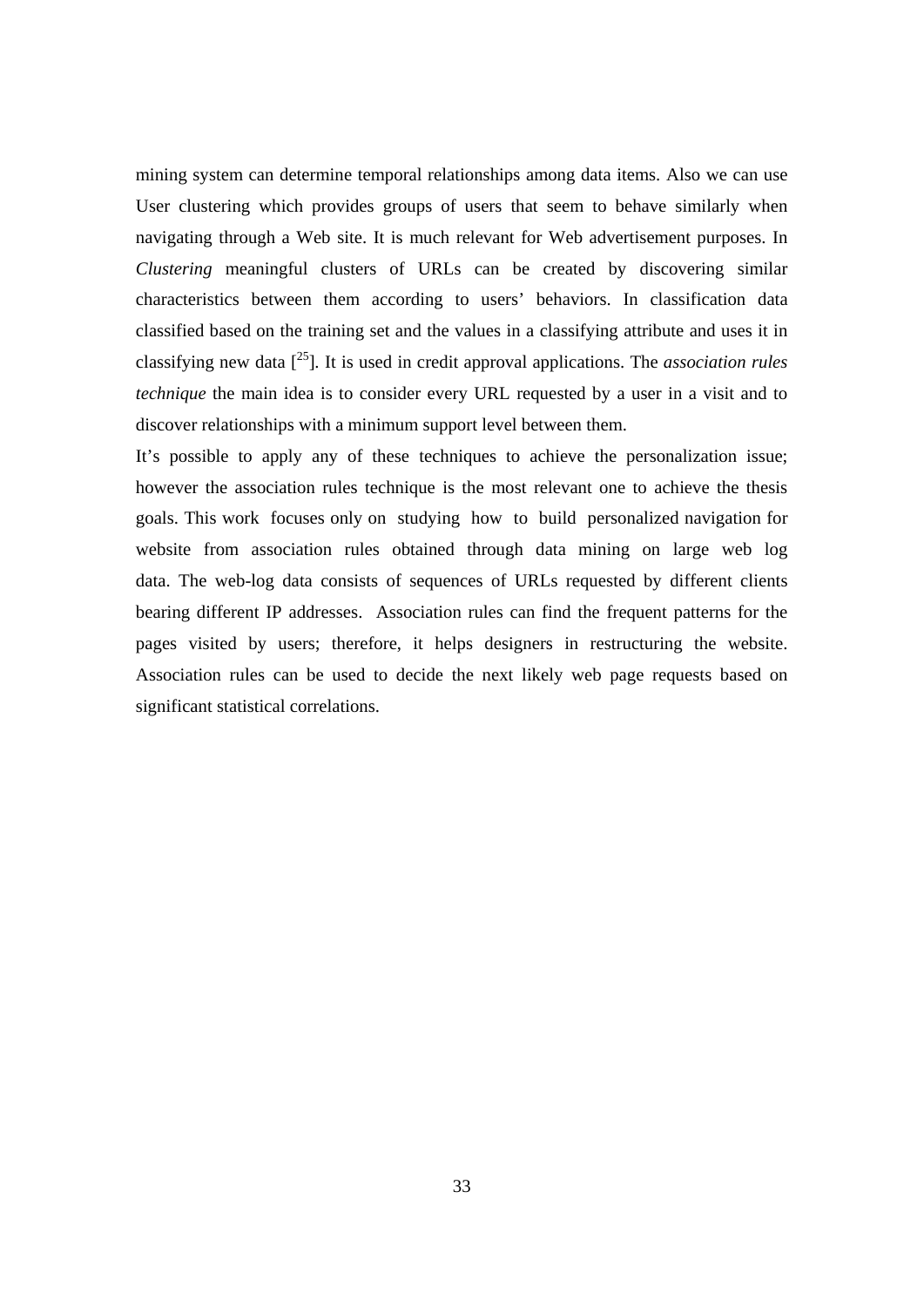# **3 Design and Implementation**

This chapter focuses on the design and implementation of the product. The design is developed in accordance with aims, and builds upon work referenced in the Literature Review.

The overall structure for the system in actual process is shown in Figure 4: Overall system process. Visitors begin to explore the personalized website while he/she is surfing the web server record each hit in log files. The pattern discovery process will use these files through the database to find the correlation and association between pages that visited. The Database actually reads the raw entries from the log file and saves it, then after the pattern discovery reads this data and performs its process (Association rule technique) it saves the result in the database. The personalized website will retrieve this data and present it to the user as recommendation to the most used pages. On the other hand, the result of pattern discovery assists the designer to take the right decision for improving the structure of the website.



**Figure 4: Overall system process.**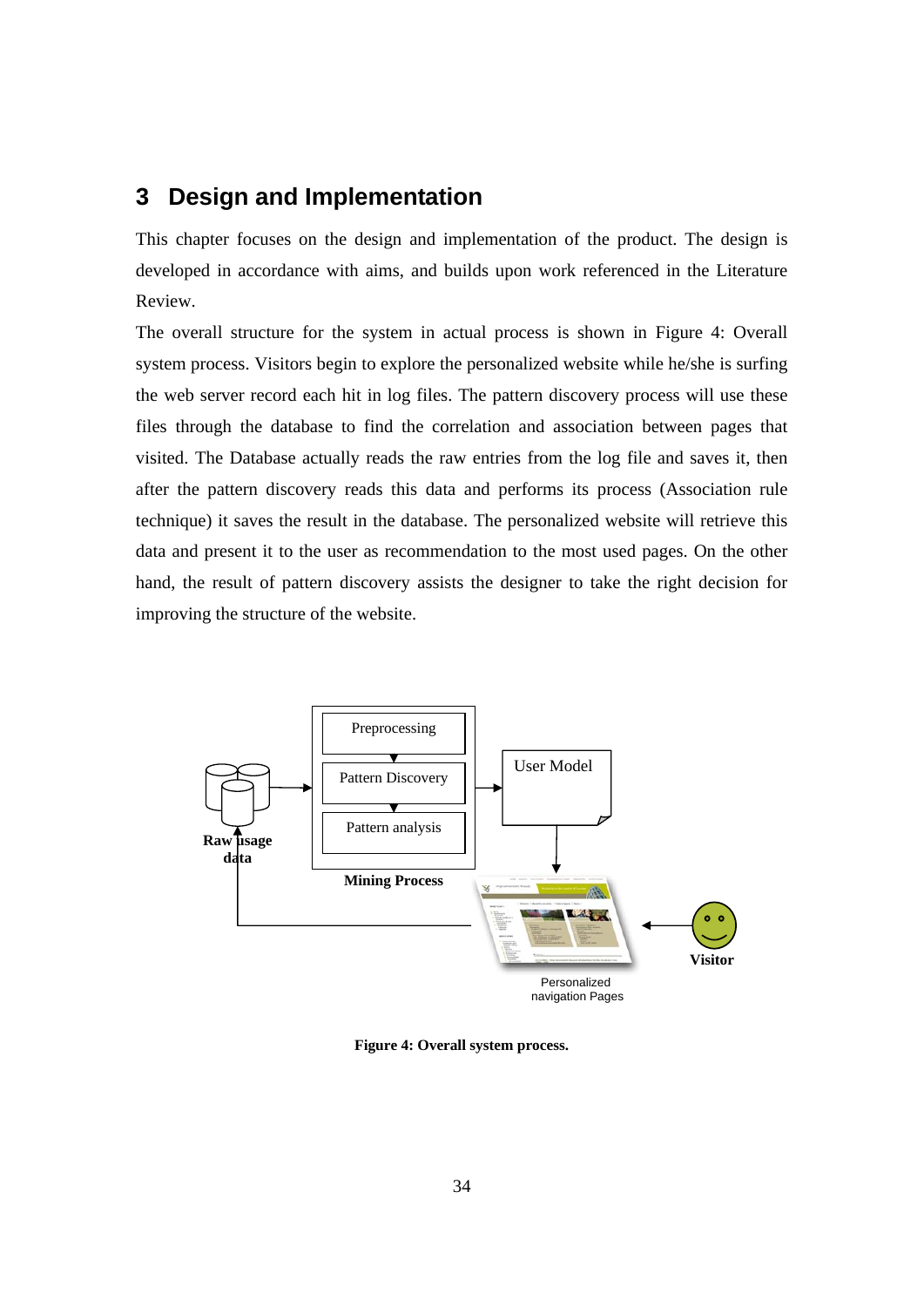#### *3.1 General Issues*

The next sections describe the design and implementation of the personalized website. The implementation details of implementation language, platform and data storage.

#### **3.1.1 The over all structure of the implementation process**

I will use the general architecture for Web usage mining which is presented in Chapter 2. The architecture divides the Web usage mining process into two main parts. The first part includes the domain dependent processes of transforming the Web data into suitable transaction form. This includes *preprocessing* and *transaction identification*. The second part includes the largely domain independent application of generic data mining and pattern matching techniques, the discovery of *association rules* and *statistical counting* method. Data collection is the first step performed in the Web usage mining process then Data cleaning, Data selection, session Identification and repot removal step. Once the domain dependent data transformation phase is completed, the resulting transaction data must be formatted to conform to the data model of the appropriate data mining task. For instance, the format of the data for the association rule discovery task is different from the format necessary for counting technique. These techniques are implemented in a way to take into account the order of elements in a sequence. The counting technique will implement a simple statistical way to counting how many times will each two pages will occurs, while the Apriori algorithm will used to find the relationship between pages in based on the association rule technique. Finally, a query mechanism will allow the user (analyst) to provide more control over the discovery process by specifying various constraints.

#### **3.1.2 Log files source**

The Community College (CCAST) web site comprises many pages accessible from the primary domain http://www.ccast.edu.ps . The site consists of only one domain maintained by computer center unit. Like many other education institutes, a significant amount of CCAST's enrollment, teaching, research and administrative functions are now occurring online, it offers training courses for the community, too.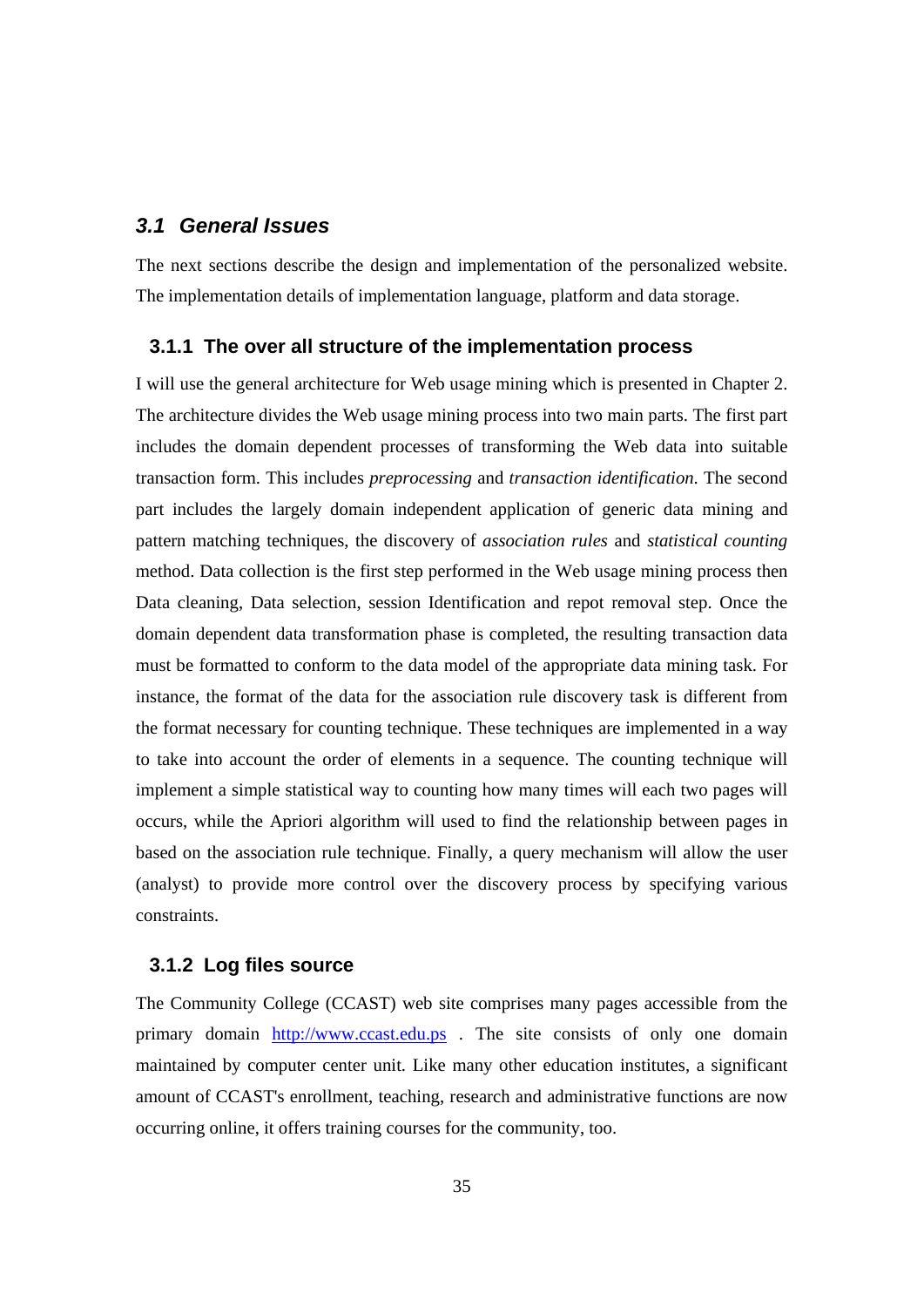Consider the Web log data from the CCAST Web server shown in Table 3. Typically, these web server logs contain millions of records, where each record refers to a visit by a user to a certain web served by a web server. The log was collected from 00:00:00 April 10, 2006 through 23:59:59 and April 29, 2006. In the last day there were 180802 requests. There are a total of 62 unique IP addresses. A total of 3058 unique pages were requested. These real log files will provide accurate results for the experiment. It has a medium size of records and the web site is educational website with high rate access.

#### **3.1.3 Implementation Language**

There are several computer languages suitable for implementing a software system of this type. A broad description of the system operation is that it will have to open a large text file, parse its contents, make some changes, and analyze its contents. C, C++ and Java . High-level languages all heavily used in industry, are all capable of undertaking such a task with considerable evidence of success in the past. Another language family can be considering like ASP, VB Script or Perl. It is interpreted rather then compiled (as C, C++ and Java are), and so can boast a shorter implement! Test! Debug cycle. For instance, Perl is specifically designed for interpreting large volumes of textual data. It is particularly efficient at implementing applications containing complex string manipulation, and handles all memory issues internally (unlike C and  $C_{++}$ ). As a result of the decision if which process will be online or offline will emphases the chosen language, however my previous experience will also affect the decision, asp with VB scrip are the language of choice for development.

#### **3.1.4 Data Storage**

Previous implementations of web usage mining applications have adopted a data storage system using a Database Management System (DBMS). In order to keep the processing time as low as possible, this system is designed to keep part of the data that it requires in volatile-memory, rather than introducing a database support layer with its associated costs, another part I use Microsoft Access as data storage. The daily log files around 20mb and it depends on the usage frequency of the website. As such no problems were anticipated with holding part of data in memory during processing.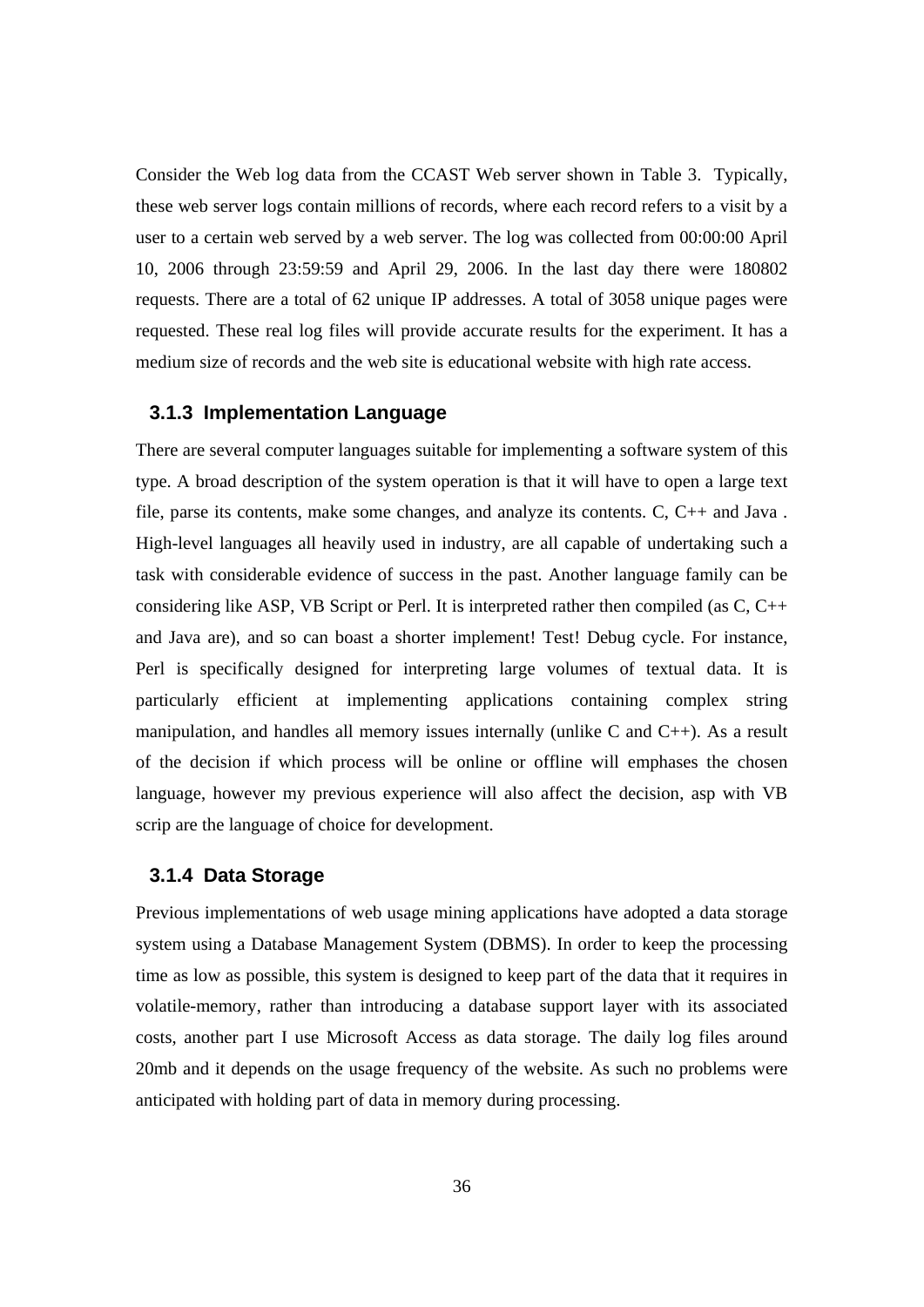#### **3.1.5 Implementation Platform**

With the decision having previously been made to implement in asp, the system is inherently platform independent. Asp's native environment can be windows based, and also available for Linux, however, in order to produce fully working installable system, platform specific operations will be required. The development platform chosen is windows as a result of its compatibility with the server systems running the client website and its maturity as a development platform for asp. Little work would be required to port the application to a Linux environment.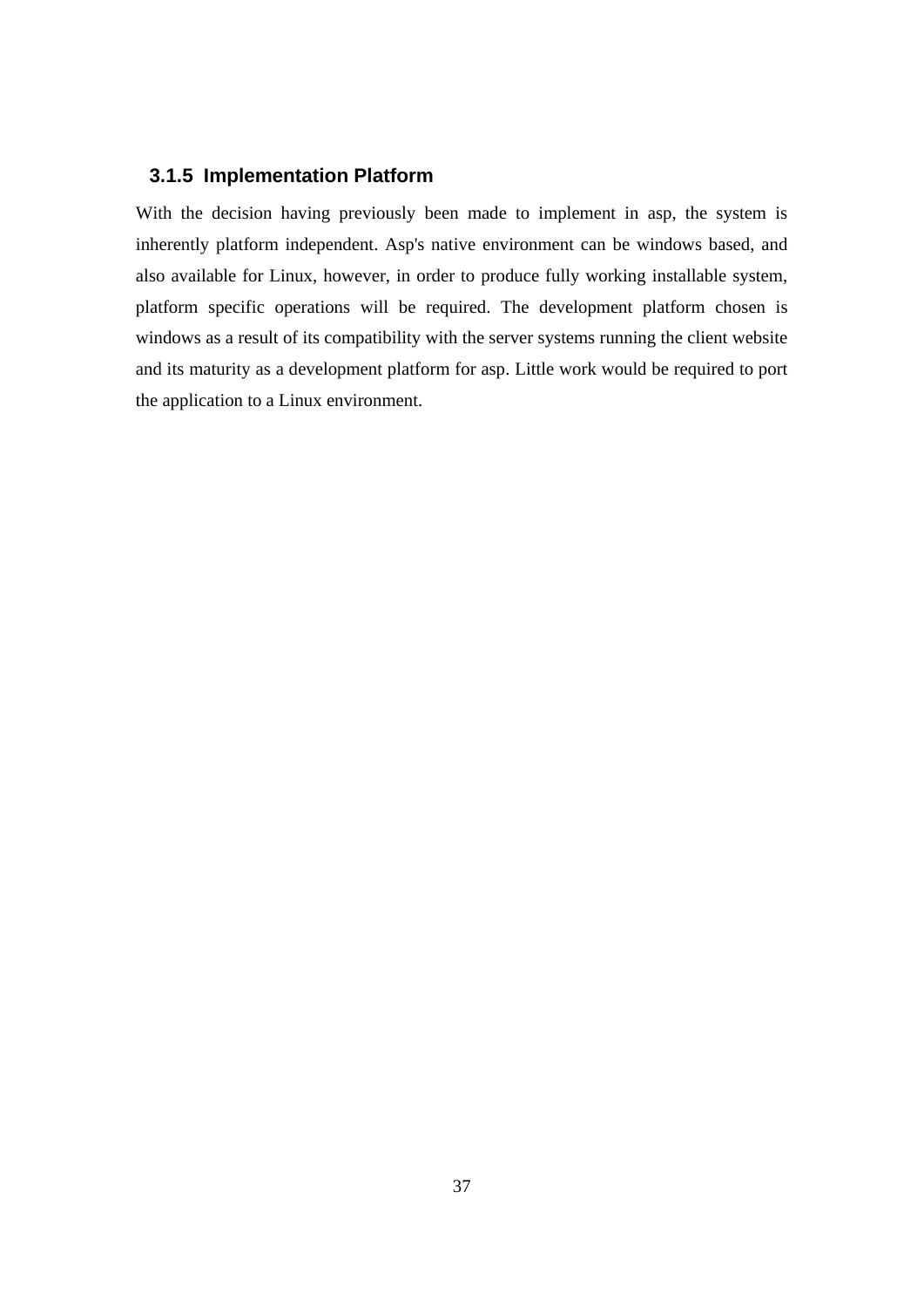#### *3.2 Stage1: Data Preparation*

#### **3.2.1 Data Collection**

Data that can be used for Web usage mining can be collected at one of these three parts:

- **Server level collection**: the server stores data regarding requests performed by the client, thus data regard generally just one source;
- **Client level collection**: it is the client itself which sends to a repository information regarding the user's behavior (this can be done either with an ad-hoc browsing application or through client-side applications running on standard browsers);
- **Proxy level collection**: information is stored at the proxy side, thus Web data regards several Websites, but only users whose Web clients pass through the proxy.

In my experiment, I cover only the case of a Web server (HTTP server) data.

#### **3.2.2 Data Cleaning**

Two filtering methods used. The first is in the form of multimedia file extensions. Another filtering method is in form of certain HTTP error codes at the status field of the entry, in order to remove records corresponding to bad requests, or unauthorized access. This process is to remove noise and inconsistent data.

• Filter Multimedia file extensions, such as .jpg, .jpeg, .avi, etc, and script file extensions, such JavaScript files and Java classes.

By Appling SQL query statements on the log file entries. With more concerned to the URI Stem field ( cs-uri-stem ) which represents the target of the action, for example, Default.htm, so by applying the query for only the URI stem with wanted extensions like .asp, .htm, .html, .php, etc. After that saves the result of the query statement in MS Access database table for later retrieve. The type of allowed extensions depends on the structure of the web site.

• HTTP error codes at the status field of the entry, in order to remove records corresponding to bad requests, or unauthorized access.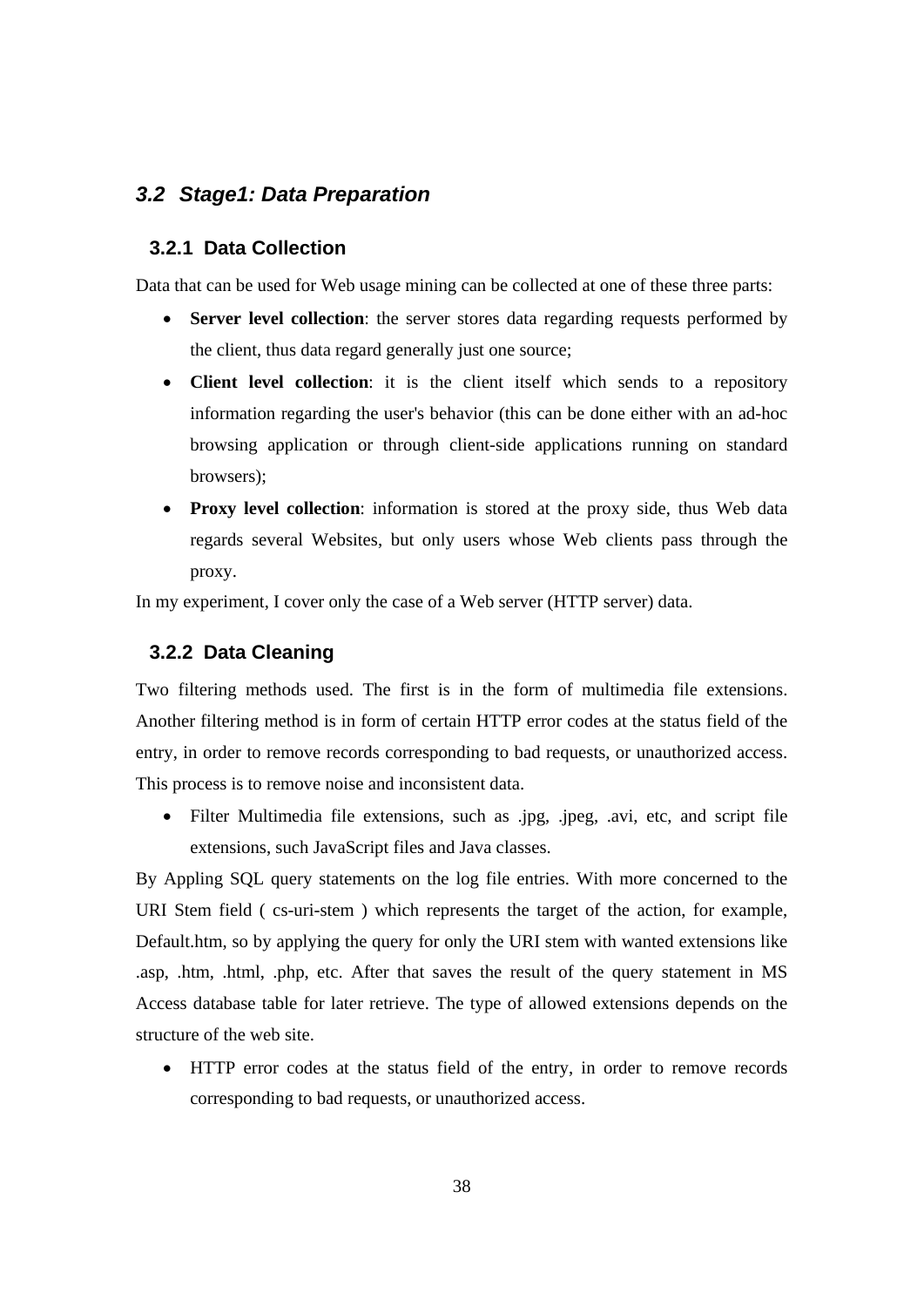Within the previous SQL query statement. And by using the HTTP Status (sc-status) Which indicate whether a particular request is successful or unsuccessful and can also reveal the exact reason why a request is unsuccessful, for example, 200 means "OK. The client request has succeeded", and 404.0 means (None) – "File or directory not found", so by applying the query for only the HTTP Status with appropriate codes like *1xx – Informational*, *2xx – Success* and *3xx – Redirection*

#### **3.2.3 Data Selection**

Retrieving the data relevant to the analysis task, more concentrating on these fields:

• Time: The time, at which the activity occurred.

Which will be used to specify the time interval, in order to decide if this page is navigational page or content page. In the experiment I assume that if the time interval is more than 5 seconds and less than 5 minutes it will be content page or else it will be assumed as navigational page.

• Client IP Address (c-ip): The IP address of the client that made the request.

For specifying the user session, In the first experiment I assume that all pages from the same Client IP address will recognize as a user session.

• URI Stem (cs-uri-stem): The target of the action.

It is the main input for the algorithm process, the over all process to discover the usage pattern will depend upon this field.

• User Agent cs(User-Agent): The browser type that the client used.

Will be used to improve the constructing of user session. In order to make the result more accurate.

#### **3.2.4 Session Identification**

In data-processing first of all the user session identification process should perform. The module handles the opening of the data-file, traverses it placing the entries into appropriate sessions, performs some simple attribute calculation and returns a datastructure representing the user sessions, their attributes and their raw log entries. Several user session identification ideas were mentioned in section 2.2.4.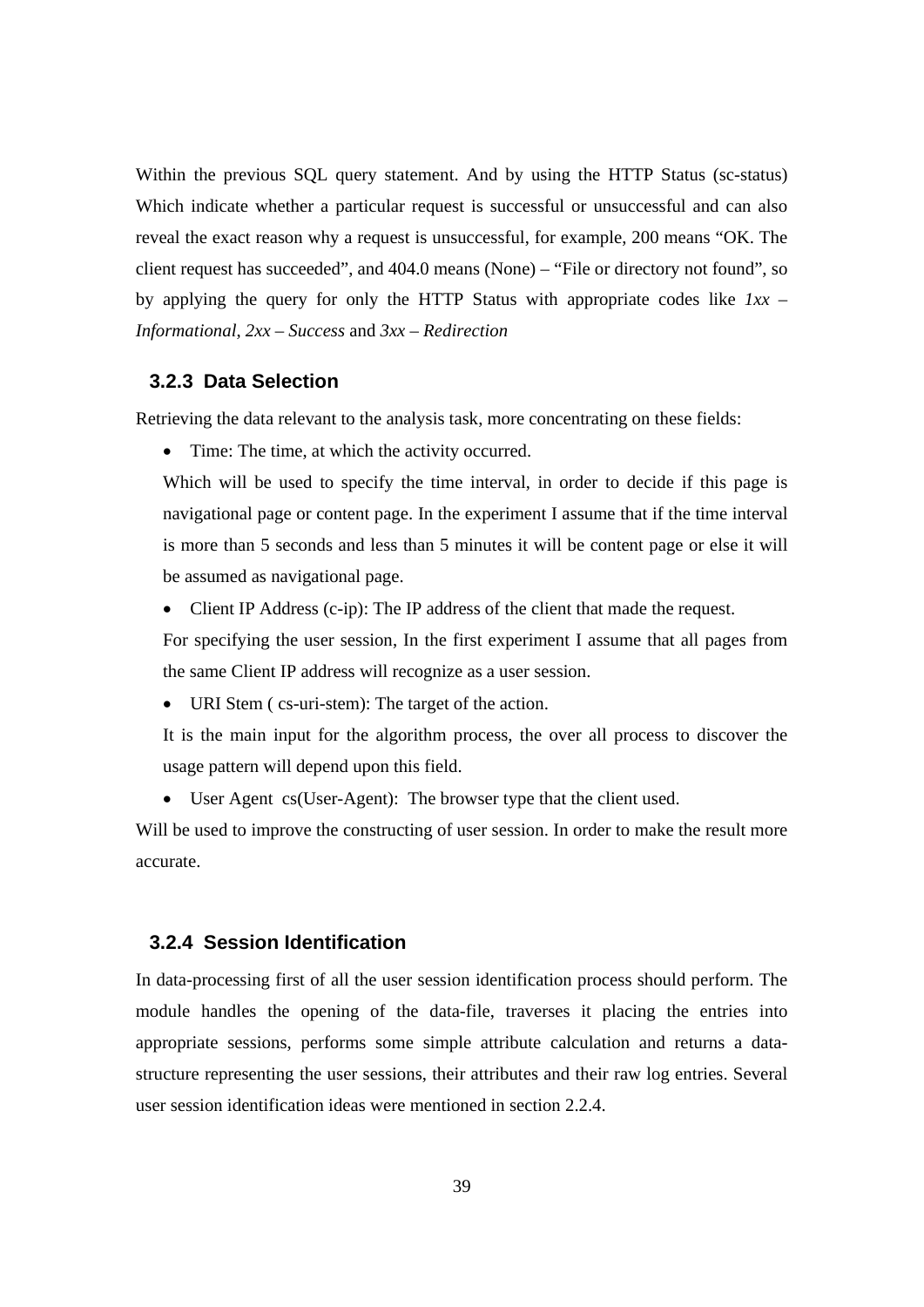For the experiment; User sessions are the main input to the pattern discovery phase, and are extracted using the following procedure:

- Filtered logs are saved in database and can be retrieved by date and time.
- A time-frame is selected within which two hits from the same IP address and user agent can be considered to belong in the same access session.
- Pages accessed by the same IP address and the same user-agent within the selected time-frame are grouped to form a User session.

The user session will be applied for the content pages by using SQL query statement to retrieve the three fields, then applying the process on the URI Stem.

#### **3.2.5 Robot Removal**

In the experiment, I asked the Web Server Administrator to use the Robots Exclusion Protocol in order to prevent Robots from access the site.

When a compliant Web Robot visits a site, it first checks for a "/robots.txt" URL on the site. If this URL exists, the Robot parses its contents for directives that instruct the robot not to visit certain parts of the site. So, he put the "/robots.txt" in the top-level of URL space for the selected files date which I used later in the analysis. Simply To exclude all robots from the entire server we put the following code in the robots.txt file:

> User-agent: \* Disallow: /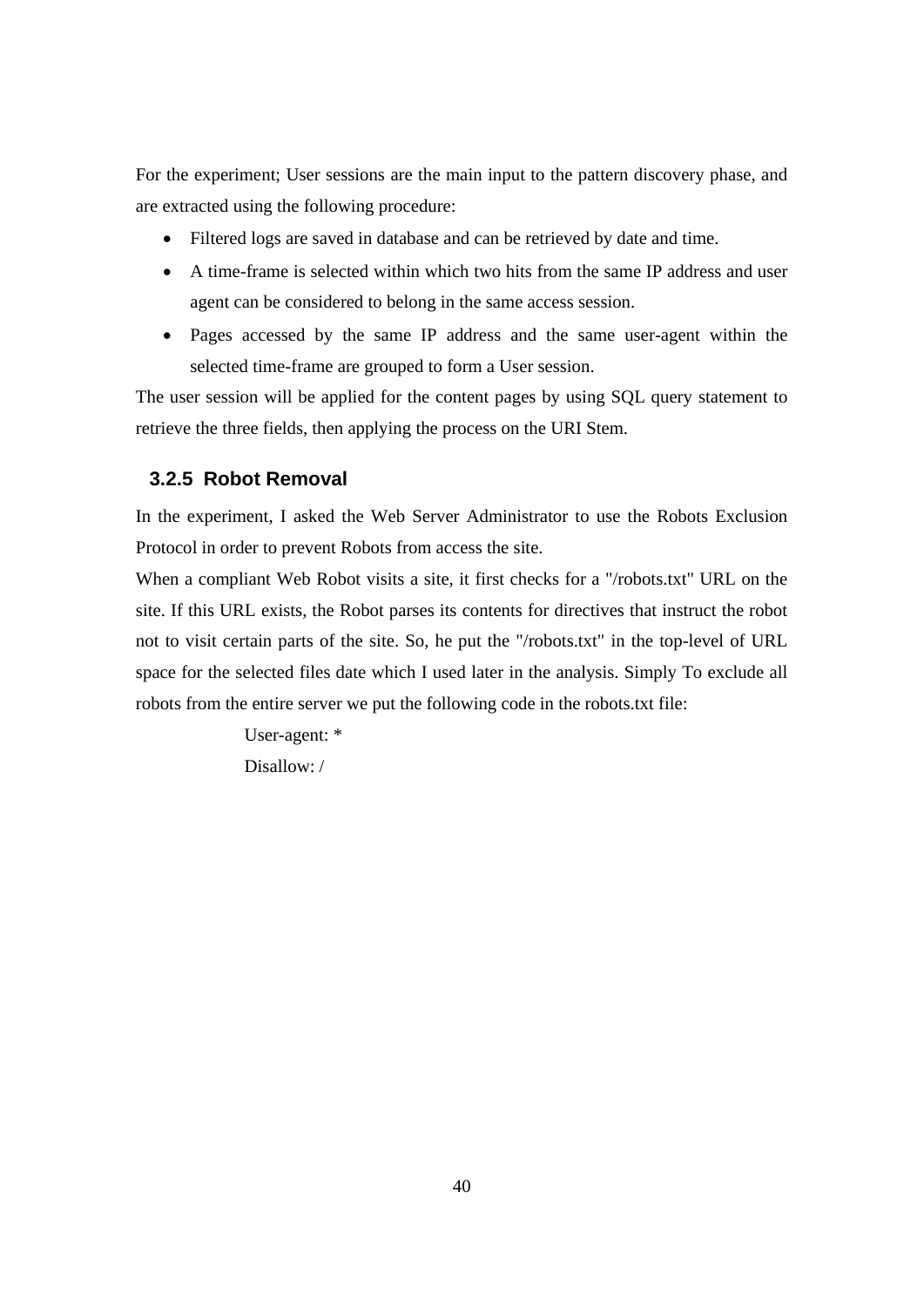# *3.3 Stage2: Pattern Discovery*

## **3.3.1 Data Input**

After data preparation stage which transfer data from a web-usage log to a series of individual user sessions. Each session can be saved in array that can be utilized by the Data Mining Algorithms.

For the experiment I used web log files contains 2 days' HTTP requests to the IIS with W3C Extended log file format from Educational web site http://www.ccast.edu.ps (section 3.1.2):

|                              | <b>First Log file</b> | <b>Second log file</b> |
|------------------------------|-----------------------|------------------------|
| The log was collected in     | April 10, 2006        | April 29, 2006         |
| Requests                     | 36864                 | 180802                 |
| Unique visiting IP addresses | 56                    | 62                     |
| Requested pages              | 2157                  | 3058                   |

**Table 3: Details of used log files.** 

This detail was checked by the analog 6.0 tool.

Here we show a typical web log entry.

2006-04-29 00:45:26 83.244.64.38 - 10.10.40.11 80 GET /staff/staffweb/index.asp id=1055 302 Mozilla/4.0+(compatible;+MSIE+6.0;+Windows+NT+5.1;+SV1)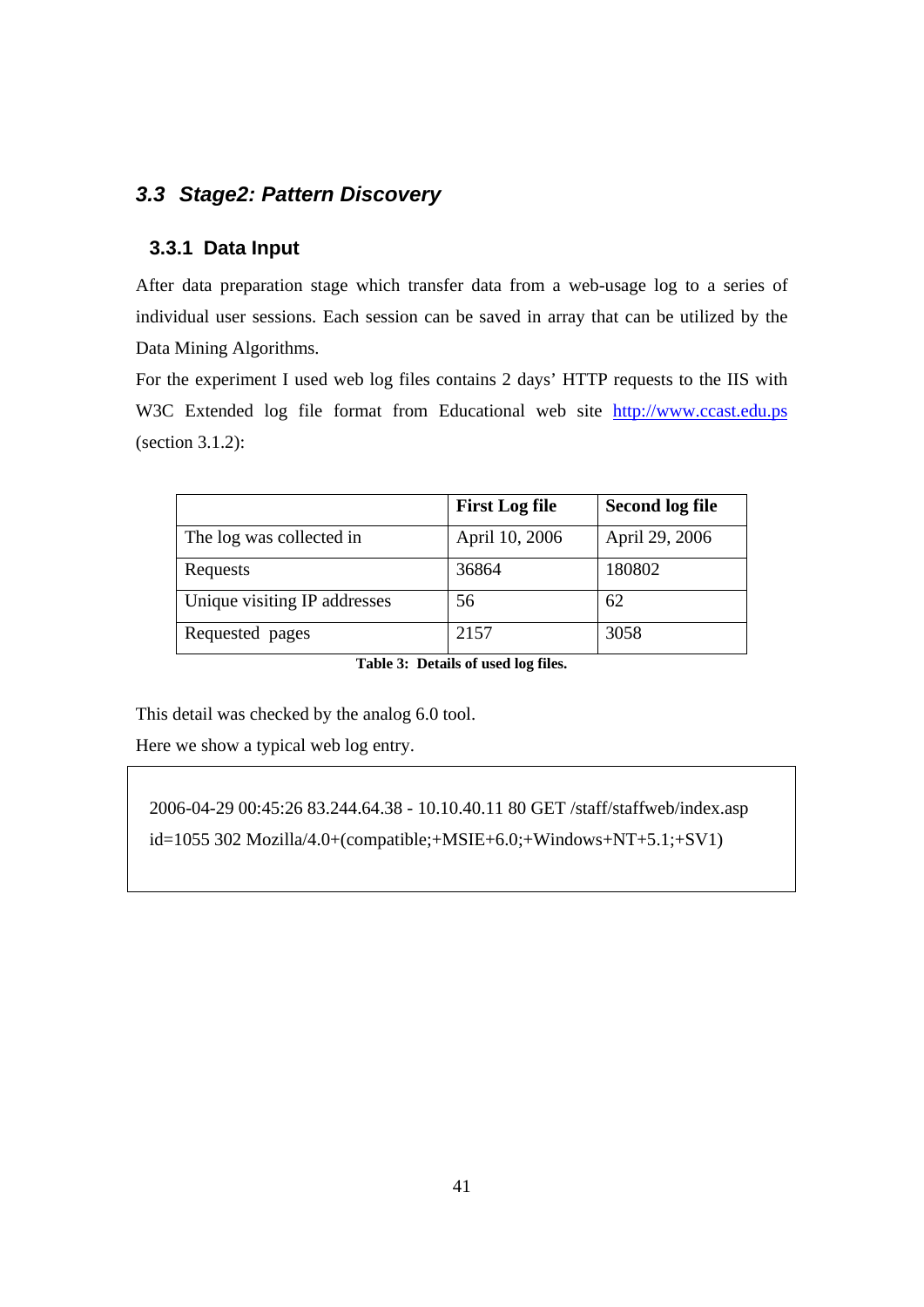#### **3.3.2 Applying simple counting Technique**

For the first trial I proposed a simple counting technique in order to discover the usage pattern as an example, for this user session

{ index.asp, student.asp, marks.asp, index.asp, student.asp, advert.asp, index.asp} I used two nested loops that will traverse the array and count the frequency for each two pages. By this algorithm I can find the association between every two adjacent links, But this will be so difficult to work if we need to discover the association between three or more links. Also there is no mining flavor because every time it should traverse all links even if it was traversed.

#### **Experimental Results**

By using the log files (mentioned in Table 3) after applying pre-processing phase, we have the user session in Table 4. After applying the counting technique we have the result in Table 5 which contains the top two links found together. The Count column specifies how many times that the first and second link was visited together.

| User ID   | Pages Itemsets                                                        |
|-----------|-----------------------------------------------------------------------|
|           | {/default.asp,/nportal/default.asp,/elan.htm,/nportal/dologin.asp,,}  |
| 2         | {/default.asp, /ceu/default.asp, /default.asp,/English/Default.asp,,} |
| 3         | {/default.asp, /nportal/default.asp, /default.asp, /staff/index.asp,} |
| $\ddotsc$ | .                                                                     |

#### **Table 4: Sample user session**

| <b>First URI</b>     | <b>Second URI</b>    | <b>Count</b>            |
|----------------------|----------------------|-------------------------|
| /default.asp         | /nportal/default.asp | 73                      |
| /nportal/default.asp | /nportal/dologin.asp | 101                     |
| /nportal/dologin.asp | /nportal/INDEX.asp   | 173                     |
| /nportal/INDEX.asp   | /default.asp         | 68                      |
| /default.asp         | /nportal/INDEX.asp   | 45                      |
| /english/default.asp | /default.asp         | $\overline{\mathbf{5}}$ |
| $\cdots$             | $\cdot\cdot\cdot$    | $\cdot\cdot\cdot$       |

**Table 5: The output generated by the counting technique**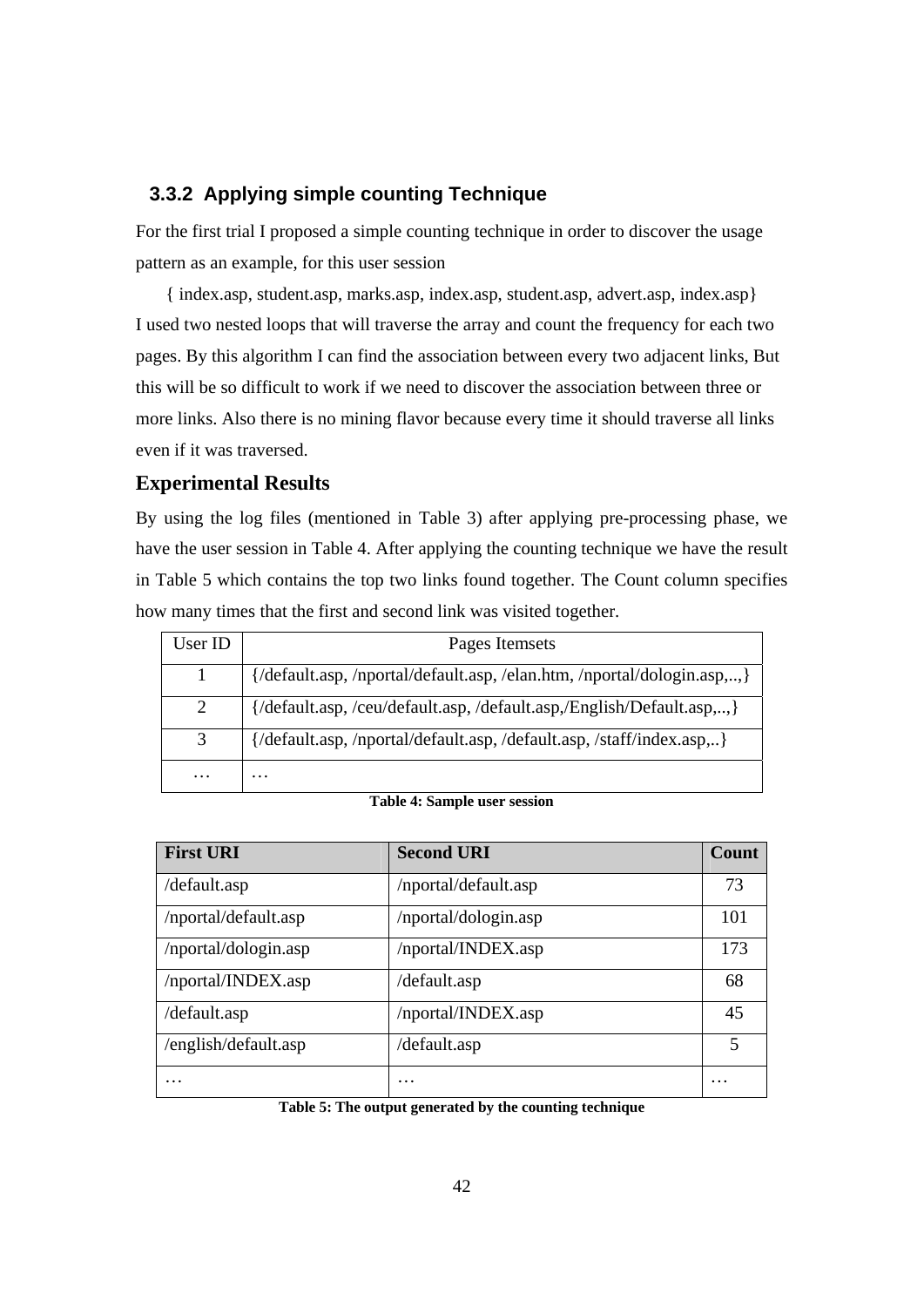The result reveals the cohesion strength between every two pages in the website. Designers can use this information to review the navigation structure while it can be used to suggest the next link for the visitor.



**Figure 5: Counter technique results** 

Unfortunately, this technique simply used two nested loops to check the association between every two URI the entire loop will traverse all URIs sequence also the external loop will do the same, therefore to discover the association between four URIs for instance we need four nested loops which will be time and memory consume.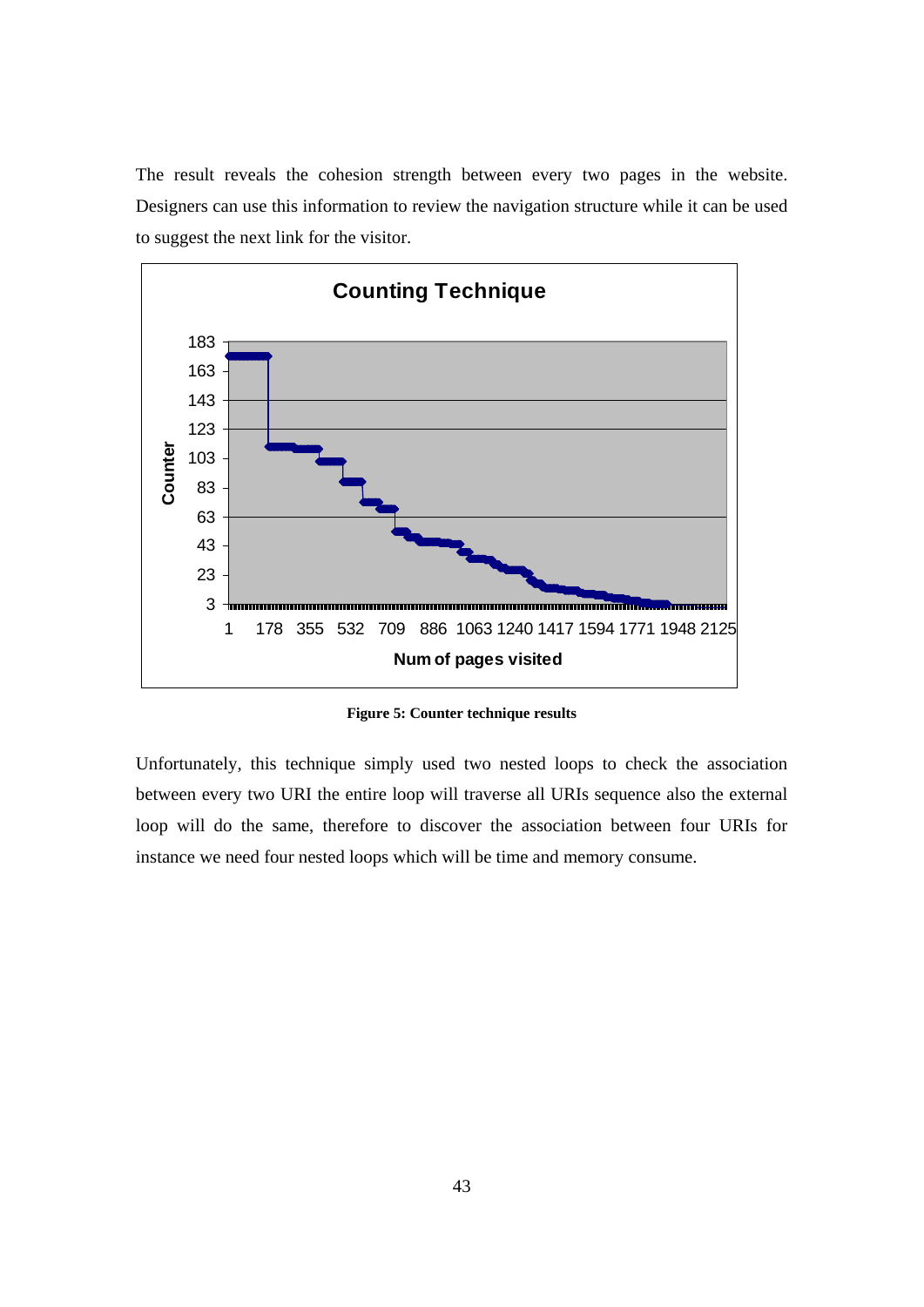#### **3.3.3 Applying Data usage Mining Technique**

Association rules capture the relationships among items based on their patterns of cooccurrence across transactions. In my case, association rules capture relationships among page views based on the navigational patterns of users as mentioned in section 2.3.1.It is common practice to generate only those rules that have high support and confidence. Algorithms that mine for association rules are doing what is conceptually simple, but the clever thing is managing a huge search space to make the mining of interesting association rules tractable. One such algorithm is Apriori which I will use in my work.

The association rules are generated from the itemsets. It is the generation of the itemsets that is the key to the efficient search in Apriori. Most of the time I will only be interested in large itemsets and therefore a minimum support value (minSupport) is specified. All itemsets whose support is below this value can be discarded. Apriori starts by generating the large 1-candidates with a single item then generate Freq 1-itemsets whose support is equal to or higher than minSupport. The 1-itemsets are then used to generate 2-candidates (itemsets with 2 items) which in turn are used to generate candidate 3-itemsets, and so on. The most interesting part of the algorithm concerns the generation of the candidate itemsets  $[{}^{26}$ ].

For instance if the minSupport  $= 2$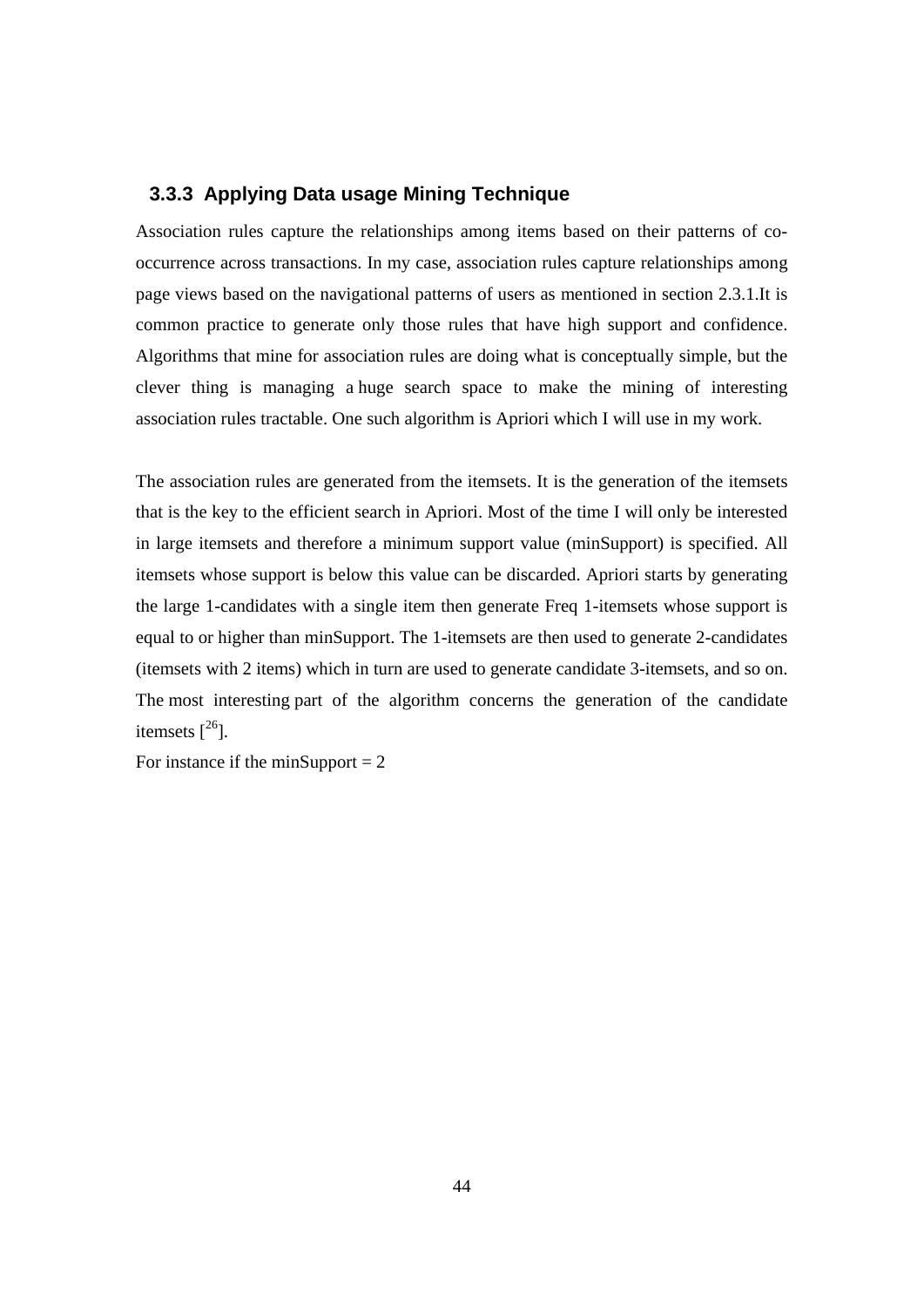

The Apriori algorithm as mentioned by Wei Wang.

*Ck*: Candidate itemset of size k *Lk* : frequent itemset of size k  $LI = {$  frequent items  $};$ for  $(k = 1; Lk! = \emptyset; k++)$  do  $Ck+1$  = candidates generated from *Lk*; for each transaction t in database do increment the count of all candidates in *Ck+1* that are contained in t  $Lk+1$  = candidates in  $Ck+1$  with min\_support return ∪*k Lk*;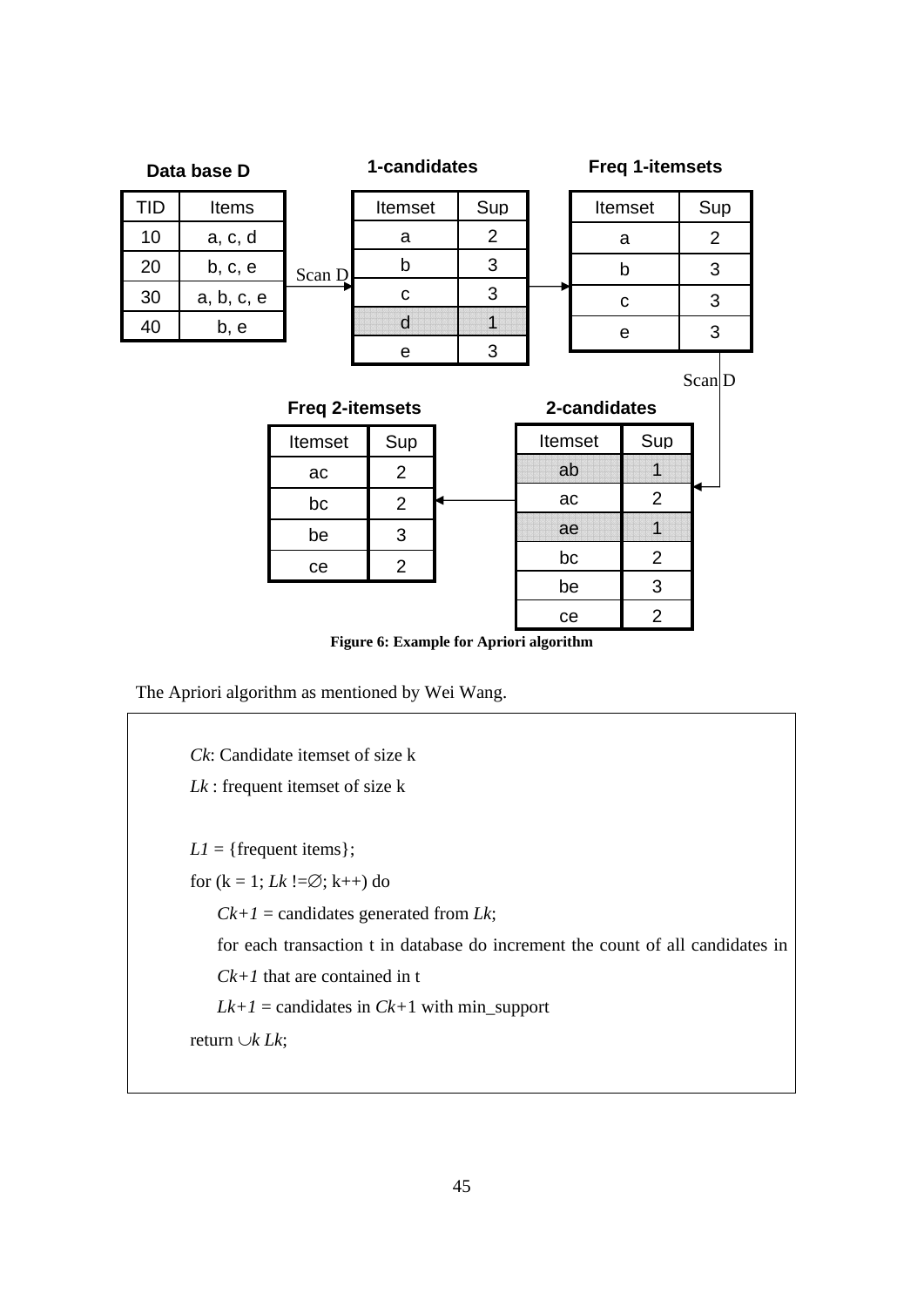For the generation of candidates we have two steps:

- Step 1: self-joining  $Lk$
- Step 2: pruning
	- o For each itemset *c* in *Ck* do
	- o For each (*k-1*)-subsets *s* of *c* do if (*s* is not in *Lk-1*) then delete *c* from *Ck*

The Major roles of Apriori algorithm:

- Any subset of a frequent itemset must be also frequent an anti-monotone property
- No superset of any infrequent itemset should be generated or tested. So many item combinations can be pruned
- Generate length  $(k+1)$  candidate itemsets from length k frequent itemsets, and
- Test the candidates against DB

#### **Experimental Results**

By using the same log files (mentioned in Table 3) after applying the Apriori algorithm we have the result in Table 6 which contains the first and second Frequent Itemsets with minsupport  $= 5$ . The supp column specifies support of the rule which measures the significance of the correlation between itemsets.

| <b>First Freq Itemset</b> |             | Second Freq Itemset                          |             |
|---------------------------|-------------|----------------------------------------------|-------------|
| 1-Itemset                 | <b>Supp</b> | 2-Itemset                                    | <b>Supp</b> |
| /default.asp              | 1197        | {/default.asp , /nportal/INDEX.asp}          | 30          |
| /nportal/INDEX.asp        | 543         | {/nportal/INDEX.asp,/default.asp}            | 30          |
| /nportal/dologin.asp      | 293         | {/default.asp,/nportal/dologin.asp}          | 26          |
| /staff/staffweb/index.asp | 367         | {/Default.asp,/ceu/default.asp}              | 21          |
| /taqarer.asp              | 8           | {/default.asp , /child6/default.asp}         | 17          |
| /ceu/default.asp          | 40          | {/ceu/default.asp,/staff/staffweb/index.asp} | 15          |
| $\cdots$                  | $\cdots$    | $\cdots$                                     | $\cdots$    |

**Table 6: Frequent Itemsets generated by the Apriori algorithm**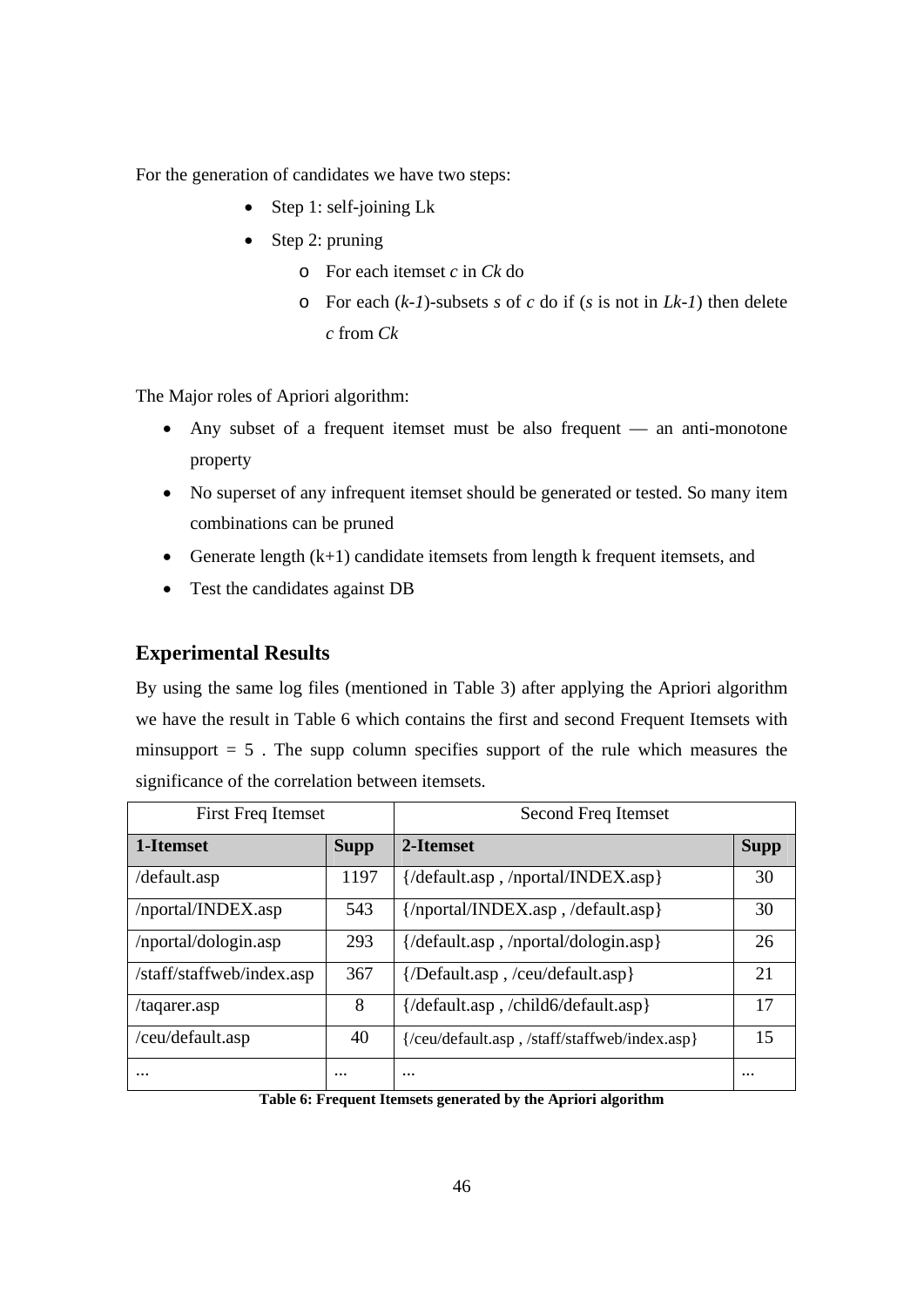From Table 6 we can obtain that 30% of users who accessed the Web page with URL /default.asp also accessed /nportal/INDEX.asp, so these pages are highly tide.

We can choose a rule with the highest confidence among all the applicable association rules, among all rules whose support values are above the minimum support threshold, therefore we can present a recommendation system for users or designer can use this rules to restructure the website.

The mechanism to choose a proper minsupport for a given minconfidence will affect the number of rules, because if minsupport and minconfidence too high we cannot obtain enough rules on the other hand if they are too low the runtime may be unacceptable long.



**Figure 7: Apriori Algorithm results** 

While in Apriori algorithm we can find the association between two or more pages, in the counting technique its time and memory expensive. In addition the mining in Apriori will decrease the number of links that should be traversed, while in counting it should traverse all links in every loop.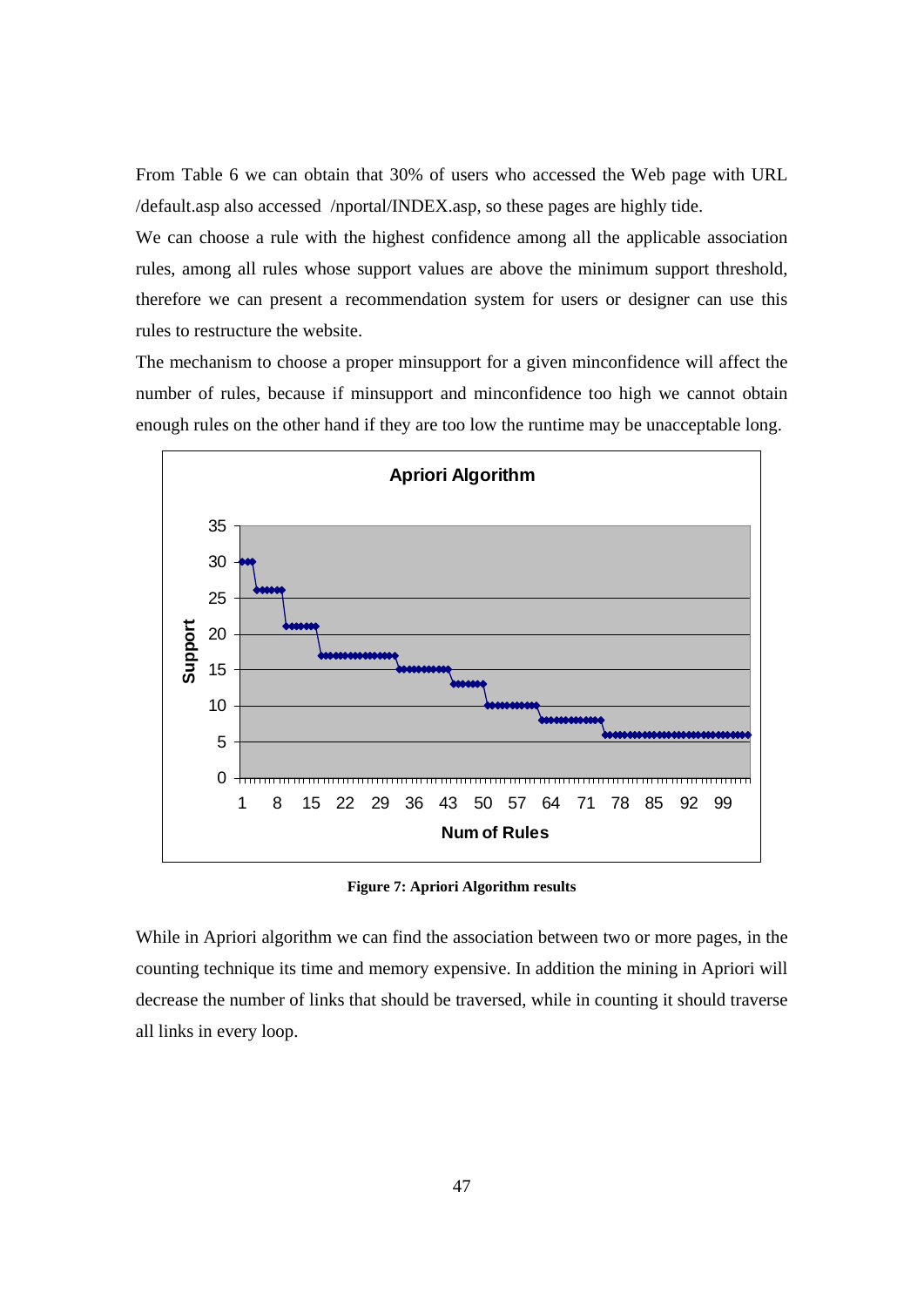#### *3.4 Stage 3: Pattern Analysis and Optimization Transformations*

These observations can be used as a guide for Web site restructuring, for example, by adding links that interconnect pages often viewed together, or as a way to improve the system's performance through pre-fetching Web data. As mention in section 1.5 . There are several options to optimize the link structure Promotion & Demotion, Highlighting, Linking and Clustering. Furthermore, we can use Adaptive hypermedia technology  $\binom{27}{1}$ which provide direct guidance, adaptive link sorting, link hiding, link annotation, link generation or map adaptation. All of these techniques can be used to realize the pattern discovery results.

The CCAST College - whose log files I take to apply my techniques - maintains a website for its introductory courses, stuff and a portal for student services. Enough information is available, however important documents can be hard to find or entirely lost in the confusion. After applying the personalization technique with Apriori algorithm, the website designers become able to determine what is important and makes that information easier to find. Important pages would be available from the site's front page. Important links would appear at the top of the page or be highlighted. Timely information emphasized, and obsolete information moved out of the way. For instance the technique showing the tightly coupled between */default.asp* and */nportal/INDEX.asp*, in the real situation users should click four links to go from */default.asp* to */nportal/INDEX.asp* which is time-consuming. By these suggestions the website designers decide to put */nportal/INDEX.asp* link directly in the */default.asp* page.

By the recommendation, system users may perceive a connection between sections of the site that the web designer never intended; linking these sections may facilitate user navigation. Users may also find an irrelevant connection the web designer considered important. Therefore the website designers decide to apply the technique with log files collected in April, 2006. Firstly, they concern on the pages belongs to the student portal which contains information for student's registration process, student affair, Bank and finance services etc. As a result they decide to reconstruct the student portal structure based on the association rules they got from the technique. For instance with the new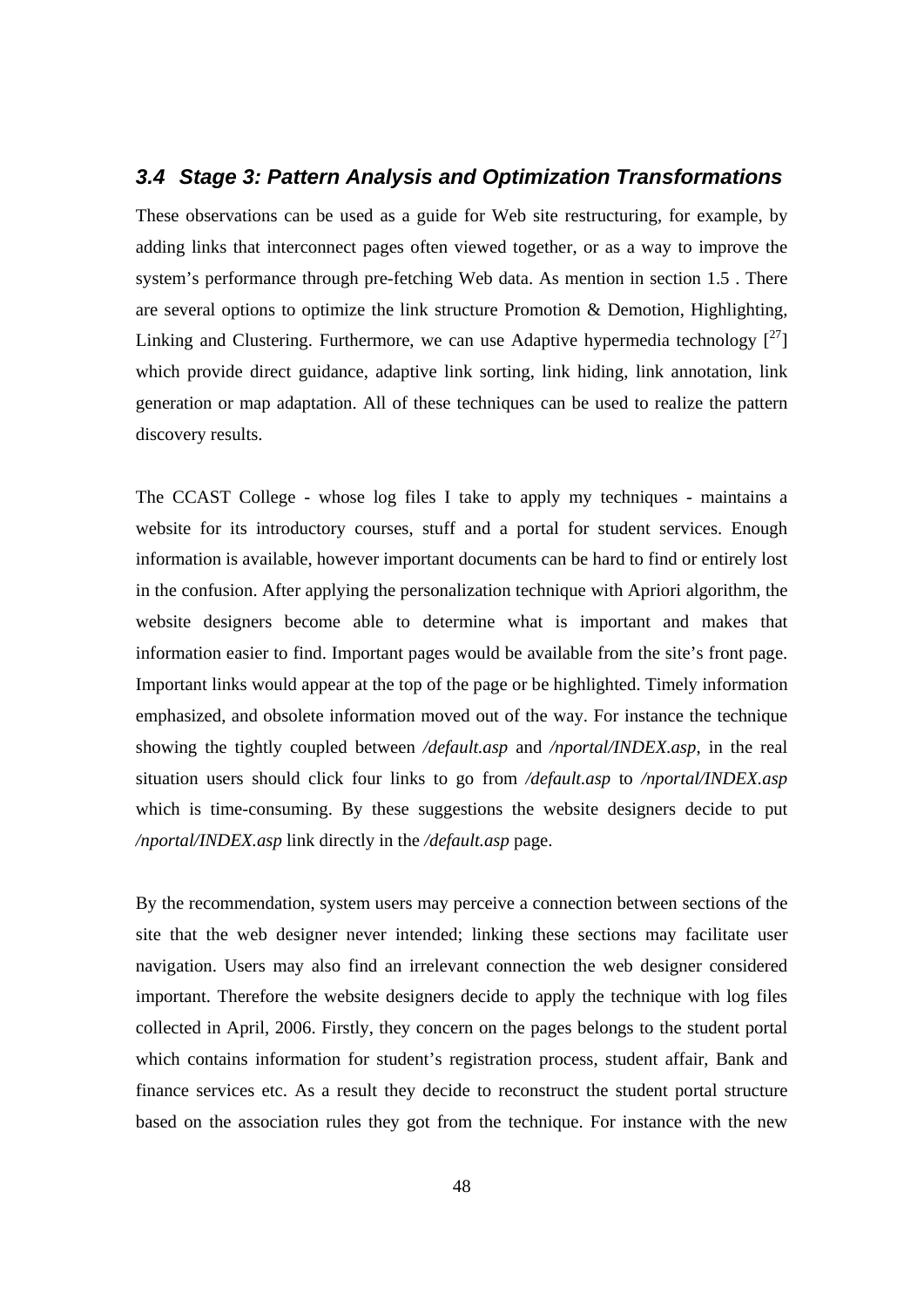website release they provide a new recommendation system within the student portal. The recommendation system presents for each page tree suggestion links which have the highest support and confidence amount [Figure 8].



**Figure 8: Suggestion links** 

Secondly, this technique could be used to improve the website map by highlighting (section 1.5) the frequently accessed links. They decide to make ten links with most support and confidence is bold see [Figure 9].



**Figure 9: Part of CCAST site map** 

Finally, the overall structure of the website was changed by means of adding new links for each page with its most relevant page, removing another link because of its poor coupling with current page.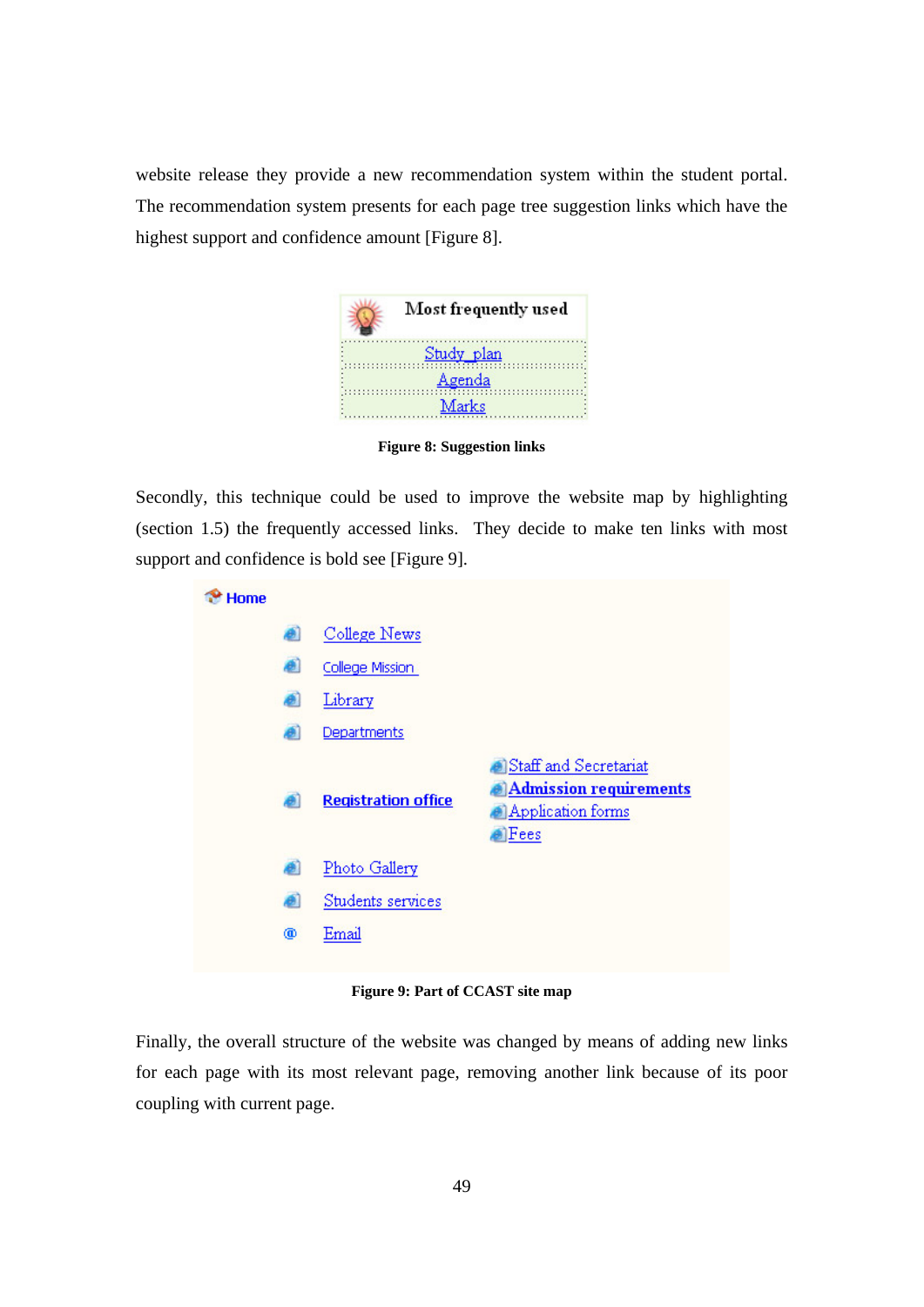### *3.5 Apriori drawbacks*

The Apriori technique generates a very large number of frequency itemsets and rules, which reduces not only efficiency but also effectiveness of mining rules to find useful ones. The Apriori heuristic achieves good performance gain by (possibly significantly) reducing the size of candidate sets. However, in situations with prolific frequent patterns, long patterns, or quite low minimum support thresholds, an Apriori algorithm may still suffer from the following two nontrivial costs:

- It is costly to handle a huge number of candidate sets. For instance, with (3000) frequent 1-itemsets, the Apriori algorithm generates more than (4501500) length-2 candidates and accumulate and test their occurrence frequencies. Moreover, to discover a frequent pattern of size 100, such as  ${X1, X2, \ldots, X_{100}}$  it must generate more than  $(2)^{100}$  candidates in total. This is the inherent cost of candidate generation.
- It is tedious to repeatedly scan the database and check a large set of candidates by pattern matching, which is especially true for mining long patterns.

After some careful examination, the bottleneck of the Apriori algorithm is at the candidate set generation and test. If one can avoid generating a huge set of candidates, the mining performance can be substantially improved.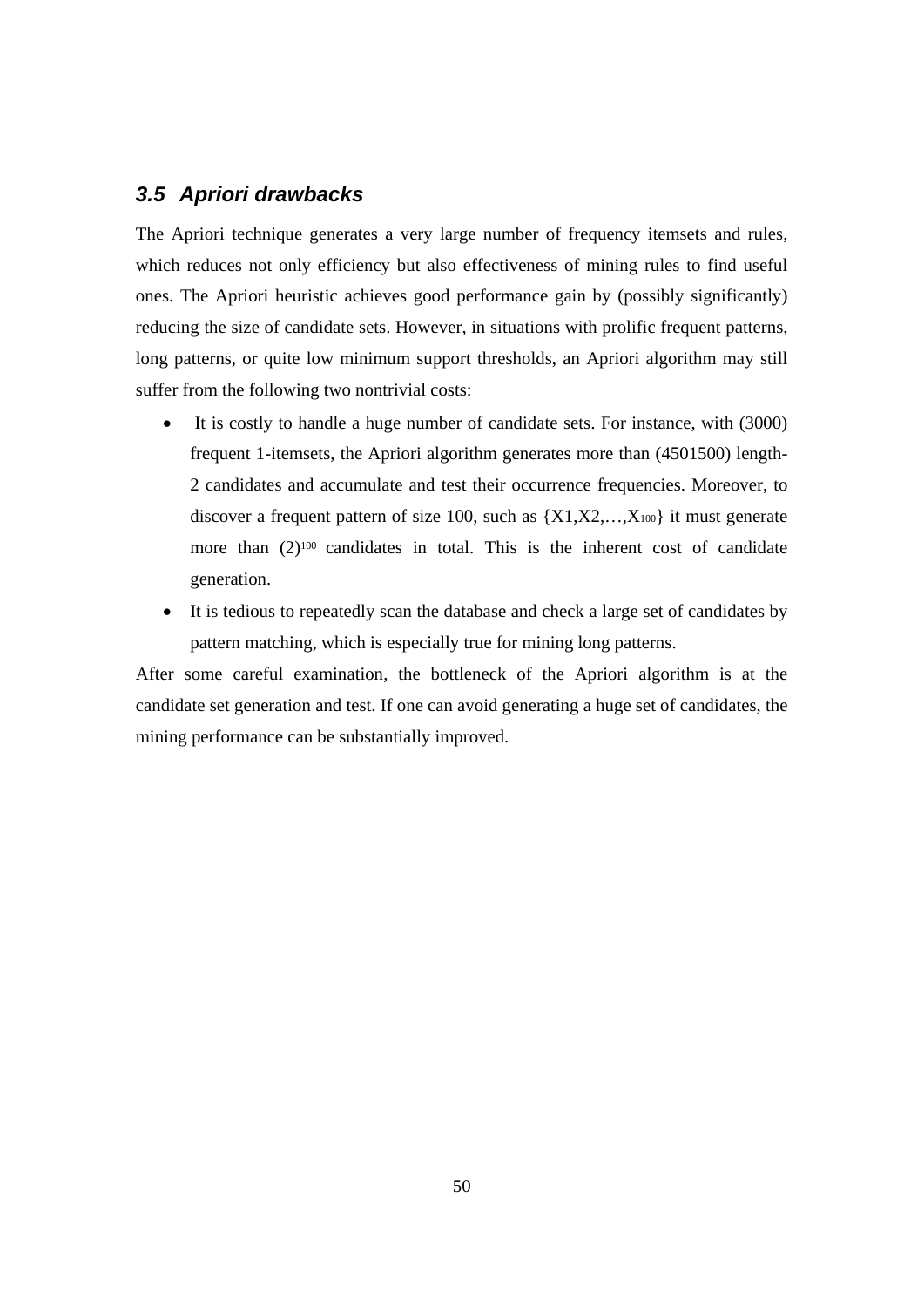# **4 Conclusion**

#### *4.1 Rationale and Brief*

Plainly, personalization has become a required, expected feature of many web-base domains specially an e-learning Website. The presence and quality of site personalization determine whether visitors find the site attractive and return to it with an intention to stay. The real question is not whether to personalize, but how and what, and how to implement personalization for maximum performance. In this thesis, I have tried to study current personalization techniques and the significance of intelligent navigation issue and other techniques to maximize site performance. On other hand I have focused my study in different association-rule based methods for web request prediction. My analysis is based on the whole personalization process from data collection phase to pattern analysis however the pattern discovery was implemented through the simple counting technique and the Apriori Algorithm.

#### *4.2 Application in Related Areas*

Recently Web Usage Mining has focused on its use for personalization. There are number of studies that have looked at the construction of operational knowledge, to be used by the personalization module of a Web-based system. Mobasher et al  $[28]$  present a system that employs Web Usage Mining techniques to identify users and recommend dynamically and in real time Web pages to them. Perkowitz and Etzioni  $[29]$  proposed the idea of adaptive Web sites, i.e., sites that "…automatically improve their organization and presentation by mining visitor access data collected in the Web server logs". The information extracted is used to generate Web pages, based on templates, and present them to the users dynamically. Similarly, Daniel Siaw et al  $\lceil 30 \rceil$  present SiteHelper, which is a local agent, i.e., it operates on a specific Web site. Site-Helper exploits Web Usage Mining techniques to build a set of rules that represent the user's interests. Having discovered these rules the system can recommend new or updated Web pages to the users according to their interests.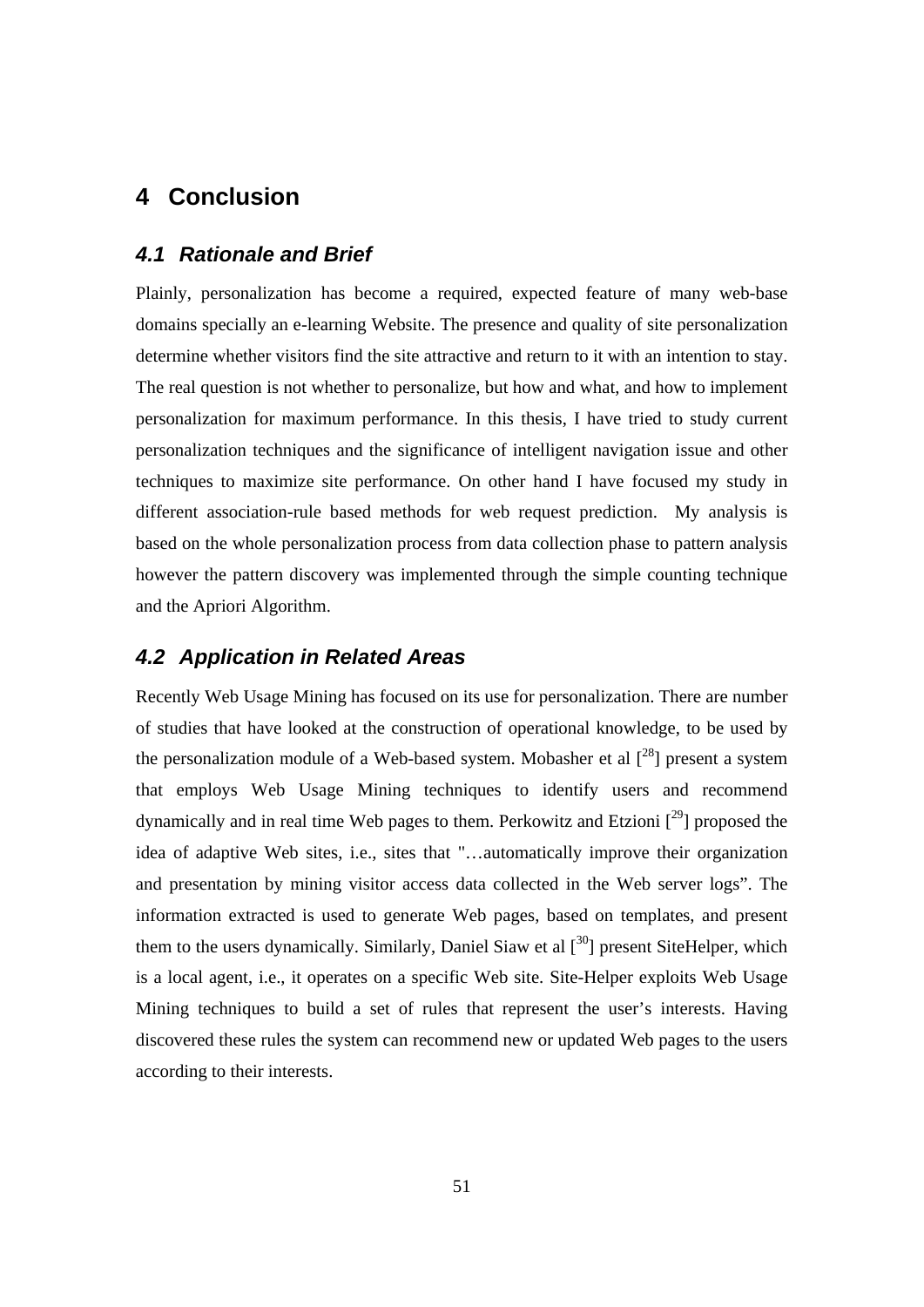There are some of the most popular Web sites that provide personalized or customized Web pages. Popular Web sites such as Google, Yahoo!, Excite, or Microsoft Network  $\lceil 3^3 \rceil$ allow users to customize home pages based on their selections of available content, using information supplied by the users and cookies thereafter. Rule-based filtering is used from online retailers such as Dell and Apple Computer, giving users the ability to easily customize product configurations before ordering. As far as recommendation systems are concerned, the most popular example is Amazon.com. The system analyzes past purchases and posts suggestions on the shopper's customized recommendations page.

This emphasizes the important of personalization issue. The methods that are applied for implicit collection of user profile data vary from the use of cookies or similar technologies to the analysis of the users' navigational behavior that can be performed using Web usage mining techniques. However, all the techniques that are used for this purpose have some drawbacks. The users' privacy violation is the most important issue that should be addressed. The extraction of information concerning the navigational behavior of Web site visitors is the objective of Web usage mining.

#### *4.3 Future Work*

In the future, I am planning to implement other algorithms for pattern discovery and more rule selection methods which helps in evaluating the results. In addition, I wish to consider other types of domains knowledge to include in the rule representation and examine more sophisticated techniques for data preprocessing and the identification of access sessions in order to reduce common problems of Web Usage Mining.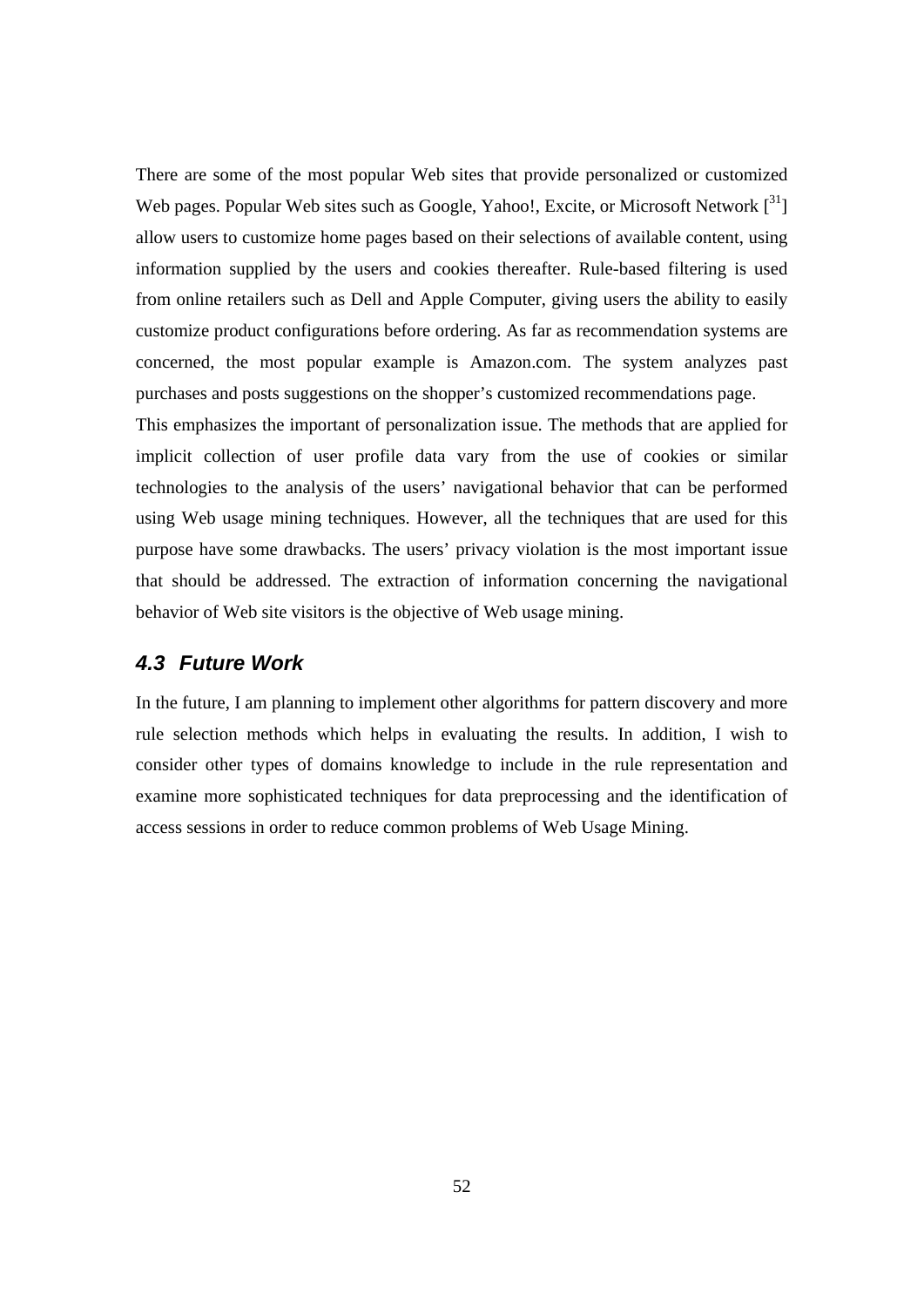#### *4.4 Algorithm*

#### The Apriori Algorithm for Finding Association Rules

function apriori  $(I, T, s_{\min}, c_{\min}, k_{\max})$ begin  $k := 1;$  $C_k := \bigcup_{i \in I} \{i\};$  $F_k := \text{prune}(C_k, T, s_{\text{min}});$ while  $F_k \neq \emptyset$  and  $k \leq k_{\text{max}}$  do begin  $C_{k+1} := \text{candidates}(F_k);$  $F_{k+1} := \text{prune}(C_{k+1}, T, s_{\text{min}});$  $:= k + 1$ :  $\mathbf{k}$ end- $R := \emptyset$ forall  $f \in \bigcup_{j=2}^k F_j$  do begin  $m := 1;$  $H_m := \bigcup_{i \in f} \{i\};$ repeat for<br>all  $h\in H_m$  do if  $\frac{s(f)}{s(f-h)} \geq c_{\min}$ then  $R^{\prime} := R \cup \{[(f-h) \rightarrow h]\};$ else  $H_m := H_m - \{h\};$  $H_{m+1} := \text{candidates}(H_m)$  $m := m + 1;$ <br>  $m := m + 1;$ <br>
until  $H_m = \emptyset$  or  $m \ge |f|;$ end: return  $R$ ; end  $(*$  apriori  $*)$ function candidates  $(F_k)$ begin  $C := \emptyset;$ forall  $f_1, f_2 \in F_k$ with  $f_1 = \{i_1, \ldots, i_{k-1}, i_k\}$  $\begin{array}{ll} \mbox{and} & f_2 = \{i_1,\ldots,i_{k-1},i_k'\} \\ \mbox{and} & i_k < i_k' \mbox{ do begin} \end{array}$  $f := f_1 \cup f_2 = \{i_1, \ldots, i_{k-1}, i_k, i'_k\};$ if  $\forall i \in f : f - \{i\} \in F_k$ then  $C := C \cup \{f\};$ end: return  $C$ ; end ( $*$  candidates  $*)$ function prune  $(C, T, s_{\min})$ begin forall  $c \in C$  do  $s(c) := 0;$ forall $t\in T$ do for<br>all  $c\in C$  do if  $c \in t$ then  $s(c) := s(c) + 1;$  $F := \emptyset;$ forall $c\in C$ do if  $s(c) \geq s_{\min}$ then  $F := F \cup \{c\};$ return  $F$ ; end  $(*$  prune  $*)$ 

 $(*$  apriori algorithm for association rules  $*)$  $(* - find frequent item sets *)$  $(*$  start with single element sets  $*)$  $(*$  and determine the frequent ones  $*)$  $(*$  while there are frequent item sets  $*)$  $(*$  create item sets with one item more  $*)$  $(\ast$  and determine the frequent ones  $\ast)$  $(*)$  increment the item counter  $*)$  $(* -$  generate association rules  $*)$  $(*$  traverse the frequent item sets  $*)$  $(*$  start with rule heads (consequents)  $*)$  $(* that contain only one item *)$  $(*$  traverse rule heads of increasing size  $*)$  $(*$  traverse the possible rule heads  $*)$  $(*$  if the confidence of the rule  $*)$  $(*$  is high enough, add it to the result,  $*)$  $(*$  otherwise discard the rule head  $*)$  $(* \text{ create rule heads with one item more *)}$  $(*$  increment the head item counter  $*)$ (\* until there are no more rule heads \*)  $(*)$  or the antecedent would become empty  $*)$ (\* return the rules found  $*)$ 

(\* generate candidates with  $k + 1$  items \*)

 $(*)$  initialize the set of candidates  $*)$ 

- (\* traverse all pairs of frequent item sets \*)
- $(*$  that differ only in one item and  $*)$
- $(*$  are in a lexicographic order  $*)$
- $(*$  (the order is arbitrary, but fixed) \*)
- (\* the union of these sets has  $k + 1$  items \*)
- $(*$  only if all  $k$  element subsets are frequent,  $*)$
- $(*$  add the new item set to the candidates  $*)$
- $(* (otherwise it cannot be frequent) *)$
- ( $*$  return the generated candidates  $*)$
- $(*)$  prune infrequent candidates  $*)$
- $(*$  initialize the support counters  $*)$
- $(*$  of all candidates to be checked  $*)$
- $(*$  traverse the transactions  $*)$
- $(*$  traverse the candidates  $*)$
- $(*)$  if the transaction contains the candidate,  $*)$
- $(*$  increment the support counter  $*)$
- $(*$  initialize the set of frequent candidates  $*)$
- $(*$  traverse the candidates  $*)$
- $(*$  if a candidate is frequent,  $*)$
- ( $*$  add it to the set of frequent candidates  $*)$
- ( $*$  return the pruned set of candidates  $*)$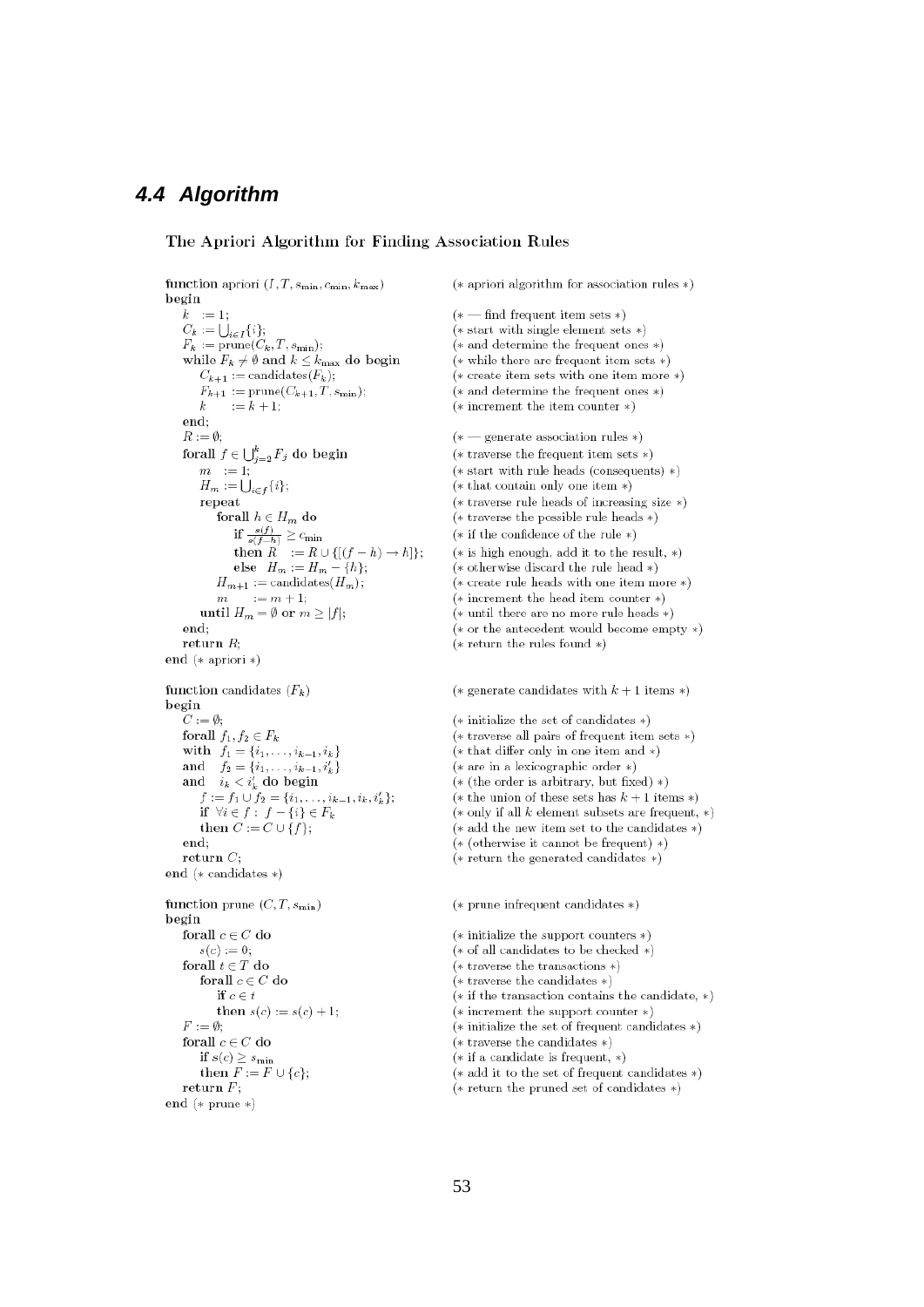# **5 References**

**[1]** Sean Timberlake, The Basics of Navigation, Website: http://www.efuse.com/Design/navigation.html

**[2]** R. Cooley, B. Mobasher and J. Srivastava. Web Mining: Information and Pattern Discovery on the World Wide Web, USA, 1997.

**[3]** Khan, B. (2001). Managing E-Learning Strategies: Design, Delivery, Implementation and Evaluation, Hershey, PA, USA: Idea Group Inc.

-

**[4]** Bonnet, M. (2002). Personalization of web services: opportunities and challenges. Ariadne, Issue 28, June. http://www.ariadne.ac.uk/issue28/personalization/

**[5]** M. Eirinaki, M. Vazirgianis, "Web Mining for Web Personalization", ACM Transactions on Internet Tehnology (TOIT), volume 3, issue 1, 2003.

**[6]** Peter Brusilovsky (2003), From Adaptive Hypermedia to the Adaptive Web. USA.

**[7]** Khan, B. (2001). Managing E-Learning Strategies: Design, Delivery, Implementation and Evaluation, Hershey, PA, USA: Idea Group Inc.

**[8]** Brusilovsky, P. (2001). Adaptive hypermedia. Methods and techniques of adaptive hypermedia. International Journal of User Modeling and User-Adapted Interaction.

**[9]** Mike Perkowitz and Oren Etzioni. Adaptive Sites: Automatically Learning from User Access Patterns.

**[10]** Mike Perkowitz and Oren Etzioni. Adaptive Sites: Automatically Learning from User Access Patterns.

**[11]** Cooley, R., Srivastava, J., & Mobasher, B.. (1997) Web Mining: Information and Pattern Discovery on the World Wide Web. In Proceedings of the 9th IEEE International Conference on Tools with Artificial Intelligence (ICTAI'97).

**[12]** R. Cooley, B. Mobasher and J. Srivastava. Web Mining: Information and Pattern Discovery on the World Wide Web, USA, 1997.

**[13]** Jose Borges and Mark Levene , Data Mining of User Navigation Patterns, U.K.

**[14]** Bamshad Mobasher , Web Mining : Information and Pattern Discovery on the World Wide Web Website: http://maya.cs.depaul.edu/~mobasher/webminer/survey/node2.html

**[15]** Srivastava, J. Colley, R. Deshpande and Tan ,( 2000) Web usage mining: Discovery and applications of usage patterns from web data. SIGKDD Explorations.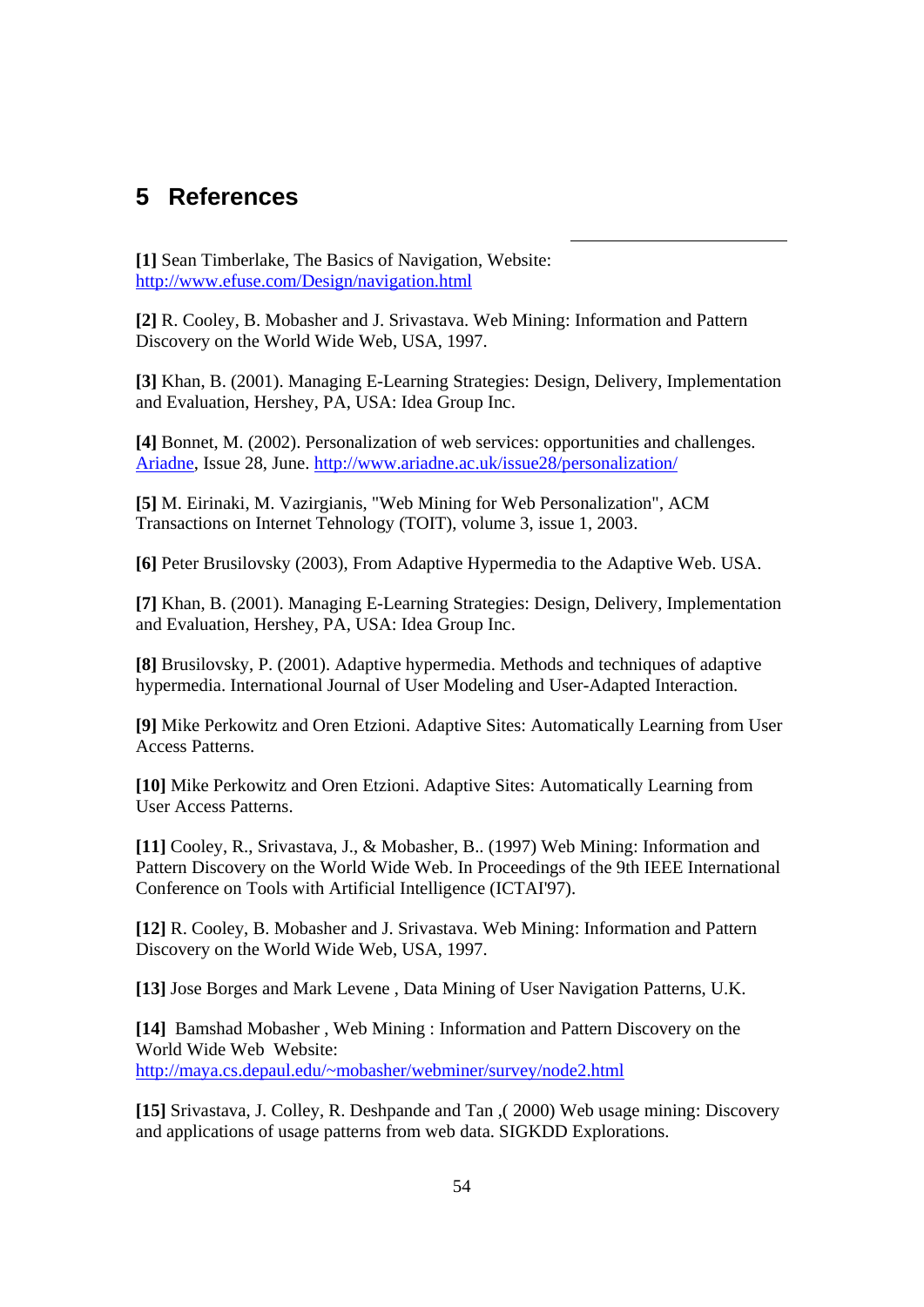**[16]** W3C, Web Characterization Terminology & Definitions Sheet: Website, http://www.w3.org/1999/05/WCA-terms/

**[17]** Microsoft, The W3C Extended log file format: Website http://www.microsoft.com/technet/prodtechnol/WindowsServer2003/Library/IIS/bea506f d-38bc-4850-a4fb-e3a0379d321f.mspx?mfr=true

**[18]** Gabriele Bartolini.(2001)Web usage mining and discovery of association rules from HTTP servers logs.

**[19]** TheWeb Robot Database. Website: http://www.robotstxt.org , Jan 2005.

**[20]** Magdalini Erinak and Michalis Vazirgiannis , Web Mining for Web Personalization.

**[21]** Weiyang Lin, Sergio A. Alvarez and Carolina Ruiz, Collaborative Recommendation via Adaptive Association Rule Mining.

**[22]** Rakesh Agrawal Ramakrishnan Srikant. Mining Sequential Patterns, IBM Almaden Research Center.

**[23]** B. Mobasher. Web Usage Mining and Personalization, In Practical Handbook of Internet Computing Munindar P. Singh (ed.), CRC Press, 2005.

**[24]** Kostis Sagonas. Data Mining course - lecture note, Uppsala university , 2002.

**[25]** Wei Wang, lecture slides (spring 2006) Data Mining: Concepts, Algorithms, and Applications, website: http://www.cs.unc.edu/Courses/comp290-090-s06/

**[26]** Agrawal, R., Mannila, H., Srikant, R., Toivonen, H. and Verkamo, A. I. (1995). Fast discovery of association rules, Advances in Knowledge and Discovery and Data Mining. AAAI/MIT Press, Cambridge, MA.

**[27]** Hongjing Wu, Geert-Jan Houben, Paul De Bra, AHAM: A Reference Model to Support Adaptive Hypermedia Authoring. Netherlands

**[28]** Mobasher, B., Cooley, R., & Srivastava, J. (1999). Creating Adaptive Web Sites Through Usage-Based Clustering of URLs.

**[29]** Perkowitz, M. & Etzioni, O. (1998). Adaptive sites: Automatically synthesizing web pages.

**[30]** Daniel Siaw, Weng Ngu and Xindong Wu. SiteHelper: A Localized Agent that Helps Incremental Exploration of the World Wide Web, Website: http://www.cs.uvm.edu/~xwu/Publication/SiteHelper.html

**[31]** Websites: Google: www.google.com